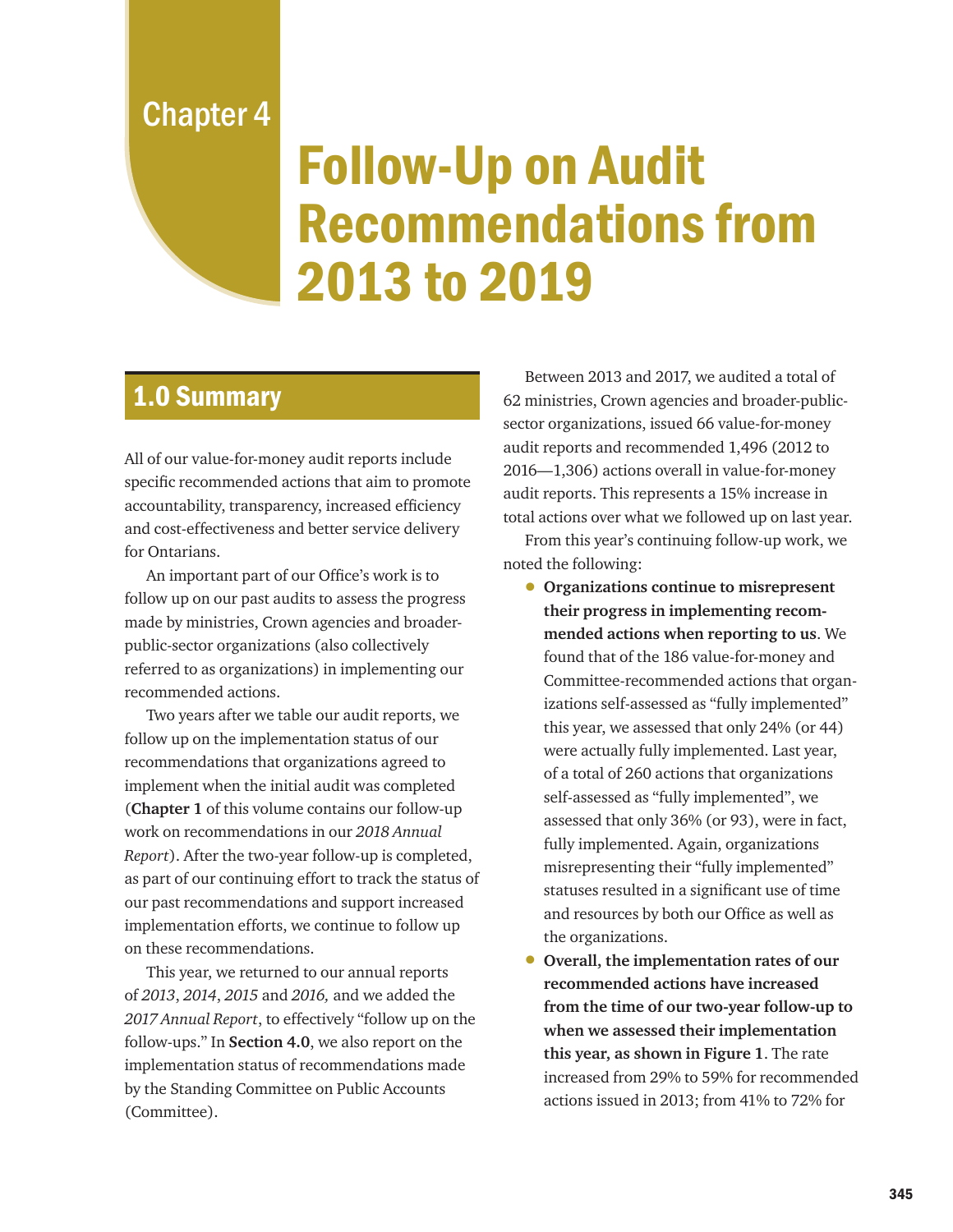#### Figure 1: Overview of Follow-Up of Our 2013 to 2017 Annual Reports Recommended Actions

Prepared by the Office of the Auditor General of Ontario

| <b>Continuous Follow-Up Year</b> | % Fully<br><b>Implemented</b> | # of Recommended<br><b>Actions Still Outstanding</b> |
|----------------------------------|-------------------------------|------------------------------------------------------|
| <b>2013 Recommended Actions</b>  |                               |                                                      |
| At two-year follow-up (2015)     | 29                            | 112                                                  |
| 2017                             | 49                            | 79                                                   |
| 2018                             | 57                            | 68                                                   |
| 2019                             | 59                            | 63                                                   |
| 2020                             | 59                            | 63                                                   |
| <b>2014 Recommended Actions</b>  |                               |                                                      |
| At two-year follow-up (2016)     | 41                            | 172                                                  |
| 2017                             | 49                            | 144                                                  |
| 2018                             | 66                            | 95                                                   |
| 2019                             | 70                            | 83                                                   |
| 2020                             | 72                            | 78                                                   |
| <b>2015 Recommended Actions</b>  |                               |                                                      |
| At two-year follow-up (2017)     | 36                            | 176                                                  |
| 2018                             | 52                            | 133                                                  |
| 2019                             | 54                            | 126                                                  |
| 2020                             | 56                            | 120                                                  |
| <b>2016 Recommended Actions</b>  |                               |                                                      |
| At two-year follow-up (2018)     | 34                            | 259                                                  |
| 2019                             | 41                            | 229                                                  |
| 2020                             | 45                            | 211                                                  |
| <b>2017 Recommended Actions</b>  |                               |                                                      |
| At two-year follow-up (2019)     | 31                            | 245                                                  |
| 2020                             | 34                            | 235                                                  |

recommended actions issued in 2014; from 36% to 56% for recommended actions issued in 2015; from 34% to 45% for recommended actions issued in 2016; and from 31% to 34% for recommended actions issued in 2017.

• **Although the implementation rates are generally increasing, we are disappointed to see that this year the rates have increased only minimally**. As seen in **Figure 1**, the implementation rate of recommended actions from our *2013 Annual Report*  did not change between 2019 and 2020, and there is only a small increase in the implementation rate for recommended actions from our *2014*, *2015*, *2016* and *2017 Annual Reports*. In some cases, recommended actions remained outstanding due to potential program changes and long-term strategies, or due to changes resulting in the creation of new organizations. Some organizations also attributed the slower implementation of our recommended actions this year to COVID-19 and its impact on their regular operations. However, we requested organizations to submit updated statuses of their outstanding recommended actions as of March 31, 2020. The government did not declare a state of emergency until March 17, 2020, a difference of only about two weeks.

• **Implementation continues to lag for short-term recommendations**. We consider recommended actions as short-term if they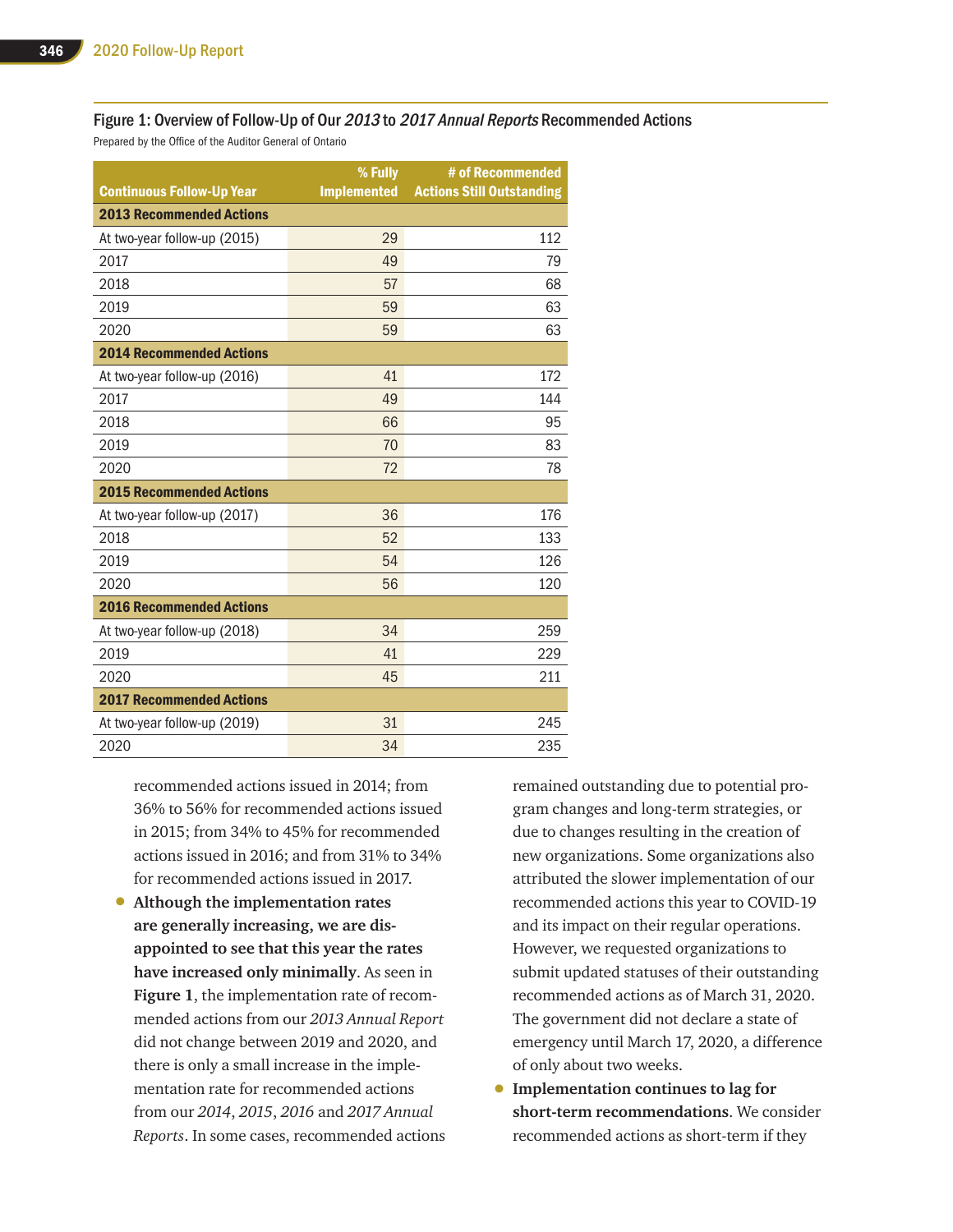could reasonably be implemented within two years. This year we continue to note a lower-than-expected implementation rate for recommended actions considered to be short-term. The following short-term recommended actions remain outstanding: 29% from 2013 (seven years ago); 20% from 2014 (six years ago); 39% from 2015 (five years ago); 48% from 2016 (four years ago); and 64% from 2017 (three years ago). By now, we would have expected all of these recommended actions to be implemented.

- **Recommended actions addressing public reporting, access to care or services, and funding allocation have the lowest implementation rates**. From a review of all recommended actions issued from 2013 to 2017, we noted that those addressing public reporting, access to care or services, and funding have the lowest implementation rates. The following are some examples related to these categories with the lowest implementation rates:
	- In our 2016 report on Child and Youth Mental Health we recommended that the Ministry of Children, Community and Social Services ensure that accurate and meaningful results on the performance of the program are publicly reported to ensure the public's confidence in the program is maintained.
	- In our 2013 report on Rehabilitation Services at Hospitals we recommended that the Ministry of Health establish a provincewide co-ordinated system for rehabilitation so that Ontarians can receive the rehabilitation services they need when required.
	- In our 2017 report on Cancer Treatment Services we recommended that the Ministry of Health and Ontario Health (Cancer Care Ontario) evaluate and revise existing funding methods for radiation treatment to ensure funding reflects the actual services delivered by hospitals.
- **Some organizations are better at implementing our recommendations**. Fourteen

organizations, mainly Crown agencies and broader-public-sector organizations, had fully implemented 75% or more of our recommended actions from our *2013* to *2017 Annual Reports*. These organizations included hospitals, Ontario Power Generation, the Financial Services Regulatory Authority of Ontario, the Ontario Energy Board, and the Independent Electricity System Operator.

- **Some organizations are slow to implement our recommended actions**. We noted that several of the organizations we audited were slow in implementing our recommended actions, and that many of the same issues we noted last year are still outstanding in 2020. We urge these organizations to take the actions needed to implement our recommended actions that they committed to implementing when we conducted our original audits. Most notably, the following organizations had low implementation rates and a high number of outstanding recommended actions.
	- The Ministry of Health was responsible for implementing 321 recommended actions from 19 different audit reports included in our annual reports from 2013 to 2017. Currently, 68% or 219 of these recommended actions remain outstanding. An example of an outstanding recommendation can be found in our 2014 report on Immunization, where we recommended that the Ministry obtain and review information on vaccine wastage by each health-care provider, and follow up on providers with higher wastage levels to minimize vaccine wastage and maintain vaccine potency.
	- The Ministry of Children, Community and Social Services was responsible for implementing 118 recommended actions from seven different audits conducted between 2013 and 2017. Currently, 55% or 65 of these actions are still outstanding. The audits with the highest number of outstanding recommended actions are the Settlement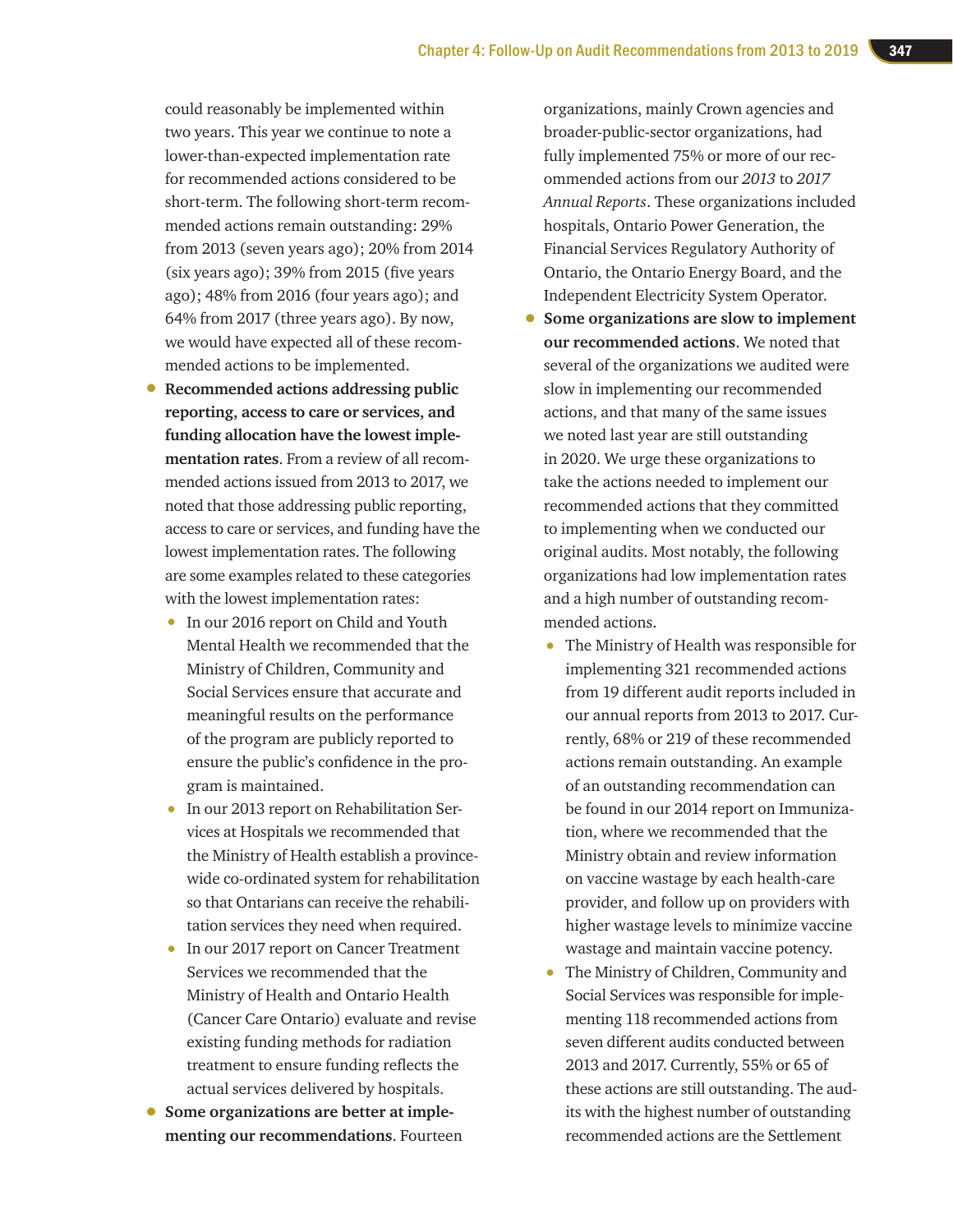and Integration Services for Newcomers in our 2017 Annual Report, with 86% or 19 of 22 still outstanding, and the Residential Services for People with Developmental Disabilities in our 2014 Annual Report, with 41% or 13 of 32 still outstanding. For example, in our report on Settlement and Integration Services for Newcomers audit, we recommended that the Ministry assess the effectiveness of its communication efforts to ensure newcomers are aware of available services that can help them successfully settle and integrate in Ontario.

- The Ministry of the Environment, Conservation and Parks was responsible for implementing 87 recommended actions from five audit reports between 2013 and 2017. Currently 63%, or 55, remain outstanding from these reports. The majority of the outstanding actions are related to two reports from 2016, Environmental Approvals and Environmental Assessments. An example of an outstanding recommendation can be found in our 2016 report on Environmental Approvals where we recommended that the Ministry establish guidelines and targets for the timely review and update of existing Environmental Compliance Approvals.
- The Ministry of Education was responsible for implementing 116 recommended actions from five audit reports between 2013 and 2017, of which 43%, or 50 actions, were still outstanding. An example of an outstanding recommendation can be found in our 2017 report on Ministry Funding and Oversight of School Boards where we recommended that the Ministry complete its review of the process school boards use when considering school closures and work with school boards to address the issues uncovered in the review to work toward achieving the appropriate level of physical infrastructure required to meet current and future needs.
- The Ministry of the Solicitor General was responsible for implementing 57 recommended actions from two audit reports, Emergency Management in Ontario (2017) and Adult Community Corrections and Ontario Parole Board (2014). Currently, 72% or 41 of these recommended actions remain outstanding. An example of an outstanding recommendation can be found in our report on Emergency Management in Ontario where we recommended that the Ministry, through the Provincial Emergency Management Office, work with ministries and municipalities to determine what prevention and mitigation activities are being done in the province to ensure that Ontario is making reasonable efforts to prevent potential hazards or mitigate their impacts, and that these efforts are co-ordinated with emergency management programs. Implementing this recommended action may have helped the province in its response to the COVID-19 pandemic.
- **Some organizations were also slow to implement the recommended actions issued by the Standing Committee on Public Accounts (Committee)**. We noted that for some of the organizations audited, there was very slow progress toward implementing the Committee's recommendations. Three of the organizations noted below, also noted in our *2019 Annual Report*, continue to show slow implementation of the Committee's recommended actions. They are as follows:
	- The Ministry of Health was responsible for implementing a total of 103 recommended actions from six reports, of which more than two-thirds remain outstanding.
	- The Ministry of Labour, Training and Skills Development was responsible for implementing a total of 25 recommended actions from the Committee's 2017 report on our audit of Employment Ontario; 80% of these recommended actions remain outstanding.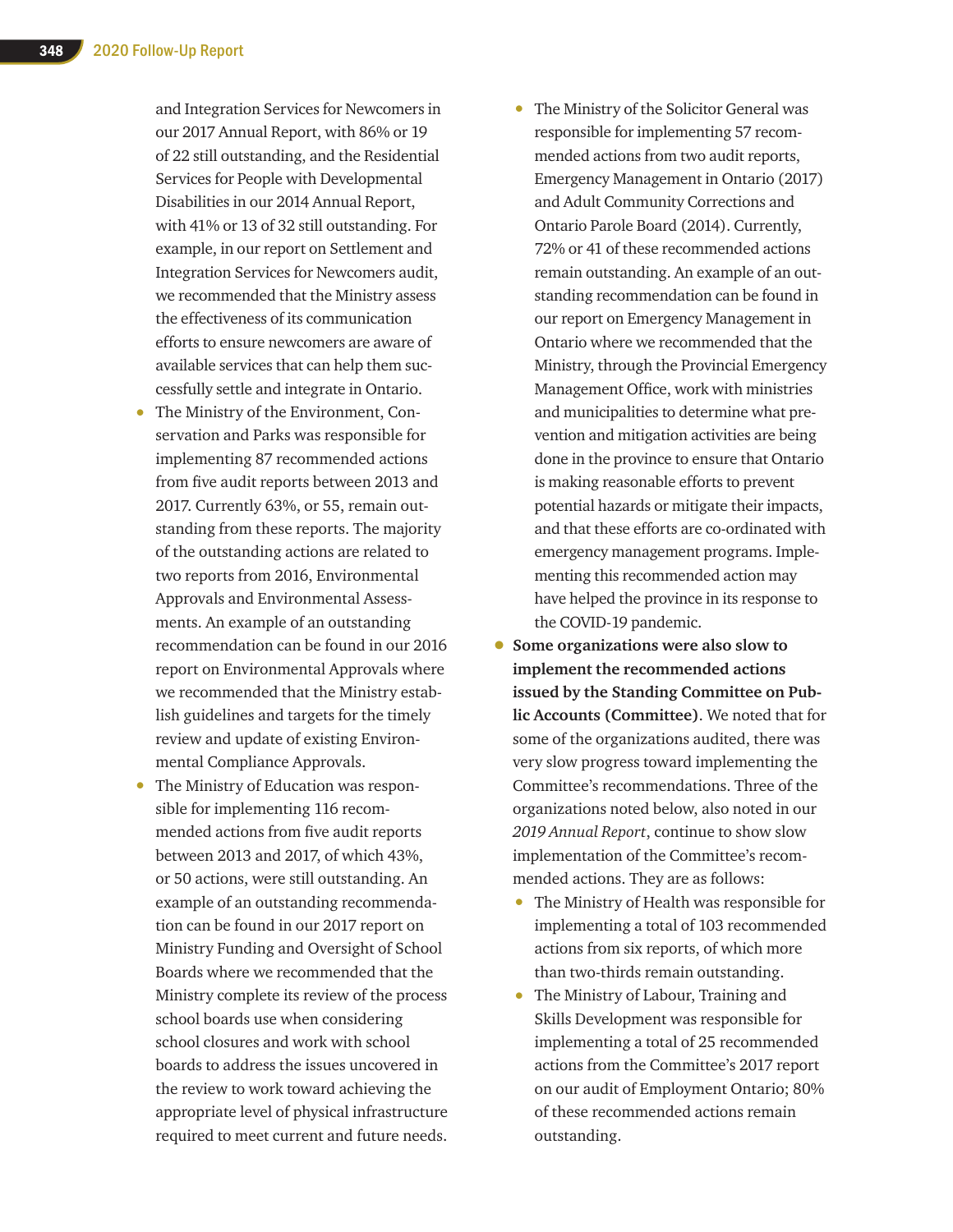• The Ministry of Economic Development, Job Creation and Trade was responsible for implementing nine recommended actions from the Committee's 2017 report on our audit of University Intellectual Property; 78% of these recommended actions remain outstanding.

# 2.0 How We Evaluated Implementation

We recommended a total of 1,496 actions in our *2013* to *2017 Annual Reports*. Based on our review this year, we agreed with the organizations that 50 of the actions were "no longer applicable," mainly because of changes in legislation or policies resulting in the organization no longer having responsibility to implement the recommended action. This left a total of 1,446 recommended actions.

For the remaining recommended actions, we asked organizations to self-assess their progress

in implementing their outstanding recommended actions, as of March 31, 2020, and to provide appropriate documentation to support their assessments.

Our review work consisted of inquiries and reviews of the supporting documentation for those recommended actions reported to be fully implemented to gain assurance that the recommended action was, in fact, fully implemented. Where necessary, we also conducted sample testing to help determine the status.

We also reviewed information and documentation for recommended actions assessed as "no longer applicable" and "will not be implemented" to determine the reasonableness of the rationale for not completing them.

We conducted our work between April 1, 2020, and September 30, 2020, and obtained written representation from the organizations on October 16, 2020, that they provided us with a complete update of the status of the recommendations we made in the original audits. **Figure 2** provides a timeline of our continuing follow-up work on recommended actions that were issued in past reports.

| <b>Time Period</b>                       | <b>Follow-Up Work</b>                                                                                                                                                                  |
|------------------------------------------|----------------------------------------------------------------------------------------------------------------------------------------------------------------------------------------|
| January to beginning of February         | Send commencement letters to Deputy Ministers, Assistant Deputy Ministers, Chief<br>$\bullet$<br>Executive Officers/Presidents and Vice Presidents                                     |
|                                          | Send listing of outstanding recommended actions to ministries, Crown agencies, and<br>broader-public-sector organizations (collectively referred to as organizations)                  |
| Beginning of February to end<br>of March | Obtain implementation status and supporting documentation from organizations for<br>$\bullet$<br>outstanding recommended actions by March 31 of each year                              |
| April to October                         | Work with organizations to obtain sufficient appropriate evidence to support<br>implementation statuses                                                                                |
|                                          | Review supporting documentation for each recommended action. In certain cases, also<br>conduct further sample testing to determine the appropriate statuses of recommended<br>actions. |
|                                          | Upon completion of continuous follow-up work and discussions with management,<br>where necessary, issue final summaries of implementation statuses for each report                     |
|                                          | Obtain confirmations of the final summaries of implementation statuses from<br>organizations                                                                                           |
|                                          | Obtain signed Management Representation Letters from organizations                                                                                                                     |
| November to December                     | Prepare consolidated continuous follow-up report                                                                                                                                       |
|                                          | Consolidated continuous follow-up report is included into the Office of the Auditor<br>General of Ontario's Annual Report which is tabled in the Legislature                           |

Figure 2: Annual Timeline for Continuous Follow-Up Work

Prepared by the Office of the Auditor General of Ontario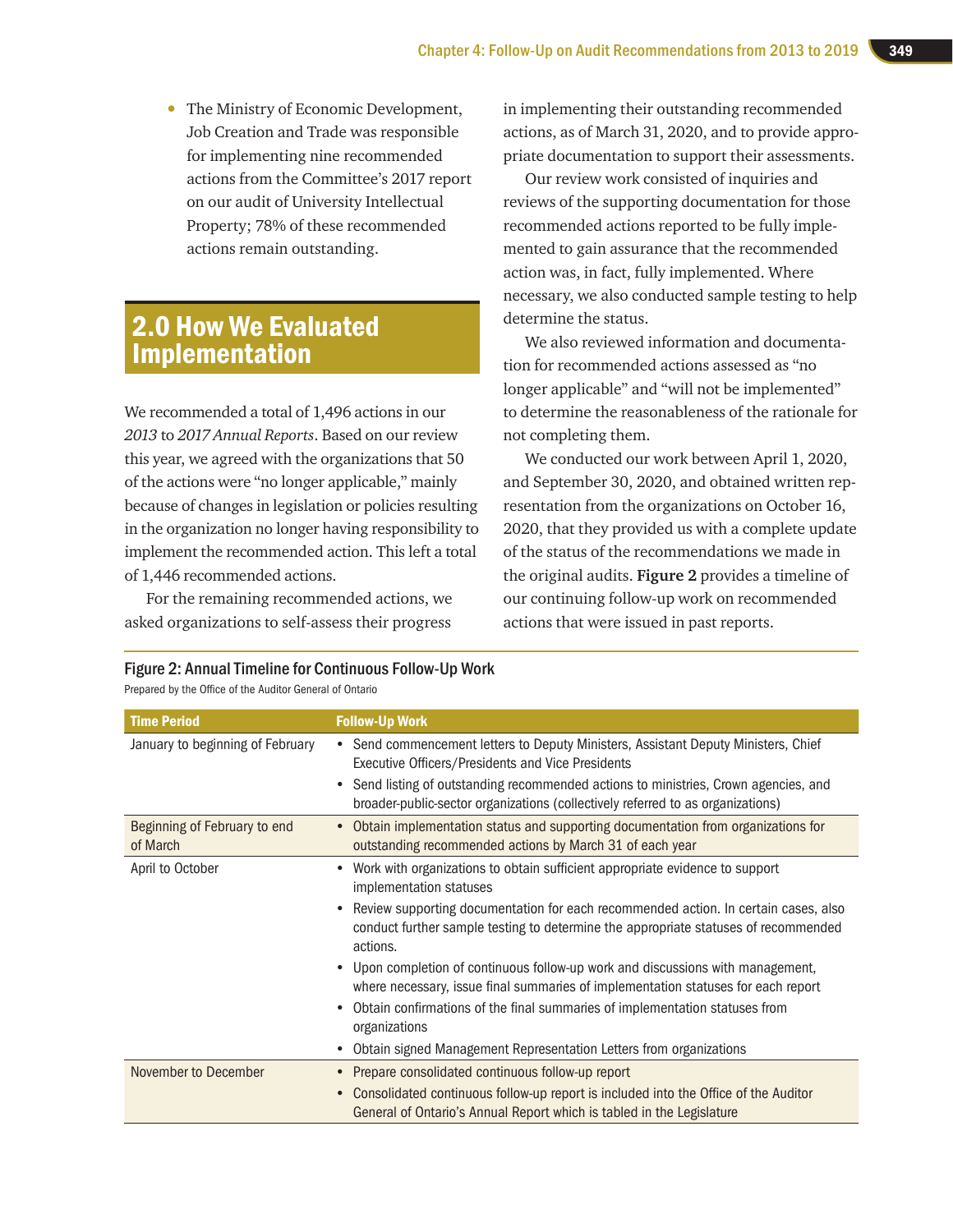As this follow-up work is not an audit, we cannot provide complete assurance that the recommended actions have been implemented effectively.

# 3.0 Detailed Observations for the Follow-up on Value-for-Money Audit Recommendations

## 3.1 Small Improvement Noted in the Full Implementation Rate of Recommendations Followed Up on Last Year

Of the total 1,446 recommended actions that we expected to be implemented from our *2013* to *2017 Annual Reports*, we found that 51% had been fully implemented, as shown in **Figure 3**. For the remaining recommended actions, 32% were in the process of being implemented, a further 8% had little or no progress made on them, and for 9% the organizations determined that the recommendations would not be implemented (as discussed in **Section 3.7**).

#### Figure 3: Implementation Status of Recommended Actions Issued in Our 2013 to 2017 Annual Reports, as of March 31, 2020

Prepared by the Office of the Auditor General of Ontario



The full implementation rate of the total 1,136 recommended actions issued that we expected to be implemented from our *2013*, *2014*, *2015* and *2016 Annual Reports* increased slightly, from 54% in 2019 to 57% in 2020.

For the first time this year, 360 recommended actions from our *2017 Annual Report* were added to our continuing follow-up work. Currently 34% of these recommended actions have been fully implemented, a slight increase from the 31% that we reported in our *2019 Annual Report* when we followed up on these recommended actions two years after issuing them.

As shown in **Appendix 1**, of the 54 organizations with recommended actions issued in our *2013* to *2016 Annual Reports*, 16 had fully implemented 75% or more of our recommended actions. Organizations making the most improvements in implementing our recommended actions this year include the Ministry of Infrastructure, the Ontario Energy Board and Ontario Health—E-Health Ontario.

In addition to making little improvement in implementing our recommended actions this year, the Ministry of Health, the Ministry of the Environment, Conservation and Parks, the Ministry of Long-Term Care, the Ministry of Economic Development, Job Creation and Trade, Local Health Integration Networks, as well as some school boards and Children's Aid Societies have implemented less than 50% of the recommended actions that we issued in our *2013* to *2016 Annual Reports*.

**Figure 4** provides a detailed breakdown by year of the status of recommended actions issued in our *2013*, *2014*, *2015*, *2016* and *2017 Annual Reports*.

The progress of implementing the recommended actions in each of the *2013*, *2014*, *2015 2016* and *2017 Annual Reports* can be seen in **Figure 5**, beginning at the initial two-year follow-up and in 2017, 2018, 2019 and 2020, after we began tracking the implementation rates subsequent to the initial follow-up. The full implementation rate of ministries, Crown agencies and broader-publicsector organizations from the time of our two-year follow-up has trended upwards: from 29% to 59%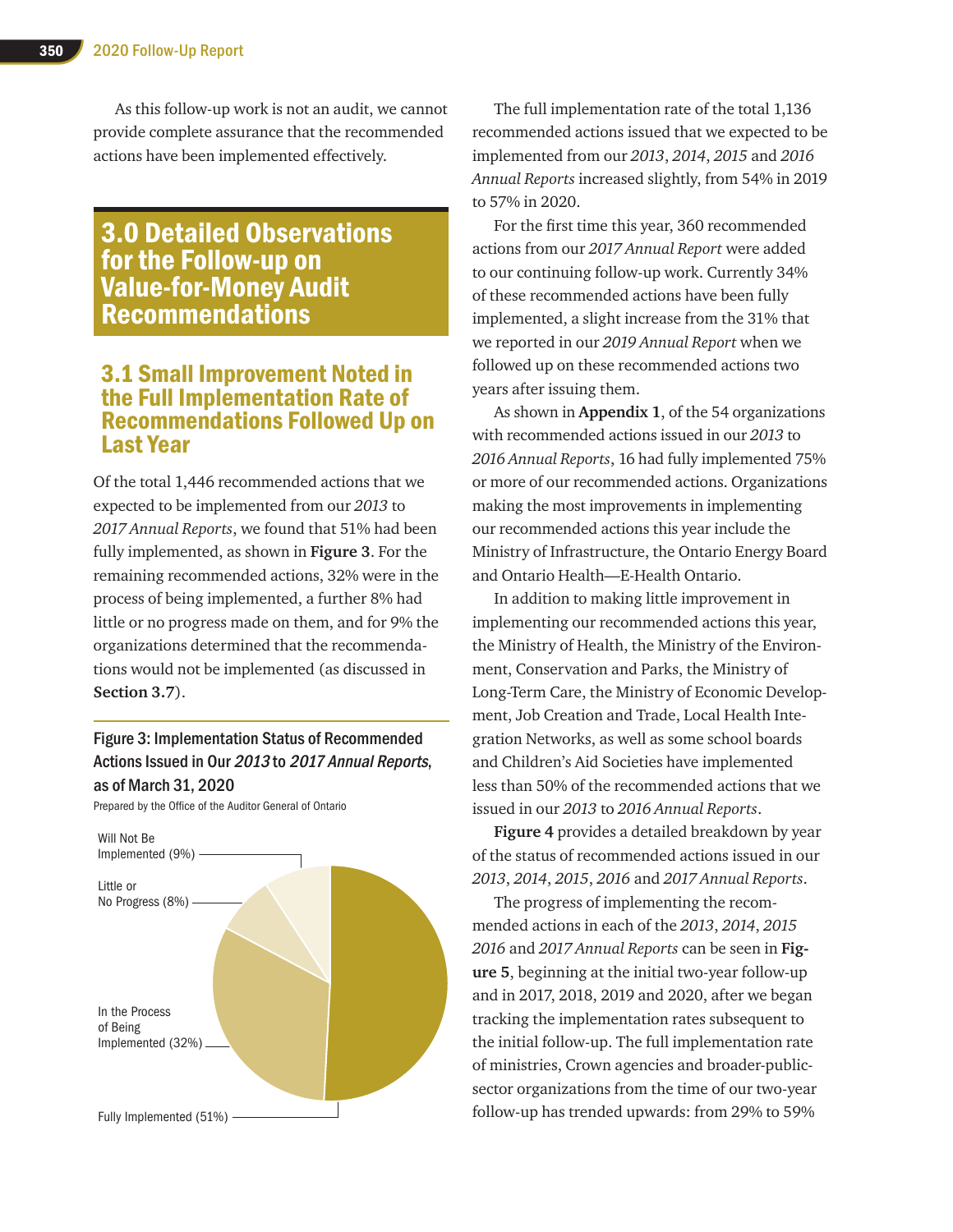

Prepared by the Office of the Auditor General of Ontario



#### Figure 5: Progress Toward Full Implementation of Recommended Actions Issued in Our 2013 to 2017 Annual Reports

Prepared by the Office of the Auditor General of Ontario

|                                     |          | <b>Implementation Rate (%)</b>         |                                               |                                               |                                               |                                               |
|-------------------------------------|----------|----------------------------------------|-----------------------------------------------|-----------------------------------------------|-----------------------------------------------|-----------------------------------------------|
| <b>Annual</b><br><b>Report Year</b> | # Issued | <b>At Two-Year</b><br><b>Follow-Up</b> | 2017<br><b>Continuous</b><br><b>Follow-Up</b> | 2018<br><b>Continuous</b><br><b>Follow-Up</b> | 2019<br><b>Continuous</b><br><b>Follow-Up</b> | 2020<br><b>Continuous</b><br><b>Follow-Up</b> |
| 2013                                | 158      | 29                                     | 49                                            | 57                                            | 59                                            | 59                                            |
| 2014                                | 294      | 41                                     | 49                                            | 66                                            | 70                                            | 72                                            |
| 2015                                | 276      | 36                                     | $n/a*$                                        | 52                                            | 54                                            | 56                                            |
| 2016                                | 408      | 34                                     | $n/a*$                                        | $n/a*$                                        | 41                                            | 45                                            |
| 2017                                | 360      | 31                                     | $n/a*$                                        | $n/a*$                                        | $n/a*$                                        | 34                                            |

\* The recommended actions issued in our 2015, 2016 and 2017 Annual Reports were not subject to the continuous follow-up work for the noted year(s).

for recommended actions issued in 2013; from 41% to 72% for recommended actions issued in 2014; from 36% to 56% for recommended actions issued in 2015; from 34% to 45% for recommended actions issued in 2016; and from 31% to 34% for actions issued in 2017.

However, as seen in **Figure 5**, the full implementation rate of recommended actions from our *2013 Annual Report* did not change between 2019 and 2020, and there is only a small increase in the full implementation rate for recommended actions from our *2014*, *2015*, *2016* and *2017 Annual Reports*. In some cases, recommended actions remained outstanding due to changes in programs and long-term strategies. Some organizations, such as the Ministry of Health, the Ministry of Long-Term Care and the Ministry of Education, also attributed the slower implementation of our recommended actions this year to COVID-19 and its impact on the organizations' regular operations. However, we requested organizations to submit updated statuses of their outstanding recommended actions as of March 31, 2020. The government did not declare a state of emergency until March 17, 2020, a difference of only about two weeks.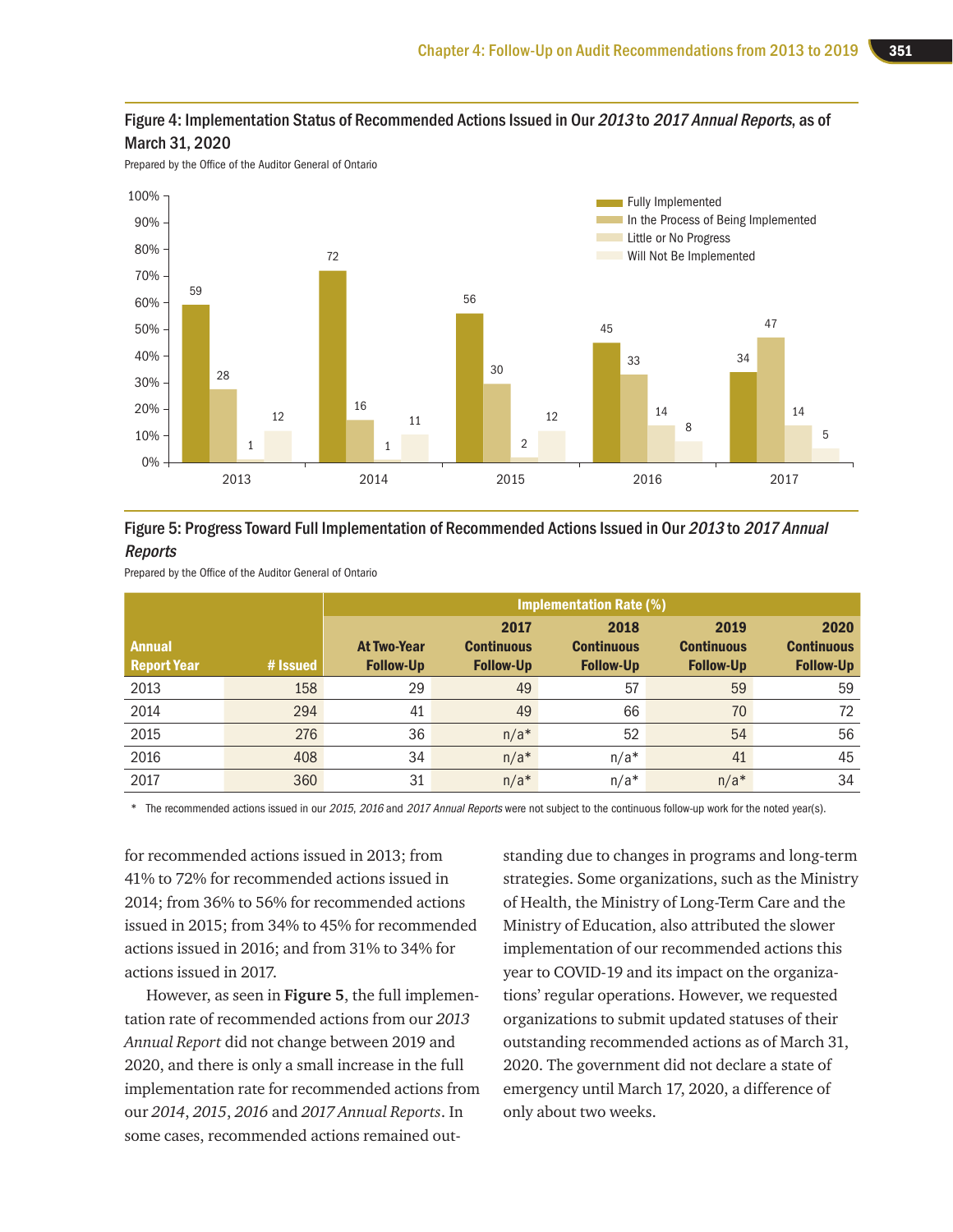The Standing Committee on Public Accounts (Committee) can use this report to hold ministries, Crown agencies and broader-public-sector organizations, where applicable, accountable for recommended actions they committed to implementing. In **Appendix 2**, we have prepared possible questions that the Committee can consider using to hold organizations accountable for implementing recommended actions that we have issued in past reports.

## 3.2 Positive Impacts of Implemented Recommendations on Ontarians

Many of the recommended actions in our value-for-money audit reports from 2013 to 2017 that have been fully implemented identified areas where services can be delivered more effectively to those who use them, or in ways that help ensure that taxpayer dollars are spent more economically and efficiently.

Some examples of recommended actions recently assessed as fully implemented include:

- Large community hospitals monitored bedwait time by acute-care wards and investigated significant delays so that patients can be transferred from emergency to an acutecare bed on a timely basis to reduce their waits in emergency rooms.
- The Ministry of Education developed guidelines to assist program advisors in assessing the competence of new child-care applicants in establishing their operations within a safe and healthy environment that encourages the social, emotional and intellectual development of children.
- The Ministry of the Environment, Conservation and Parks developed guidance for ministries so that they could consistently incorporate the social cost of carbon into their decision-making, rather than only considering the financial costs of their decisions.
- The Ministry of Municipal Affairs and Housing worked with municipal service managers

to simplify the rent-geared-to-income calculation to reduce errors in calculating the applicable rent due from tenants, and also to help tenants understand and comply with the rules on declaring income.

- Metrolinx implemented system controls to ensure that authorized payments made to contractors do not exceed the approved or authorized increased budget.
- Ontario Health—Cancer Care Ontario worked with the Ministry of Health and hospitals to establish a protocol for communication, drugsharing and prioritizing patients in the event of a cancer-drug shortage.

## 3.3 Recommendations Addressing Areas of Importance to Ontarians Have Not Been Implemented

We remain concerned about the recommended actions issued five or more years ago that have still not been implemented. Specifically, 41% of the 158 recommended actions issued in 2013 (seven years ago); 28% of the 294 recommended actions issued in 2014 (six years ago); and 44% of the 276 recommended actions issued in 2015 (five years ago) still remain outstanding, as shown in **Figure 5**. By now, we would have expected all of these recommended actions to be implemented.

Many of the recommended actions not yet implemented from our *2013* to *2015 Annual Reports* address areas important to Ontarians such as social services, health and education. Some examples:

- In our 2015 report on the Child Protection Services Program—Ministry, we recommended that the Ministry of Children, Community and Social Services analyze the outcomes of children who received protection services to identify opportunities to improve protection services and ultimately the future of these children.
- In our 2015 report on Long-Term-Care Home Quality Inspection Program, we recommended that the Ministry of Long-Term Care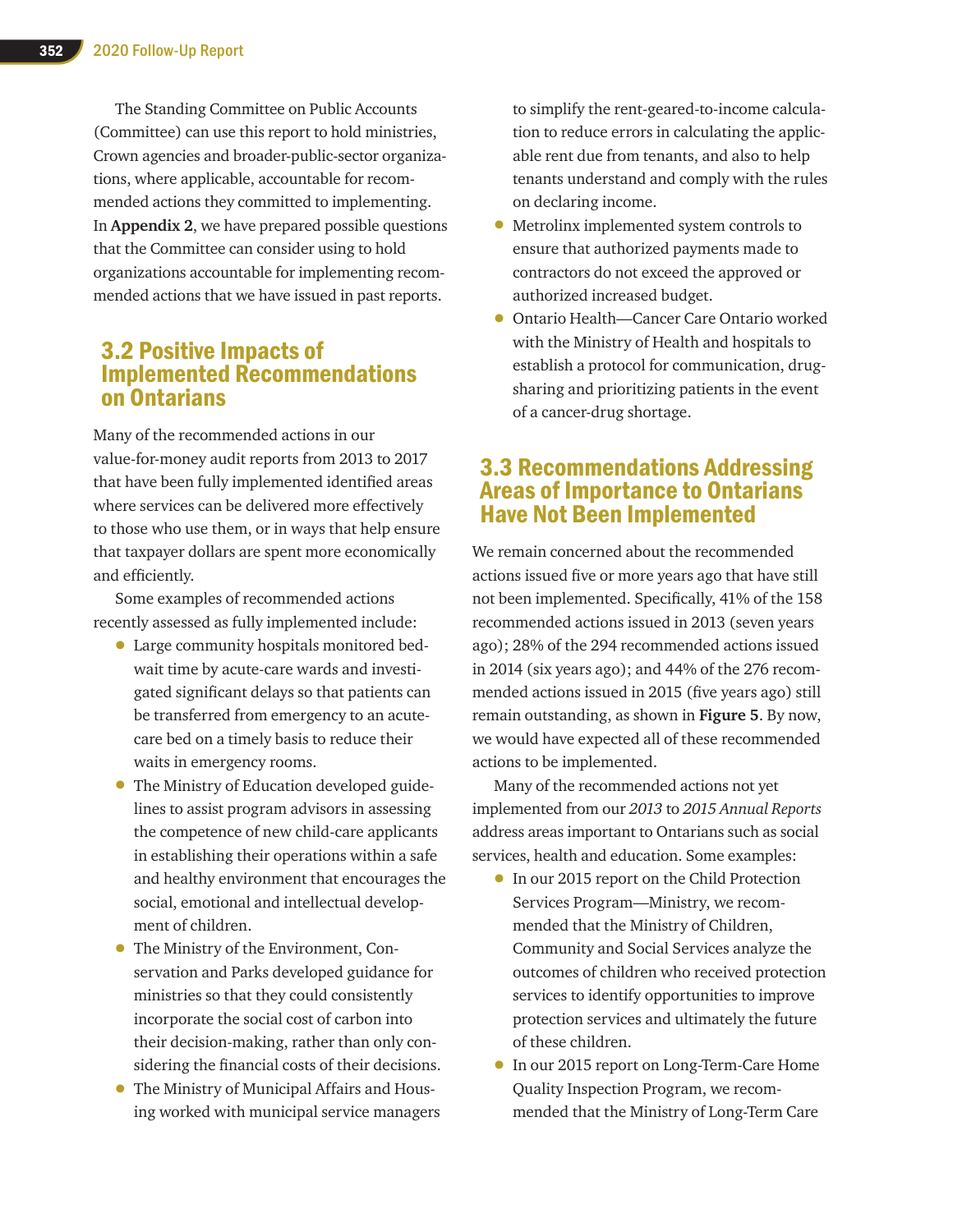hold long-term-care homes accountable by monitoring their performance using inspection results.

- In our 2015 report on Student Transportation we recommended that the Ministry of Education, in conjunction with school boards, set standards on eligibility for transportation services, especially home-to-school walking distances for students, for greater consistency in transportation services across school boards.
- In our 2014 report on Palliative Care we recommended that the Ministry of Health, with stakeholders, develop and implement standardized patient eligibility practices for similar palliative-care services to ensure similar access to similar services across the province.
- In our 2013 report on Violence Against Women we recommended that the Ministry of Children, Community and Social Services review the feasibility of implementing a system to determine whether women who are referred elsewhere by an agency due to capacity issues actually receive the needed services.

## 3.4 Implementation of Short-Term Recommendations Taking Longer than Expected

For the purposes of analysis, our Office classified outstanding recommended actions, at the time of the audit, into what would be reasonable time frames for ministries, Crown agencies and broader-public-sector organizations to implement recommended actions: either two years (shortterm) or five years (long-term).

Of the total recommended actions from our *2013* to *2017 Annual Reports*, about 70% were considered to be short-term actions. **Figure 6** shows the recommended actions from our *2013* to *2017 Annual Reports* and the percentages that were still outstanding in each of the follow-up years 2017, 2018, 2019 and 2020.

While the percentage of outstanding short-term recommended actions has decreased for each annual report year, 29% of the 74 recommended actions issued in 2013, 20% of the 220 issued in 2014, 39% of the 204 issued in 2015, 48% of the 303 issued in 2016, and 64% of the 252 issued in 2017 were still outstanding. By now, we would have expected all of the short-term recommended actions from our *2013* to *2017 Annual Reports* to be implemented. Also, as seen in **Figure 6**, between 2019 and 2020, there were only minimal decreases in the percentage of outstanding short-term recommended actions.

## 3.5 Some Organizations Continue to Be Slow to Implement Our Recommended Actions

**Figure 7** shows the implementation rates for the 62 ministries, Crown agencies and broader-public-sector organizations that we audited from 2013 to 2017. Of these organizations, 14 had implemented 75% or more of our recommended actions, 24 had fully implemented 50% to 74% of

Figure 6: Short-Term<sup>1</sup> Recommended Actions Outstanding

| Prepared by the Office of the Auditor General of Ontario |
|----------------------------------------------------------|
|----------------------------------------------------------|

| <b>Annual Report Year</b> | # Issued | % Outstanding<br>in 2017 | % Outstanding<br>in 2018 | % Outstanding<br>in 2019 | % Outstanding<br>in 2020 |
|---------------------------|----------|--------------------------|--------------------------|--------------------------|--------------------------|
| 2013                      | 74       | 38                       | 31                       | 29                       | 29                       |
| 2014                      | 220      | 39                       | 25                       | 22                       | 20                       |
| 2015                      | 204      | n/a <sup>2</sup>         | 44                       | 41                       | 39                       |
| 2016                      | 303      | n/a <sup>2</sup>         | n/a <sup>2</sup>         | 52                       | 48                       |
| 2017                      | 252      | n/a <sup>2</sup>         | $n/a^2$                  | n/a <sup>2</sup>         | 64                       |

1. Short-term recommended actions are those that can be reasonably implemented within two years.

2. The recommended actions issued in our 2015, 2016 and 2017 Annual Reports were not subject to the continuous follow-up work for the noted year(s).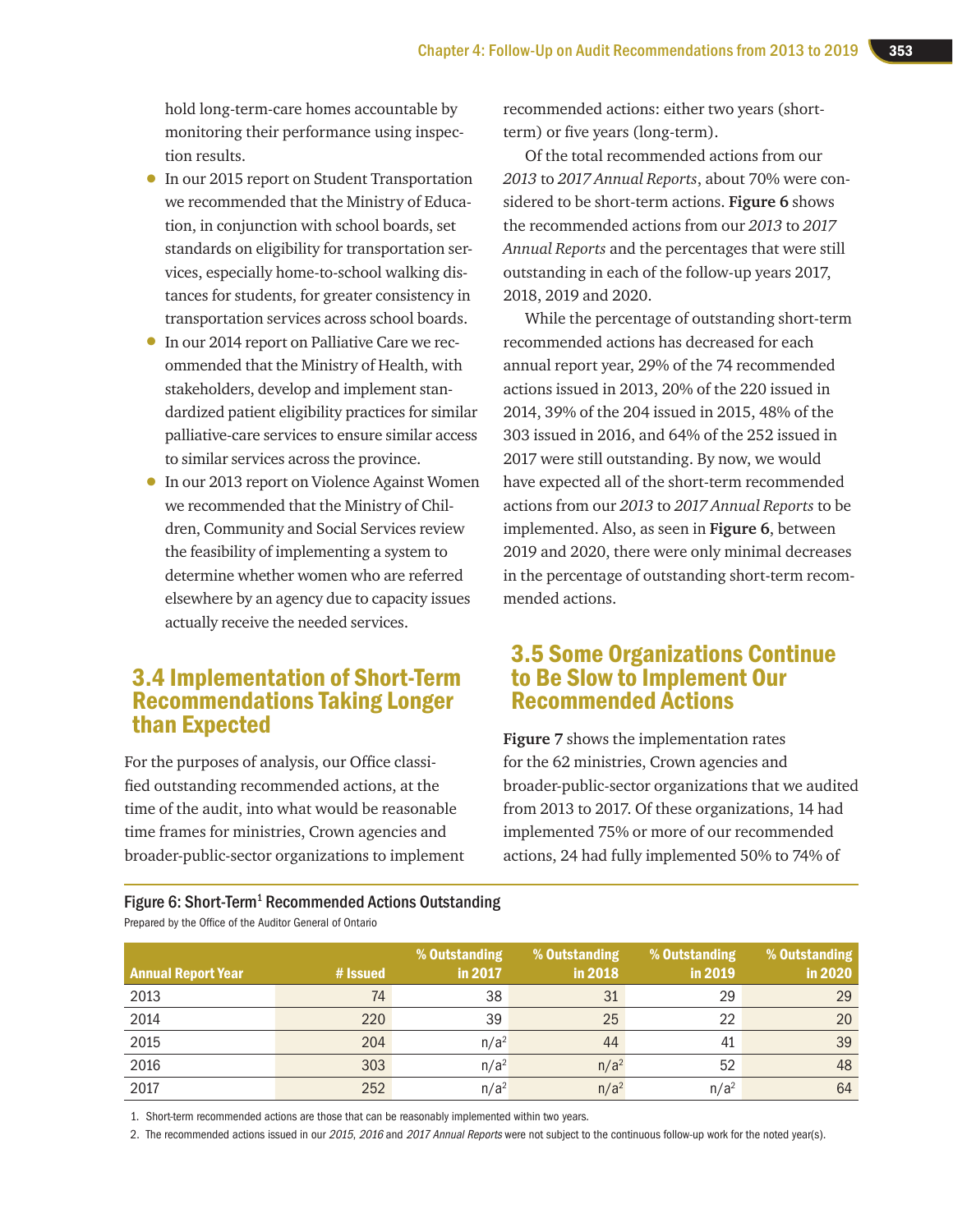#### Figure 7: Percentage of Recommended Actions Issued in Our 2013 to 2017 Annual Reports Fully Implemented and in the Process of Being Implemented, as of March 2020

Prepared by the Office of the Auditor General of Ontario

| <b>Figure 7a: Organizations with More than</b><br><b>30 Recommended Actions</b> | <b>Full</b><br><b>Implementation</b> | In the Process of<br><b>Being Implemented</b> | <b>Combined</b>        |
|---------------------------------------------------------------------------------|--------------------------------------|-----------------------------------------------|------------------------|
| Psychiatric Hospitals $(4)^1$                                                   | Rate (%)<br>96                       | Rate (%)<br>4                                 | <b>Rate (%)</b><br>100 |
| <b>Treasury Board Secretariat</b>                                               | 84                                   | 13                                            | 97                     |
| Hospitals $(6)^2$                                                               | 76                                   | 18                                            | 94                     |
| Ministry of Energy, Northern Development and Mines                              | 71                                   | 21                                            | 92                     |
| Metrolinx                                                                       | 70                                   | 19                                            | 89                     |
| Ministry of Government and Consumer Services                                    | 69                                   | 27                                            | 96                     |
| Infrastructure Ontario                                                          | 61                                   | 34                                            | 95                     |
| Universities $(3)^3$                                                            | 61                                   | 16                                            | 77                     |
| Ministry of Labour, Training and Skills Development <sup>4</sup>                | 60                                   | 27                                            | 87                     |
| Ontario Health <sup>5</sup>                                                     | 59                                   | 41                                            | 100                    |
| Ministry of Education                                                           | 57                                   | 14                                            | 71                     |
| Ministry of Children, Community and Social Services                             | 45                                   | 36                                            | 81                     |
| Local Health Integration Networks <sup>6</sup>                                  | 43                                   | 32                                            | 75                     |
| School Boards (6) <sup>7</sup>                                                  | 41                                   | 37                                            | 78                     |
| Children's Aid Societies (7) <sup>8</sup>                                       | 37                                   | 63                                            | 100                    |
| Ministry of the Environment, Conservation and Parks                             | 37                                   | 44                                            | 81                     |
| Ministry of Health                                                              | 32                                   | 44                                            | 76                     |
| Ministry of the Solicitor General                                               | 28                                   | 46                                            | 74                     |

Implementation rate of 75% or more Implementation rate between 50% and 74% Implementation rate between 25% and 49%

Implementation rate of less than 25%

- 1. Psychiatric hospitals: Centre for Addiction and Mental Health, 100%; Ontario Shores Centre for Mental Health Sciences, 100%; The Royal Ottawa Health Group, 100%; Waypoint Centre for Mental Health Care; 86%.
- 2. Hospitals by report:
	- Rehabilitation Services at Hospitals: Hamilton Health Sciences, 79%; Providence Healthcare, 64%; The Ottawa Hospital, 62%.
	- Large Community Hospital Operations: Rouge Valley Health System, 100%; Windsor Regional Hospital, 75%; Trillium Health Partners, 70%.
- 3. Universities: McMaster University, 71%; University of Toronto; 61%, University of Waterloo 50%.
- 4. In early 2020, responsibility for implementation of the outstanding recommendations for the Provincial Nominee Program report, issued in the Office of the Auditor General of Ontario's 2014 Annual Report, was transferred from the Ministry of Economic Development, Job Creation and Trade to the Ministry of Labour, Training and Skills Development. Four recommended actions remained outstanding to be addressed by the Ministry of Labour, Training and Skills Development. For comparative purposes, the information presented as of 2019 has been adjusted to reflect this change.
- 5. The implementation rate for Ontario Health includes recommendations that originated with Cancer Care Ontario and eHealth Ontario, which are now part of Ontario Health. The recommendations to Ontario Health were from the following two audit reports, with the following implementation rates: • Cancer Care Ontario—Cancer Treatment Services, 64%; and
	- e-Health Ontario—Electronic Health Records' Implementation Status, 50%.
- 6. The implementation rate for Local Health Integration Networks (LHINs) includes recommendations that originated with Community Care Access Centres, which are now part of the LHINs. The recommendations to LHINs were from the following four audit reports, with the following implementation rates:
	- Ontario Health (Shared Services) co-ordinated responses for the following reports:
		- Community Care Access Centres—Home Care Program: 56%
		- LHINs—Local Health Integration Networks: 56%
		- LHINs—Community Health Centres: 20%
		- Specialty Psychiatric Hospital Services: 0%
- 7. School Boards by report:
	- Healthy Schools Strategy: York Catholic, 70%; Hamilton-Wentworth, 50%; Trillium Lakelands, 10%.
	- School Boards' Management of Financial and Human Resources: Hastings and Prince Edward, 52%; Toronto Catholic, 43%; Halton Catholic, 35%; Hamilton-Wentworth, 30%.
- 8. Children's Aid Societies: Districts of Sudbury and Manitoulin, 57%; Family and Children's Services of the Waterloo Region, 57%; Simcoe Muskoka Family Connexions, 43%; Family and Children's Services of Frontenac, Lennox and Addington, 29%; Hamilton, 29%; Toronto, 29%; Durham, 14%.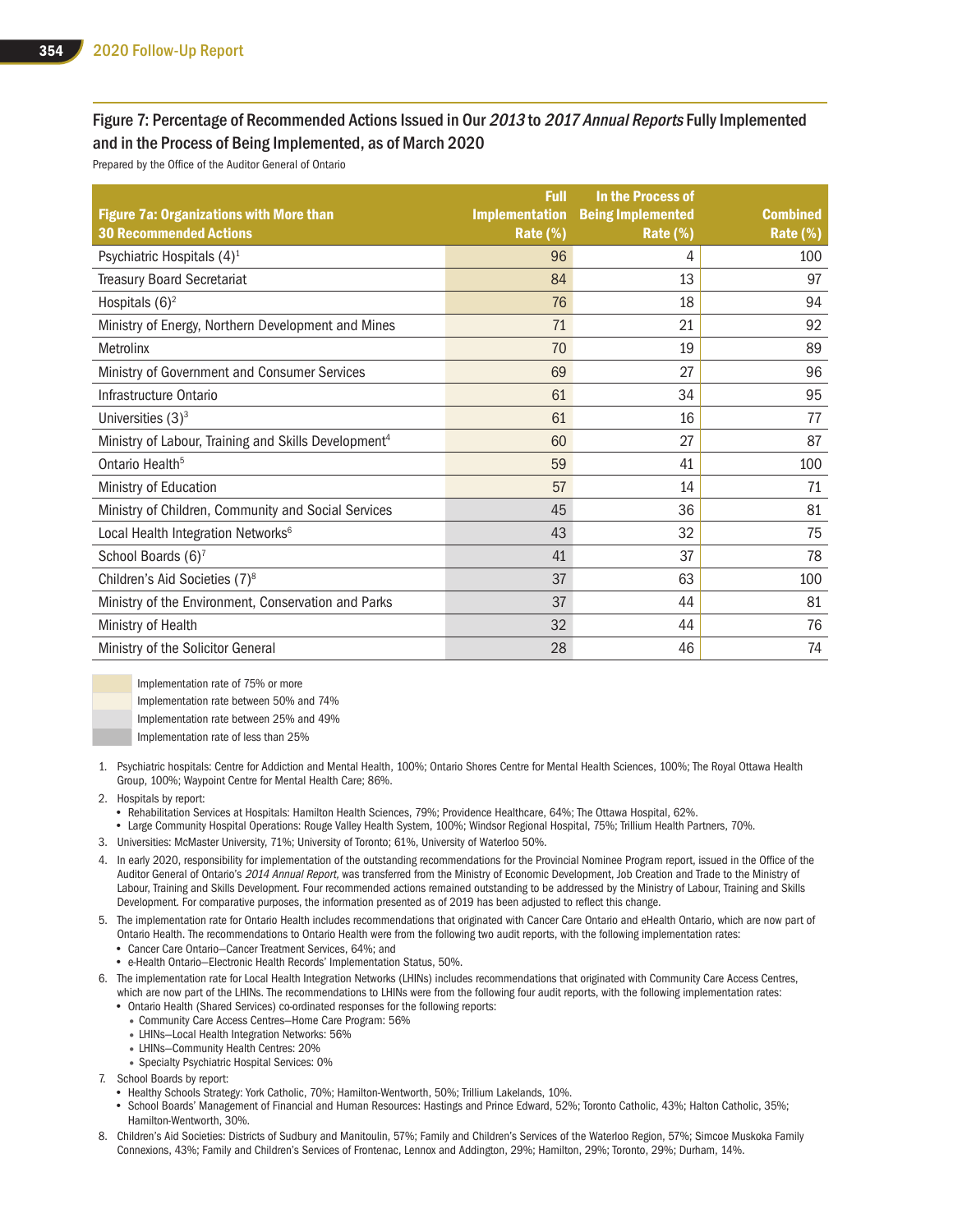| <b>Figure 7b: Organizations with</b><br><b>11-30 Recommended Actions</b> | <b>Full</b><br><b>Implementation</b><br>Rate $(\%)$ | In the Process of<br><b>Being Implemented</b><br>Rate $(\%)$ | <b>Combined</b><br>Rate (%) |
|--------------------------------------------------------------------------|-----------------------------------------------------|--------------------------------------------------------------|-----------------------------|
| <b>Ontario Power Generation</b>                                          | 100                                                 | 0                                                            | 100                         |
| Financial Services Regulatory Authority of Ontario                       | 88                                                  | 8                                                            | 96                          |
| <b>Ontario Energy Board</b>                                              | 82                                                  | 9                                                            | 91                          |
| Independent Electricity System Operator                                  | 75                                                  | 20                                                           | 95                          |
| Child and Youth Mental Health Centres $(4)^1$                            | 64                                                  | 32                                                           | 96                          |
| Transportation Consortia (3) <sup>2</sup>                                | 59                                                  | 22                                                           | 81                          |
| Ministry of Transportation                                               | 57                                                  | 32                                                           | 89                          |
| Ministry of Long-Term Care                                               | 43                                                  | 57                                                           | 100                         |
| Tribunals Ontario                                                        | 35                                                  | 48                                                           | 83                          |
| Ministry of Economic Development, Job Creation and Trade <sup>3</sup>    | 32                                                  | 25                                                           | 57                          |
| Ministry of Municipal Affairs and Housing                                | 30                                                  | 22                                                           | 52                          |
| Ministry of Agriculture, Food and Rural Affairs                          | 17                                                  | 67                                                           | 84                          |

Implementation rate of 75% or more

Implementation rate between 50% and 74%

Implementation rate between 25% and 49%

Implementation rate of less than 25%

1. Child and Youth Mental Health Centres: Children's Centre Thunder Bay, 71%; Kinark Child and Family Services, 71%; Youthdale Treatment Centres, 71%; Vanier Children's Services, 43%.

2. Transportation Consortia: Sudbury Consortium, 100%; Peel Consortium, 44%; Toronto Consortium, 33%.

3. In early 2020, responsibility for implementation of the outstanding recommendations for the Provincial Nominee Program report, issued in the Office of the Auditor General of Ontario's 2014 Annual Report, was transferred from the Ministry of Economic Development, Job Creation and Trade to the Ministry of Labour, Training and Skills Development. Four recommended actions remained outstanding to be addressed by the Ministry of Labour, Training and Skills Development. For comparative purposes, the information presented as of 2019 has been adjusted to reflect this change.

| <b>Figure 7c: Organizations with</b><br><b>1-10 Recommended Actions</b> | <b>Full</b><br>Rate $(\%)$ | In the Process of<br><b>Implementation Being Implemented</b><br><b>Rate (%)</b> | <b>Combined</b><br>Rate (%) |
|-------------------------------------------------------------------------|----------------------------|---------------------------------------------------------------------------------|-----------------------------|
| Women's Issues                                                          | 100                        |                                                                                 | 100                         |
| <b>Ontario Parole Board</b>                                             | 67                         |                                                                                 | 67                          |
| Ministry of Infrastructure                                              | 60                         | 40                                                                              | 100                         |
| AgriCorp                                                                | 50                         | 25                                                                              | 75                          |
| Ministry of Finance                                                     |                            | 100                                                                             | 100                         |
| <b>Ontario Association of Children's Aid Societies</b>                  |                            | 50                                                                              | 50                          |

Implementation rate of 75% or more

Implementation rate between 50% and 74%

Implementation rate between 25% and 49%

Implementation rate of less than 25%

our recommended actions, 19 had implemented 25% to 49% of our recommended actions and five had implemented fewer than 25% of our recommended actions. Most notably, the following organizations had low implementation rates and a high number of outstanding recommended actions.

#### Ministry of Health

The Ministry of Health was responsible for implementing 321 recommended actions in 19 audits between the years 2013 and 2017. Currently, 68%, or 219, of these recommended actions remain outstanding, including the following: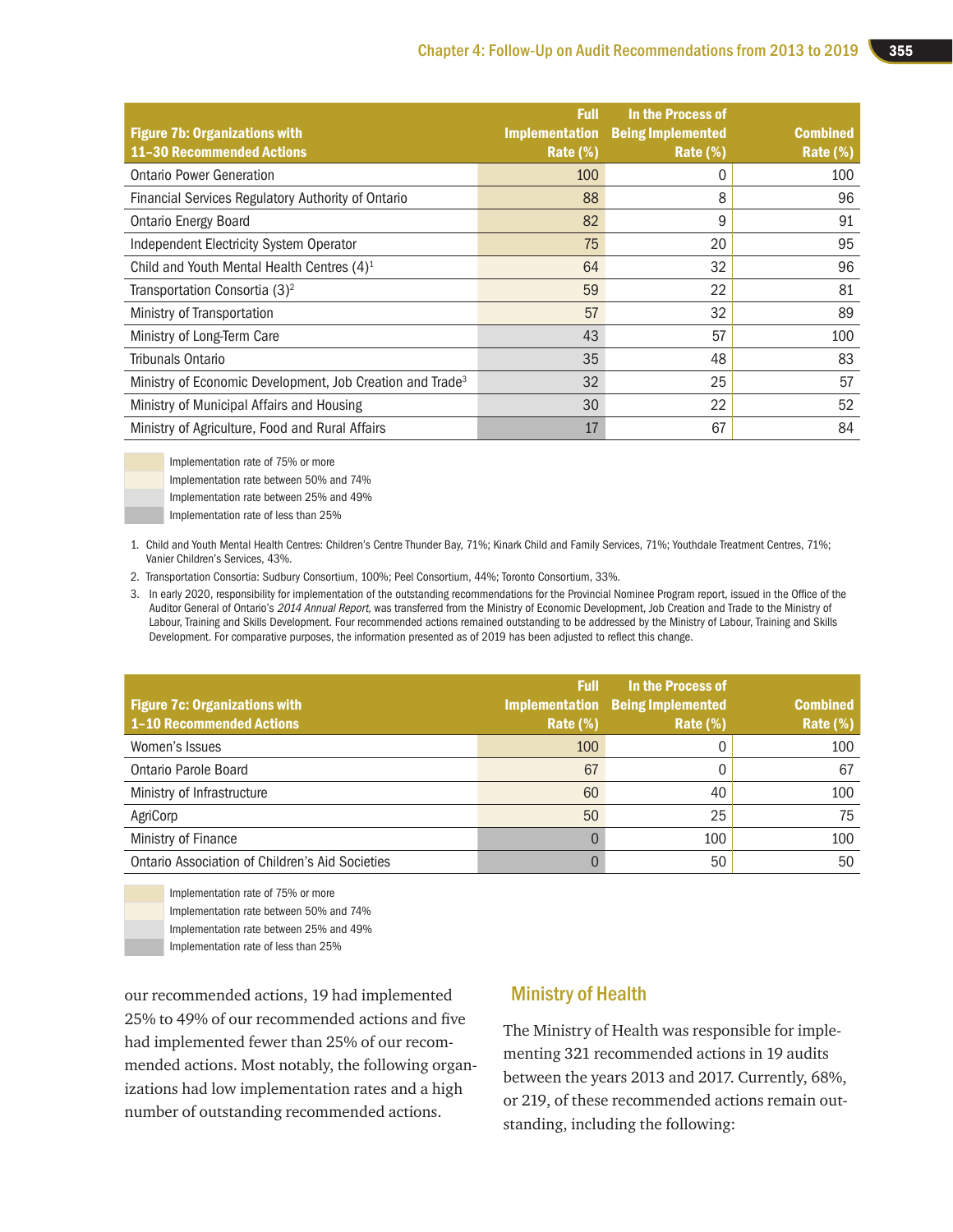- Housing and Supportive Services for People with Mental Health Issues (Community-Based)—Of the 34 recommended actions we issued in 2016, 97%, or 33, remain outstanding. Some of these recommended actions addressed having adequate information to cost-effectively oversee, co-ordinate and deliver housing with support services to people with mental illness. For example, we recommended that the Ministry collect overall information on wait lists and wait times by region on a regular basis to obtain a clearer picture of the demand for mental health supportive housing for the purposes of short-term and long-term planning.
- Physician Billing—Of the 29 recommended actions we issued in 2016, 69%, or 20, were still outstanding. Many of these recommended actions relate to the economy and effectiveness of physician payment models in meeting the needs of Ontarians. For example, we recommended that the Ministry regularly monitor and determine whether physicians participating in patient-enrolment models are meeting all their regular and after-hours requirements to ensure patients are able to access their family physicians in a timely manner when needed, and also to reduce the strain on emergency departments in hospitals.
- Immunization—Of the 25 recommended actions we issued in 2014, 76%, or 19, were still outstanding. Many of these recommended actions relate to the Ministry's monitoring and promotion of Ontario's immunization program so that it protects Ontarians against vaccine-preventable diseases in an efficient and effective manner. For example, we recommended that the Ministry obtain and review information on vaccine wastage by each health-care provider, and follow up on providers with higher wastage levels to minimize vaccine wastage and maintain vaccine potency.

#### Ministry of Children, Community and Social Services

The Ministry of Children, Community and Social Services was responsible for implementing 118 recommended actions in seven audits between 2013 and 2017. Currently, 55%, or 65, of the actions remain outstanding. The audits with the highest number of outstanding recommended actions are for Settlement and Integration Services for Newcomers from our *2017 Annual Report*, which has 86%, or 19 of 22, still outstanding, and the audit of Residential Services for People with Developmental Disabilities from our *2014 Annual Report*, which has 41%, or 13 of 32, still outstanding.

Some of the outstanding recommended actions address effectiveness, funding, access to and quality of care or services. For example, in our Settlement and Integration Services for Newcomers audit, we recommended that to ensure newcomers are aware of available services that can help them successfully settle and integrate in Ontario, the Ministry should assess the effectiveness of its communications efforts to identify and act on areas of weakness.

#### Ministry of the Environment, Conservation and Parks

The Ministry of the Environment, Conservation and Parks was responsible for implementing 87 recommended actions from five audit reports between 2013 and 2017, of which 63%, or 55, still remain outstanding. The majority of the outstanding actions relate to the following audit reports:

- Environmental Approvals—Of the 30 recommended actions we issued in 2016, 73%, or 22, are still outstanding. Many of these actions addressed areas such as effectiveness, monitoring and oversight. For example, we recommended the Ministry establish guidelines and targets for the timely review and update of existing Environmental Compliance Approvals.
- Environmental Assessments—Of the 21 recommended actions we issued in 2016, 81%,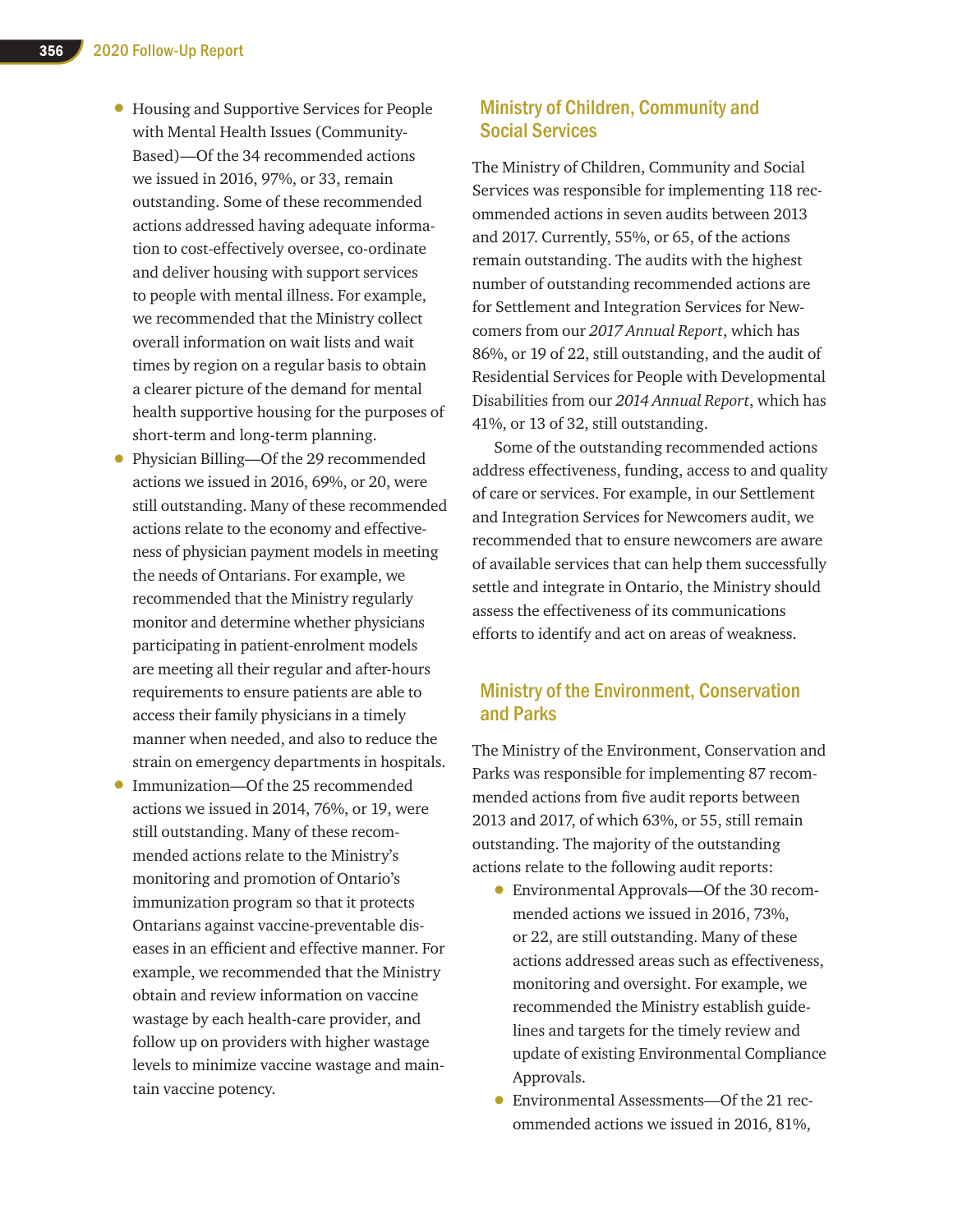or 17, are still outstanding. Many of these actions addressed areas such as effectiveness and governance. For example, we recommended that the Ministry review and revise the *Environmental Assessment Act* to ensure that projects with the potential for significant negative environmental impact are assessed, and to clarify the types of government plans and programs that must undergo an environmental assessment. Subsequent to our March 31, 2020, assessment date, the government enacted the *COVID-19 Economic Recovery Act, 2020*, which received royal assent on July 21, 2020. This Act includes significant amendments to key environmental legislation such as the *Environmental Assessment Act*. The impact of these amendments, including the implementation of our outstanding recommendations, is unknown at this time as the related regulations have not yet been filed.

#### Ministry of Education

The Ministry of Education was responsible for implementing 116 recommended actions from five audit reports between 2013 and 2017, of which 43%, or 50, were still outstanding. Many of the outstanding actions are related to the following audit reports:

- Ministry Funding and Oversight of School Boards—Of the 21 recommended actions we issued in 2017, 86%, or 18, remain outstanding. Many of these outstanding actions related to the Ministry's monitoring or oversight of school boards. For example, we recommended the Ministry complete its review of the process school boards use when considering school closures and work with school boards to address the issues uncovered in the review to work toward achieving the appropriate level of physical infrastructure required to meet current and future needs.
- Private Schools—Of the 29 recommended actions we issued in 2013, 41%, or 12, remain outstanding. Many of these outstanding

actions related to the Ministry's oversight of private schools. For example, we recommended the Ministry of Education consider assigning an Ontario Education Number to all private school students attending noncredit‑granting schools to help verify compulsory school attendance.

#### Ministry of the Solicitor General

The Ministry of the Solicitor General was responsible for implementing 57 recommended actions from two audits, Emergency Management in Ontario, conducted in 2017, and Adult Community Corrections and Ontario Parole Board, conducted in 2014. Currently, 72% or 41 of these recommended actions remain outstanding.

Many of these recommended actions addressed areas such as effectiveness, governance and economy. For example, our audit of Emergency Management in Ontario recommended the Ministry, through the Provincial Emergency Management Office, work with ministries and municipalities to determine what prevention and mitigation activities are being done in the province to ensure that Ontario is making reasonable efforts to prevent potential hazards or mitigate their impacts, and that these efforts are co-ordinated with emergency management programs. Implementing this recommended action may have helped the province in its response to the COVID-19 pandemic.

#### Ministry of Labour, Training and Skills Development

The Ministry of Labour, Training and Skills Development was responsible for implementing 99 recommended actions from three audit reports, Provincial Nominee Program, conducted in 2014; Employment Ontario, conducted in 2016; and Settlement and Integration Services for Newcomers, conducted in 2017. Currently, 40%, or 40, of these recommended actions remain outstanding.

Many of these recommended actions addressed areas such as effectiveness, funding and the need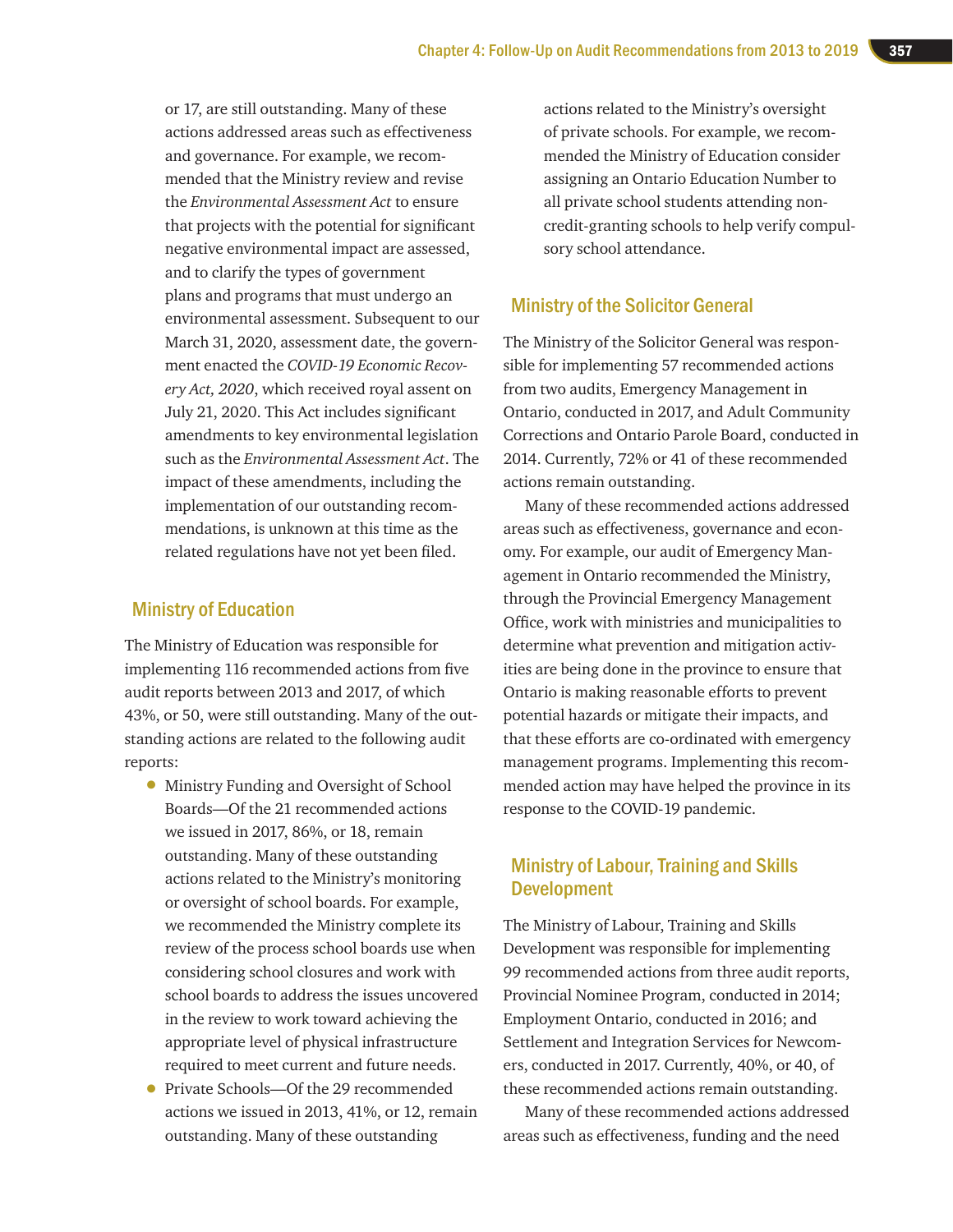for better monitoring. For example, our audit of Employment Ontario recommended that the Ministry identify reasons why individuals do not complete their apprenticeship programs and required the Ministry to take the actions needed to address these reasons.

## 3.6 Low Implementation Rates for Recommendations Relating to Public Reporting, Access to Care or Services, and Funding

We categorized the recommended actions we issued between 2013 and 2017 by the areas they addressed, as shown in **Figure 8**.

The categories with the lowest implementation rates address public reporting, access to care or services, and funding allocations. The following are some examples related to these categories with the lowest implementation rates:

- In our 2016 report on Child and Youth Mental Health we recommended that the Ministry of Children, Community and Social Services ensure that accurate and meaningful results on the performance of the program are publicly reported to ensure the public's confidence in the program is maintained.
- In our 2013 report on Rehabilitation Services at Hospitals we recommended that the Ministry of Health establish a province-wide co-ordinated system for rehabilitation so that Ontarians can receive the rehabilitation services they need when required.
- In our 2017 report on Cancer Treatment Services we recommended that the Ministry of Health and Ontario Health—Cancer Care Ontario evaluate and revise existing funding methods for radiation treatment to ensure funding reflects the actual services delivered by hospitals.

#### Figure 8: Full Implementation Rate by Category<sup>1</sup> of Actions Recommended in Our 2013 to 2017 Annual Reports, as of March 31, 2020

Prepared by the Office of the Auditor General of Ontario

| Categorical                 | # of Recommended<br><b>Actions (A)</b> | # of Recommended<br><b>Actions Fully</b><br><b>Implemented (B)</b> | Full<br><b>Implementation</b><br>Rate (B/A) (%) |
|-----------------------------|----------------------------------------|--------------------------------------------------------------------|-------------------------------------------------|
| <b>Internal Controls</b>    | 36                                     | 28                                                                 | 78                                              |
| Information Technology      | 57                                     | 41                                                                 | 72                                              |
| Other <sup>2</sup>          | $\overline{7}$                         | 5                                                                  | 71                                              |
| <b>Human Resources</b>      | 27                                     | 18                                                                 | 67                                              |
| Compliance                  | 101                                    | 65                                                                 | 64                                              |
| Governance                  | 141                                    | 84                                                                 | 60                                              |
| Quality of Care or Services | 66                                     | 39                                                                 | 59                                              |
| Monitoring and/or Oversight | 217                                    | 119                                                                | 55                                              |
| Efficiency                  | 66                                     | 33                                                                 | 50                                              |
| Economy                     | 150                                    | 71                                                                 | 47                                              |
| Collect/Analyze Data        | 93                                     | 42                                                                 | 45                                              |
| Enforcement                 | 43                                     | 19                                                                 | 44                                              |
| Education/Promotion         | 49                                     | 21                                                                 | 43                                              |
| Effectiveness               | 228                                    | 97                                                                 | 43                                              |
| <b>Funding</b>              | 56                                     | 20                                                                 | 36                                              |
| Access to Care/Services     | 76                                     | 26                                                                 | 34                                              |
| <b>Public Reporting</b>     | 33                                     | 11                                                                 | 33                                              |

1. Recommended actions have been assigned to a primary category, but more than one category may apply.

2. "Other" category comprises five recommended actions related to communications and two related to developing strategies.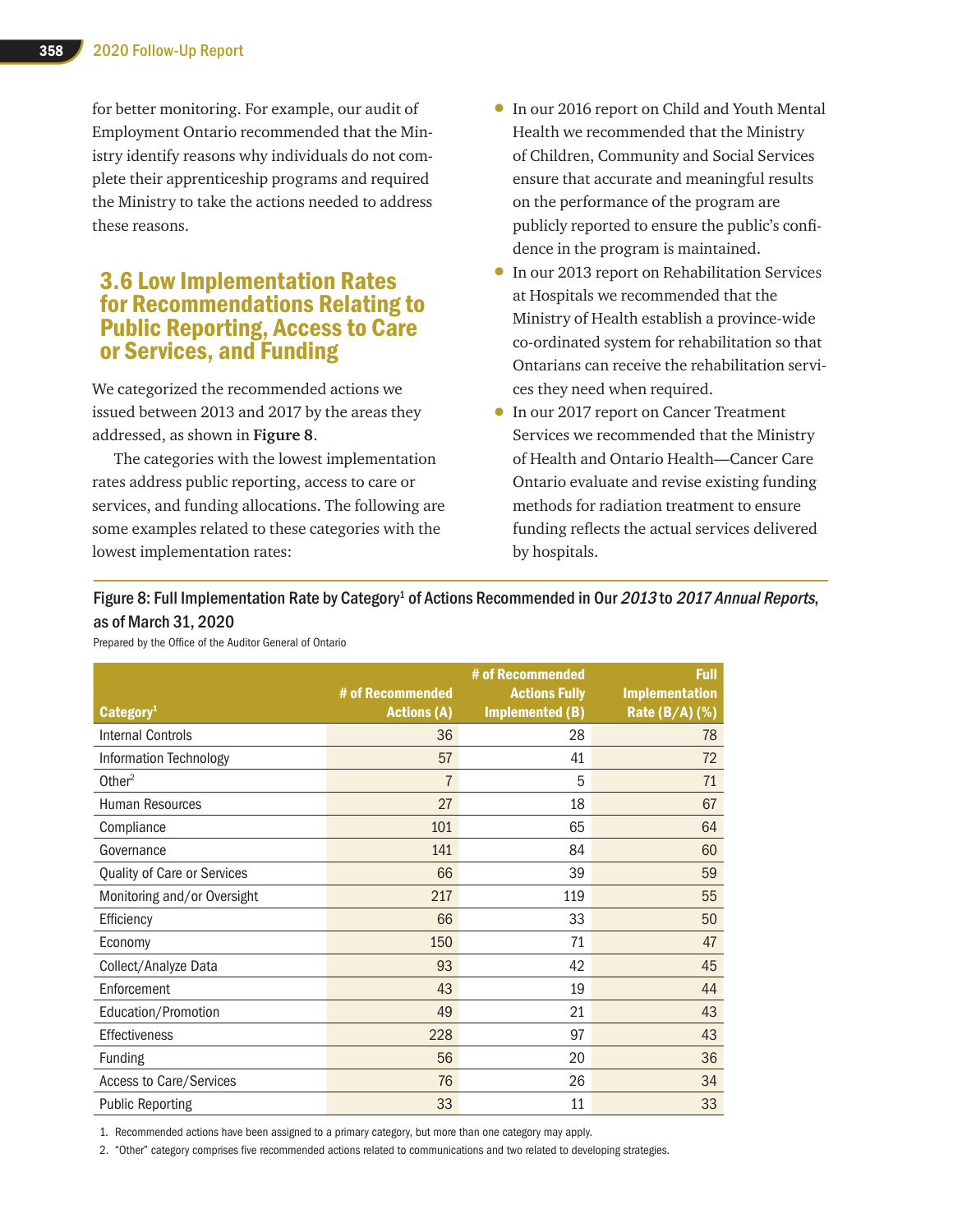The categories with the highest implementation rates are those dealing with internal controls, information technology, human resources and compliance.

Based on these results, there continue to be opportunities for improvements to public reporting, access to care or services, and funding allocations to ensure that value for money is achieved.

## 3.7 Some Recommendations Will Not Be Implemented

Of the 1,446 recommended actions that we issued between 2013 and 2017 and expected to be implemented by now, 131 (including 90 actions that were noted last year) will not be implemented by the relevant organizations.

The additional 41 recommended actions that organizations noted will not be implemented this year are listed in **Appendix 3**, along with the organizations' rationale for not implementing them, and the impact on Ontarians of not implementing these recommended actions. We continue to believe that these recommended actions should be implemented. Thirty-one percent of these actions recommended improvements to education or promotion, or addressed the effectiveness of programs or services.

## 3.8 Outstanding 2012 Recommended Actions Are No Longer Followed Up

At the completion of our continuing follow-up work in 2019, 13 ministries, Crown agencies and broader-public-sector organizations still had 47 of our recommended actions from our *2012 Annual Report* outstanding—more than seven years after they were issued. We expected that the majority of these would have been implemented by now. We are no longer following up on the 2012 recommended actions. Instead, we will factor the risks remaining from the related outstanding issues into our risk-based approach in selecting future audits.

The 2012 recommended actions that were not implemented addressed areas such as access to care or services, effectiveness and economy. Examples include:

- Independent Health Facilities—We recommended the Ministry of Health consider the costs and benefits of introducing a standardized referral form that restricts physicians from recommending a preferred facility for diagnostic services and also indicates that patients can go to other facilities that are listed on the Ministry's website.
- Youth Justice Services Program—We recommended the Ministry of Children, Community and Social Services improve utilization rates by reducing bed capacity in significantly underused facilities.
- Tax Collection—We recommended the Ministry of Finance maximize recovery of unpaid taxes by obtaining legislative authority to allow it to take legal action to collect debts from businesses and individuals residing outside the province.

4.0 Detailed Observations for the Follow-Up on Recommendations Issued by the Standing Committee on Public Accounts from 2015 to Early 2019

Starting in 2015, our Office began assisting the Standing Committee on Public Accounts (Committee) in following up on the status of its recommended actions to organizations. The Committee issued 397 recommended actions from March 2015 to March 2019, which we initially followed up on in our *2015* to *2019 Annual Reports*. These recommended actions involved 29 ministries, Crown agencies and broader-public-sector organizations,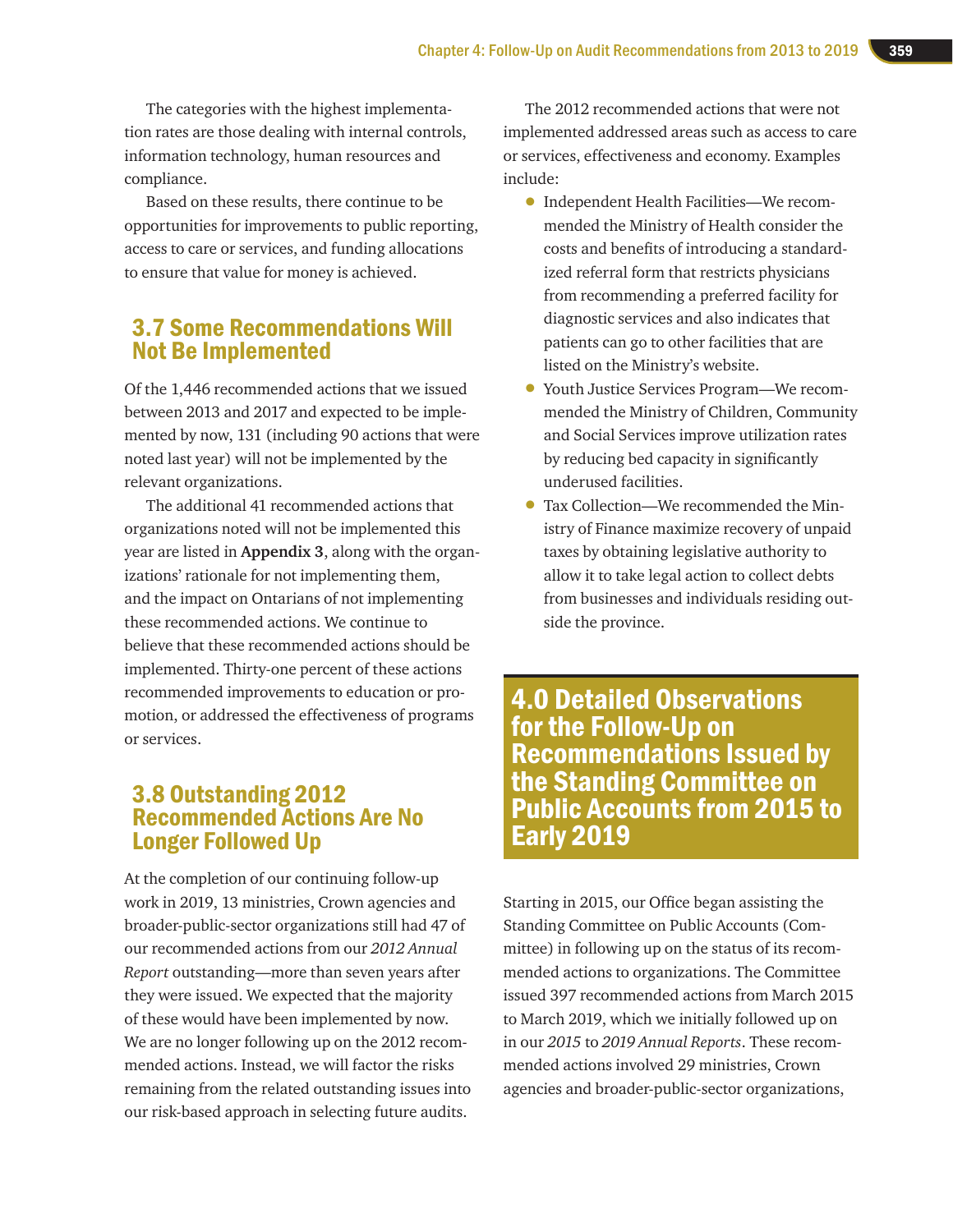which were the subject of the 28 Committee reports listed in **Appendix 4**.

Based on our review, we agreed with the organizations that 10 of the actions were "no longer applicable," mainly due to changes in legislation or policies resulting in the organizations no longer having responsibility for the recommended actions.

Figure 9: Implementation Status of Recommended Actions Issued by the Standing Committee on Public Accounts between March 2015 and March 2019, as of March 31, 2020

Prepared by the Office of the Auditor General of Ontario



This left a total of 387 recommended actions that we followed up.

The organizations have fully implemented 61% of these 387 recommended actions. Of the remaining actions, 22% are in the process of being implemented, a further 9% had little or no progress made on them and for 8% the organizations determined that the recommendations would not be implemented (as discussed in **Section 4.4**).

**Figure 9** provides the overall status of the recommended actions issued by the Committee from March 2015 to March 2019. **Figure 10** provides a breakdown of the status of the recommended actions from March 2015 to March 2019, by the year we initially followed up on them. We noted the following full implementation rates by year: 80% for 2015; 88% for 2016; 59% for 2017; 45% for 2018; and 63% for 2019.

## 4.1 Small Improvement Noted in the Implementation Rate of Committee Recommendations Followed Up on Last Year

Last year, in our *2019 Annual Report*, we reported that the implementation rate of the total 342 recommended actions issued by the Committee

#### Figure 10: Implementation Status of Recommended Actions Issued by the Standing Committee on Public Accounts, by Annual Report Year



Prepared by the Office of the Auditor General of Ontario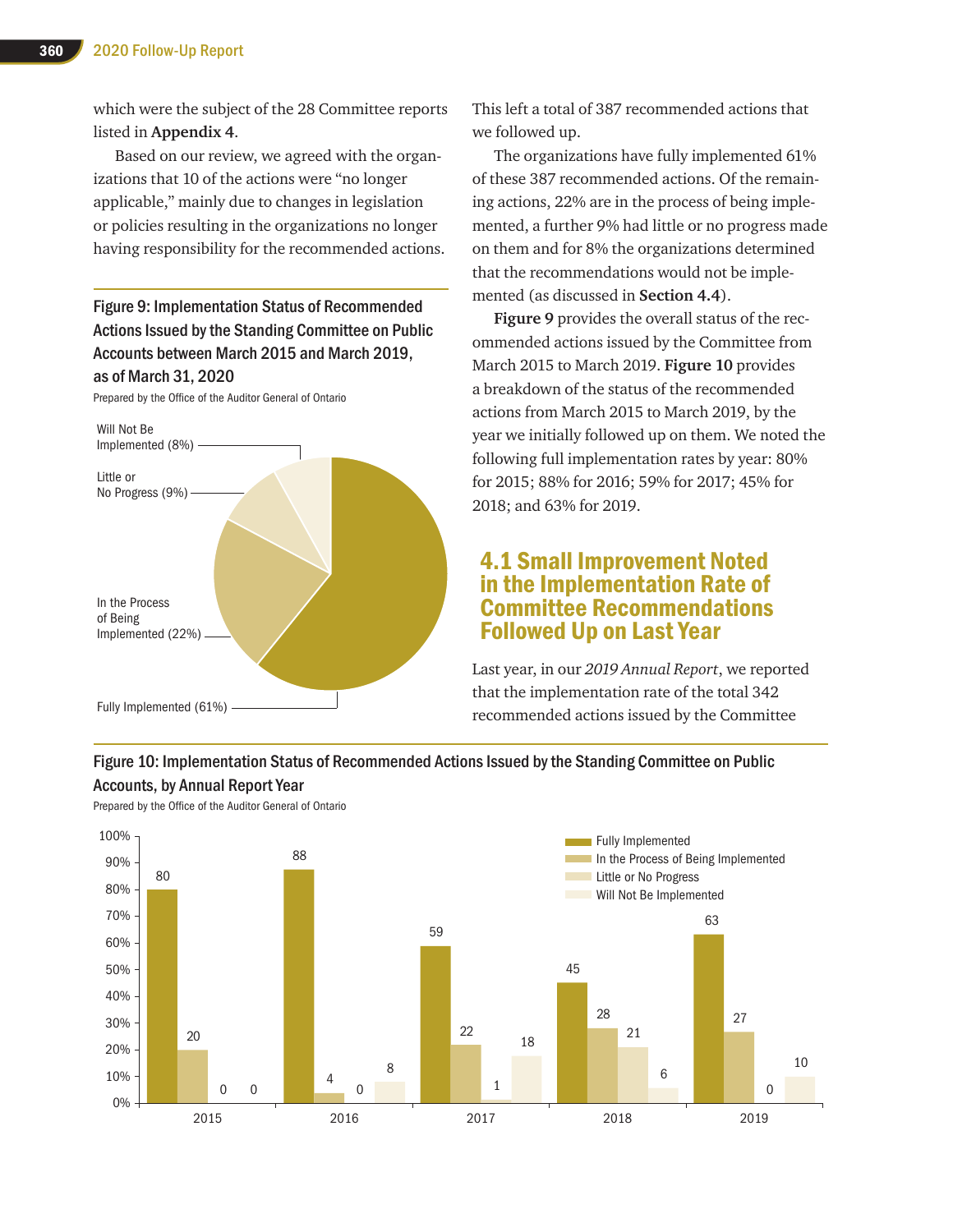#### Figure 11: Increase in the Full Implementation Rate from 2019 to 2020 for the Recommended Actions Issued by the Standing Committee of Public Accounts between March 2015 and April 2018

Prepared by the Office of the Auditor General of Ontario

|                                                          | <b>Full</b>                             | <b>Full</b>           |                                                             |
|----------------------------------------------------------|-----------------------------------------|-----------------------|-------------------------------------------------------------|
| Organization <sup>1</sup>                                | <b>Implementation</b><br>Rate, 2020 (%) | <b>Implementation</b> | <b>Increase between</b><br>Rate, 2019 (%) 2019 and 2020 (%) |
| Ministry of Government and Consumer Services             | 57                                      | 43                    | 14                                                          |
| Ministry of Transportation                               | 88                                      | 76                    | 12                                                          |
| Metrolinx                                                | 71                                      | 67                    | 4                                                           |
| Ministry of Labour, Training and Skills Development      | 20                                      | 16                    | 4                                                           |
| Ontario Health <sup>2</sup>                              | 90                                      | 90                    | $\Omega$                                                    |
| <b>Treasury Board Secretariat</b>                        | 89                                      | 89                    | $\Omega$                                                    |
| Financial Services Regulatory Authority of Ontario       | 87                                      | 87                    | $\Omega$                                                    |
| Hospitals $(3)^3$                                        | 83                                      | 83                    | $\Omega$                                                    |
| Ministry of Energy, Northern Development and Mines       | 81                                      | 81                    | $\Omega$                                                    |
| Universities $(5)^4$                                     | 58                                      | 58                    | $\Omega$                                                    |
| Ministry of Children, Community and Social Services      | 55                                      | 55                    | $\Omega$                                                    |
| Ministry of Long-Term Care                               | 48                                      | 48                    | $\Omega$                                                    |
| Ministry of Education                                    | 47                                      | 47                    | $\Omega$                                                    |
| Local Health Integration Networks                        | 40                                      | 40                    | $\Omega$                                                    |
| Ministry of Health                                       | 33                                      | 33                    | 0                                                           |
| Ministry of Economic Development, Job Creation and Trade | 22                                      | 22                    | 0                                                           |

1. Six organizations that had fully implemented all of the Committee's recommendations as of last year are not included in the table: Ministry of Colleges and Universities, Ministry of Infrastructure, Women's Issues, Infrastructure Ontario, Independent Electricity System Operator and Ontario Power Generation.

2. The implementation rate for Ontario Health includes recommendations that originated with Cancer Care Ontario, which is now part of Ontario Health.

3. Implementation rates of individual hospitals: Rouge Valley Health System, 100%; Windsor Regional Hospital, 76%; Trillium Health Partners, 71%.

4. Implementation rates of individual universities by report:

• University Undergraduate Teaching Quality: University of Ontario Institute of Technology, 50%; Brock University, 25%; University of Toronto, 25%.

• University Intellectual Property: McMaster University, 100%; University of Toronto, 100%; University of Waterloo, 50%.

from March 2015 to March 2018 was 59%. In 2020, 60% of these recommended actions have been fully implemented. In addition, of the 45 recommended actions issued by the Committee from April 2018 to March 2019 included in our follow-up work for the first time this year, 63% had been fully implemented. Overall, in 2020, the implementation rate for all recommended actions issued by the Committee from March 2015 to March 2019 was 61%, as seen in **Figure 9**.

We also noted some improvements in the implementation rates for four of the organizations followed up on last year, as shown in **Figure 11**. For the majority of the organizations, there was no change in implementation rates from 2019 to 2020. The lack of change for some of these organizations is due to reasons noted in **Section 3.1**.

## 4.2 Some Organizations Better Than Others at Implementing Committee Recommendations

**Figure 12** shows that of the 29 organizations that we followed up on this year that were the subject of the Committee's reports tabled between March 2015 and March 2019, 15 had fully implemented 75% or more of the Committee's recommended actions, which is unchanged from 2019.

Nine organizations had fully implemented all of the Committee's recommended actions: Ministry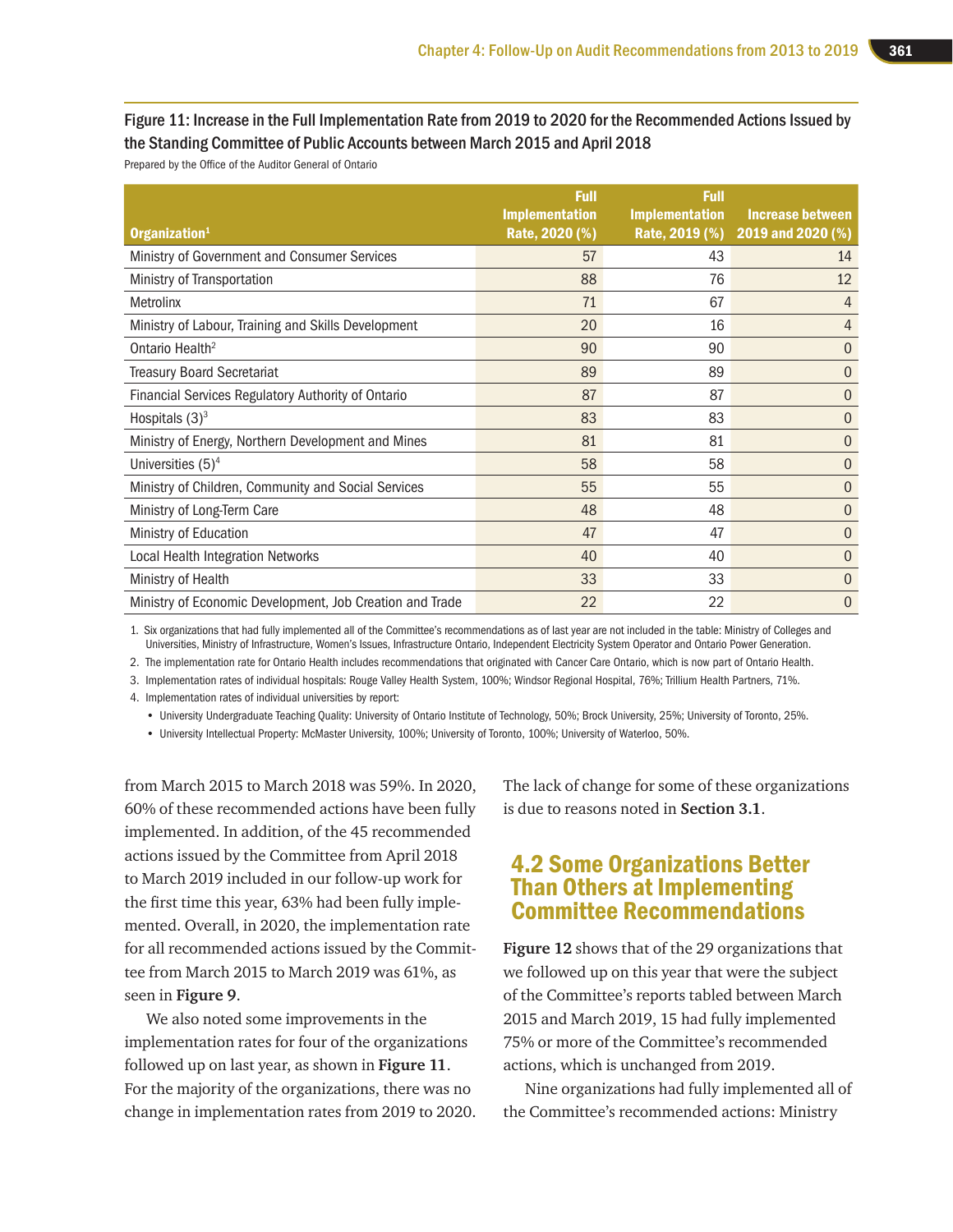#### Figure 12: Percentage of Full Implementation of Recommended Actions Issued by the Standing Committee on Public Accounts between March 2015 and March 2019, as of March 31, 2020

Prepared by the Office of the Auditor General of Ontario

| <b>Organization</b>                                      | # of Recommended<br><b>Actions (A)</b> | # of Recommended<br><b>Actions Fully</b><br>Implemented (B) | <b>Full</b><br>Implementation<br>Rate (B/A) (%) |
|----------------------------------------------------------|----------------------------------------|-------------------------------------------------------------|-------------------------------------------------|
| <b>Ontario Power Generation</b>                          | 17                                     | 17                                                          | 100                                             |
| Independent Electricity System Operator                  | 11                                     | 11                                                          | 100                                             |
| Infrastructure Ontario                                   | 10                                     | 10                                                          | 100                                             |
| Women's Issues                                           | 3                                      | 3                                                           | 100                                             |
| Ministry of Infrastructure                               | $\overline{2}$                         | $\overline{2}$                                              | 100                                             |
| Ministry of Colleges and Universities                    | $\overline{2}$                         | 2                                                           | 100                                             |
| <b>Ontario Energy Board</b>                              | $\overline{1}$                         | $\mathbf{1}$                                                | 100                                             |
| <b>Treasury Board Secretariat</b>                        | 21                                     | 19                                                          | 90                                              |
| Ontario Health <sup>1</sup>                              | 10                                     | 9                                                           | 90                                              |
| Ministry of Transportation                               | 17                                     | 15                                                          | 88                                              |
| Financial Services Regulatory Authority of Ontario       | 15                                     | 13                                                          | 87                                              |
| Hospitals $(3)^2$                                        | 63                                     | 52                                                          | 83                                              |
| Metrolinx                                                | 36                                     | 30                                                          | 83                                              |
| Ministry of Energy, Northern Development and Mines       | 18                                     | 13                                                          | 72                                              |
| Universities $(5)^2$                                     | 24                                     | 14                                                          | 58                                              |
| Ministry of Government and Consumer Services             | $\overline{7}$                         | 4                                                           | 57                                              |
| Ministry of Children, Community and Social Services      | 11                                     | 6                                                           | 55                                              |
| Ministry of Long-Term Care                               | 25                                     | 12                                                          | 48                                              |
| Ministry of Education                                    | 15                                     | 7                                                           | 47                                              |
| Local Health Integration Networks                        | 5                                      | $\overline{2}$                                              | 40                                              |
| Ministry of Health                                       | 103                                    | 32                                                          | 31                                              |
| Ministry of Economic Development, Job Creation and Trade | 9                                      | $\overline{2}$                                              | 22                                              |
| Ministry of Labour, Training and Skills Development      | 25                                     | 5                                                           | 20                                              |



Implementation rate of 75% or more Implementation rate between 50% and 74% Implementation rate between 25% and 49% Implementation rate of less than 25%

1. The implementation rate for Ontario Health includes recommendations that originated with Cancer Care Ontario, which is now part of Ontario Heath. 2. Implementation rates of individual broader-public-sector entities:

• Hospitals: Rouge Valley Health Partners, 100%; Windsor Regional Hospital, 76%; Trillium Health Partners, 71%.

• Universities, by report:

• University Undergraduate Teaching Quality: University of Ontario Institute of Technology, 50%; Brock University, 25%; University of Toronto, 25%.

• University Intellectual Property: McMaster University, 100%; University of Toronto, 100%; University of Waterloo, 50%.

of Colleges and Universities, Ministry of Infrastructure, Independent Electricity System Operator, Infrastructure Ontario, Ontario Power Generation, Women's Issues, Ontario Energy Board, Rouge Valley Health Partners, and McMaster University.

## 4.3 Some Organizations Reported Low Implementation Rates

Some organizations have been slow to implement the recommended actions from the applicable audit reports. **Figure 12** shows that, similarly to 2019,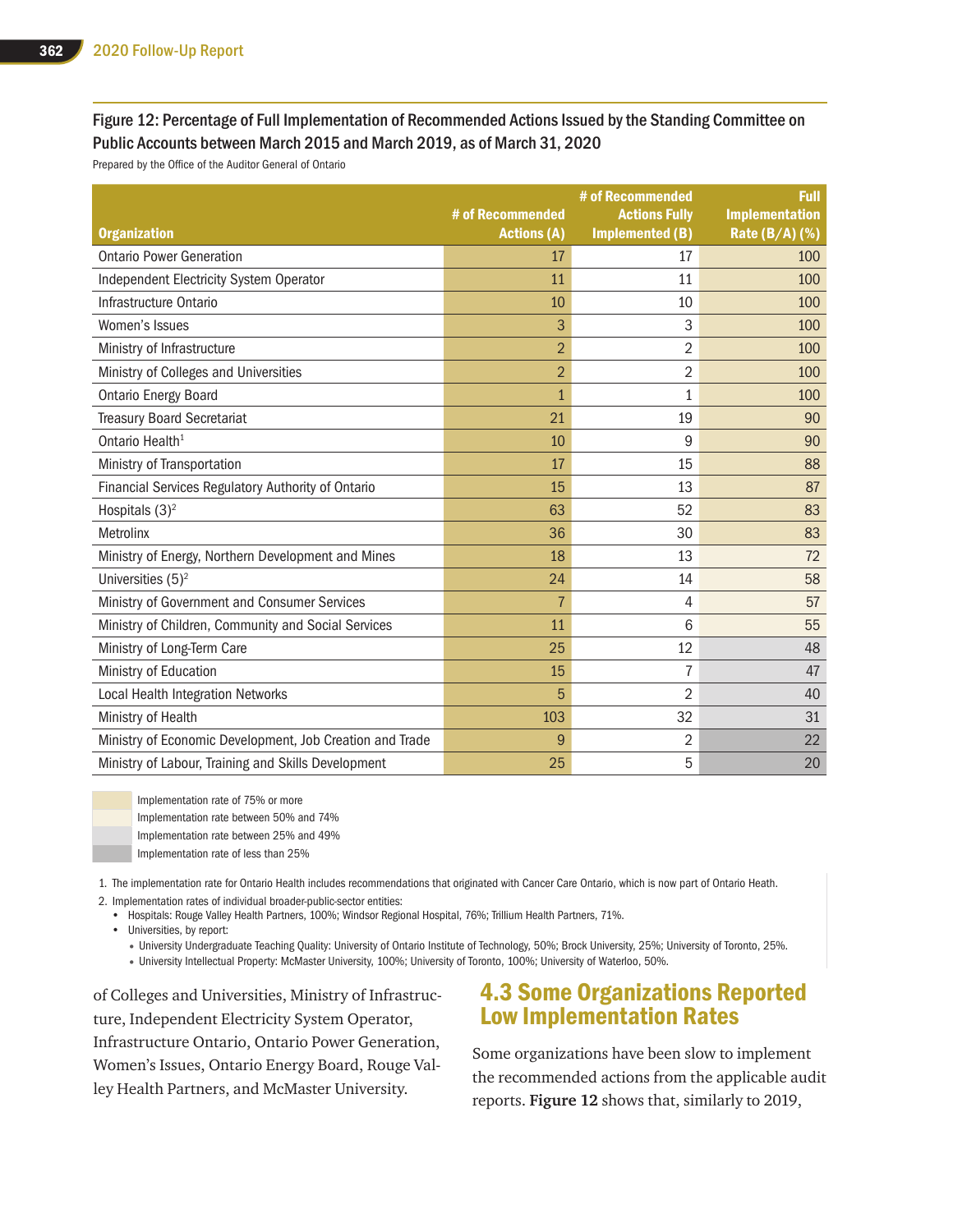14 organizations had implemented fewer than 75% of the Committee's recommended actions, including two organizations that implemented fewer than 25%. We noted that many of the same organizations that were identified in our *2019 Annual Report* continue to have low implementation rates:

- The Ministry of Health was responsible for implementing a total of 103 recommended actions from six Committee reports. Currently, 69% of the recommended actions remain outstanding. The Child and Youth Mental Health report issued by the Committee in 2017 has the highest number of recommended actions at 27, all of which remain outstanding.
- The Ministry of Labour, Training and Skills Development was responsible for implementing 25 recommended actions from the Committee's 2017 report on our audit of Employment Ontario. Currently, 80% of the 25 recommended actions remain outstanding.
- The Ministry of Economic Development, Job Creation and Trade was responsible for implementing nine recommended actions from the Committee's 2017 report on our audit of University Intellectual Property. Currently, 78% of the actions remain outstanding.

## 4.4 Some Committee Recommendations Will Not Be Implemented

Of the 387 recommended actions that the Committee issued, 33 (including 26 noted last year) will not be implemented. The additional seven recommended actions that organizations noted will not be implemented this year are listed in **Appendix 5**, along with the organizations' rationale for not implementing them.

We continue to believe that these recommended actions should be implemented. The majority of these actions require the organizations to better monitor and oversee their respective programs and collect and analyze data relevant to the programs.

# 5.0 Organizations Misrepresented Their Progress in Implementing Recommendations

Our continuing follow-up work is initially based on information provided by the organizations as a "self-assessment" of their progress in implementing the recommended actions from both the value-for-money reports and the Committee's reports, along with supporting documentation.

Organizations must assess the most appropriate status of implementation for the outstanding recommended actions, from one of the five implementation status categories noted below:

- fully implemented;<br>• in the process of be
- in the process of being implemented;<br>• little or no progress:
- little or no progress;<br>• will not be implement
- will not be implemented; or<br>• no longer applicable.
- no longer applicable.

This year, organizations self-assessed a total of 186 value-for-money and Committee-recommended actions as "fully implemented." However, based on our review of relevant documentation and, in certain cases, completion of sample testing, we confirmed that only about 24% or 44 of these 186 recommended actions were appropriately selfassessed as "fully implemented." Last year, of a total of 260 actions that organizations self-assessed as "fully implemented," we assessed that 36% (or 93) were, in fact, fully implemented.

Our extensive review of supporting documentation and sample testing, where appropriate, to assess the recommended actions that were selfassessed as "fully implemented," again, resulted in a significant use of time and resources by our Office as well as the organizations. This highlights the need for organizations to complete a more objective and appropriate assessment of the implementation statuses of their outstanding recommended actions.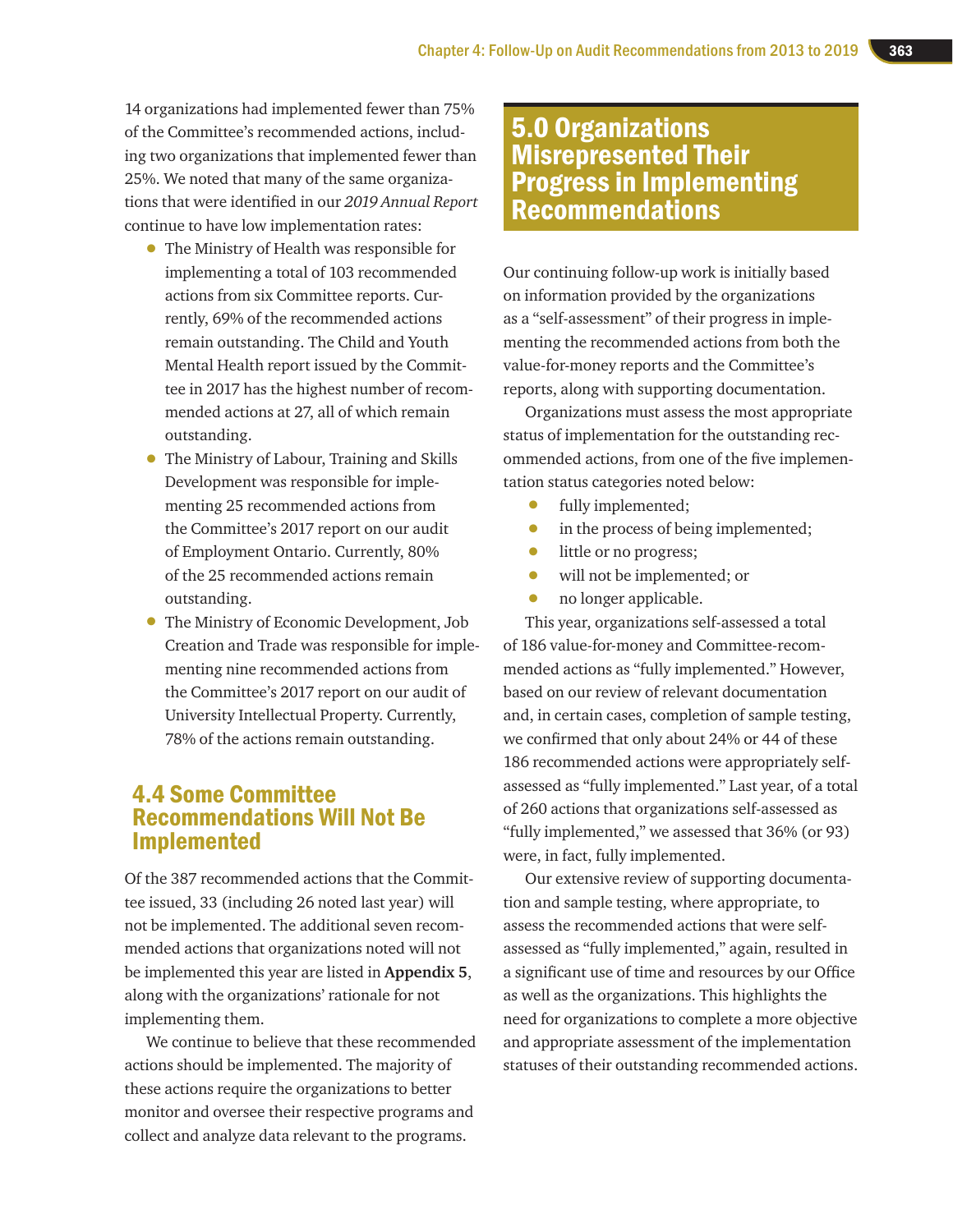## Appendix 1: Change in the Full Implementation Rate for Recommended Actions Issued in Our 2013 to 2016 Annual Reports, 2019 to 2020

Prepared by the Office of the Auditor General of Ontario

| Ministry or Agency <sup>1</sup>                                       | <b>As of 2020</b><br>(A) (%) | As of 2019<br>$(B)$ (%) | Change (A-B)<br>(%) |
|-----------------------------------------------------------------------|------------------------------|-------------------------|---------------------|
| <b>Organizations with more than 30 Recommended Actions</b>            |                              |                         |                     |
| Metrolinx                                                             | 70                           | 62                      | 8                   |
| Ministry of Energy, Northern Development and Mines                    | 75                           | 71                      | 4                   |
| Ministry of Government and Consumer Services                          | 72                           | 69                      | $\mathfrak{S}$      |
| Ministry of the Environment, Conservation and Parks                   | 37                           | 34                      | 3                   |
| Ministry of Health                                                    | 31                           | 28                      | 3                   |
| Psychiatric Hospitals (4) <sup>2</sup>                                | 96                           | 94                      | $\overline{2}$      |
| Ministry of Children, Community and Social Services                   | 52                           | 50                      | $\overline{2}$      |
| Children's Aid Societies (7) <sup>2</sup>                             | 37                           | 35                      | $\overline{2}$      |
| Ministry of Education                                                 | 66                           | 65                      | $\mathbf{1}$        |
| Ministry of Labour, Training and Skills Development <sup>3</sup>      | 66                           | 65                      | $\mathbf{1}$        |
| <b>Treasury Board Secretariat</b>                                     | 80                           | 80                      | $\boldsymbol{0}$    |
| Hospitals $(6)^2$                                                     | 76                           | 76                      | $\mathbf{0}$        |
| Universities $(3)^2$                                                  | 61                           | 61                      | $\boldsymbol{0}$    |
| Local Health Integration Networks <sup>4</sup>                        | 48                           | 48                      | $\mathbf{0}$        |
| <b>Organizations with 11-30 Recommended Actions</b>                   |                              |                         |                     |
| Ontario Health-E-Health Ontario                                       | 50                           | 40                      | 10                  |
| Mental Health Centres $(4)^2$                                         | 64                           | 57                      | $\overline{1}$      |
| Ministry of Transportation                                            | 57                           | 50                      | $\overline{7}$      |
| Infrastructure Ontario                                                | 93                           | 93                      | $\overline{0}$      |
| Financial Services Regulatory Authority of Ontario                    | 88                           | 88                      | $\boldsymbol{0}$    |
| Transportation Consortia (3) <sup>5</sup>                             | 59                           | 59                      | $\overline{0}$      |
| Ministry of the Solicitor General                                     | 57                           | 57                      | $\overline{0}$      |
| Ministry of Long-Term Care                                            | 43                           | 43                      | $\boldsymbol{0}$    |
| School Boards (3) <sup>2</sup>                                        | 43                           | 43                      | $\overline{0}$      |
| Ministry of Economic Development, Job Creation and Trade <sup>3</sup> | 32                           | 32                      | $\overline{0}$      |
| <b>Organizations with 1-10 Recommended Actions</b>                    |                              |                         |                     |
| Ministry of Infrastructure                                            | 60                           | 20                      | 40                  |
| <b>Ontario Energy Board</b>                                           | 80                           | 64                      | 16                  |
| <b>Ontario Parole Board</b>                                           | 67                           | 67                      | $\overline{0}$      |
| <b>Ontario Association of Children's Aid Societies</b>                | $\overline{0}$               | 0                       | $\mathbf{0}$        |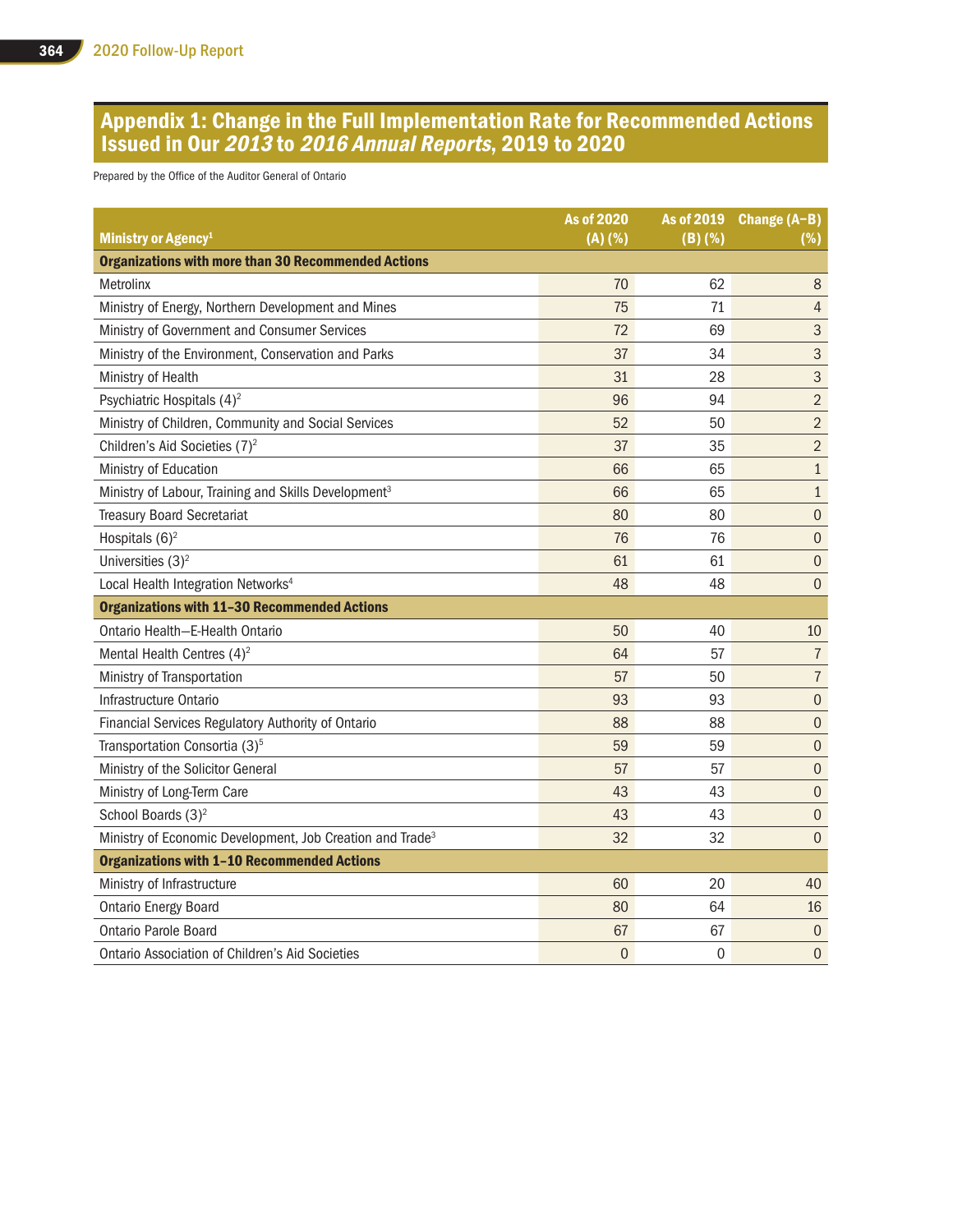- 1. Three organizations that had fully implemented all of their recommended actions as of last year are not included in the table: Ontario Power Generation, Women's Issues and Independent Electricity System Operator.
- 2. Implementation rates of individual broader-public-sector entities:
	- Psychiatric hospitals:
		- 2020—Centre for Addiction and Mental Health, 100%; Ontario Shores Centre for Mental Health Sciences, 100%; The Royal Ottawa Health Group, 100%; Waypoint Centre for Mental Health Care, 86%
		- 2019—Centre for Addiction and Mental Health, 100%; Ontario Shores Centre for Mental Health Sciences, 100%; The Royal Ottawa Health Group, 100%; Waypoint Centre for Mental Health Care, 79%
	- Children's Aid Societies:
		- 2020—Districts of Sudbury and Manitoulin, 57%; Family and Children's Services of the Waterloo Region, 57%; Simcoe Muskoka Family Connexions, 43%; Family and Children's Services of Frontenac, Lennox and Addington, 29%; Hamilton, 29%; Toronto, 29%; Durham, 14%
		- 2019—Districts of Sudbury and Manitoulin, 57%; Family and Children's Services of the Waterloo Region, 57%; Family and Children's Services of Frontenac, Lennox and Addington, 29%; Hamilton, 29%; Simcoe Muskoka Family Connexions, 29%; Toronto, 29%; Durham, 14%
	- Hospitals, by report:
		- 2020—Rehabilitation Services at Hospitals–Hamilton Health Sciences, 79%; Providence Healthcare, 64%; The Ottawa Hospital, 62%
		- 2019—Rehabilitation Services at Hospitals–Hamilton Health Sciences, 79%; Providence Healthcare, 64%; The Ottawa Hospital, 62%
		- 2020—Large Community Hospital Operations–Rouge Valley Health System, 100%; Windsor Regional Hospital, 75%; Trillium Health Partners, 70%
	- 2019—Large Community Hospital Operations–Rouge Valley Health System, 100%; Windsor Regional Hospital, 75%; Trillium Health Partners, 70% • Universities, by report:
		- 2020—University Intellectual Property—McMaster University, 71%; University of Toronto, 61%; University of Waterloo, 50%
	- 2019—University Intellectual Property—McMaster University, 71%; University of Toronto, 61%; University of Waterloo, 50%
	- Mental Health Centres:
		- 2020—Children's Centre Thunder Bay, 71%; Kinark Child and Family Services, 71%; Youthdale Treatment Centres, 71%; Vanier Children's Services, 43%
		- 2019—Children's Centre Thunder Bay, 71%; Youthdale Treatment Centres, 71%; Kinark Child and Family Services, 57%; Vanier Children's Services, 29%
	- School Boards:
		- 2020—York Catholic, 70%; Hamilton-Wentworth, 50%; Trillium Lakelands, 10%
		- 2019—York Catholic, 70%; Hamilton-Wentworth, 50%; Trillium Lakelands, 10%
- 3. In early 2020, responsibility for implementation of the outstanding recommendations for the Provincial Nominee Program report, issued in the Office of the Auditor General of Ontario's 2014 Annual Report, was transferred from the Ministry of Economic Development, Job Creation and Trade to the Ministry of Labour, Training and Skills Development. Four recommended actions remained outstanding to be addressed by the Ministry of Labour, Training and Skills Development. For comparative purposes, the information presented as of 2019 has been adjusted to reflect this change.
- 4. The implementation rate for Local Health Integration Networks (LHINs) includes recommendations that originated with Community Care Access Centres, which are now part of the LHINs. The overall rate for the LHINs is related to the following organizations, for three audit reports:
	- 2020:
		- Ontario Health (Shared Services) co-ordinated responses for the following reports:
			- LHINs—Local Health Integration Networks, 56%
			- Community Care Access Centres—Home Care Program, 56%
			- LHINs—Specialty Psychiatric Hospital Services, 0%
	- 2019:
		- Ontario Health (Shared Services) co-ordinated responses for the following reports:
		- LHINs—Local Health Integration Networks, 56%
		- Community Care Access Centres—Home Care Program, 56%
		- LHINs—Specialty Psychiatric Hospital Services, 0%
- 5. Implementation rates of individual broader-public-sector entities:
	- Transportation Consortia:
		- 2020—Sudbury Consortium, 100%; Peel Consortium, 44%; Toronto Consortium, 33%
		- 2019—Sudbury Consortium, 100%; Peel Consortium, 44%; Toronto Consortium, 33%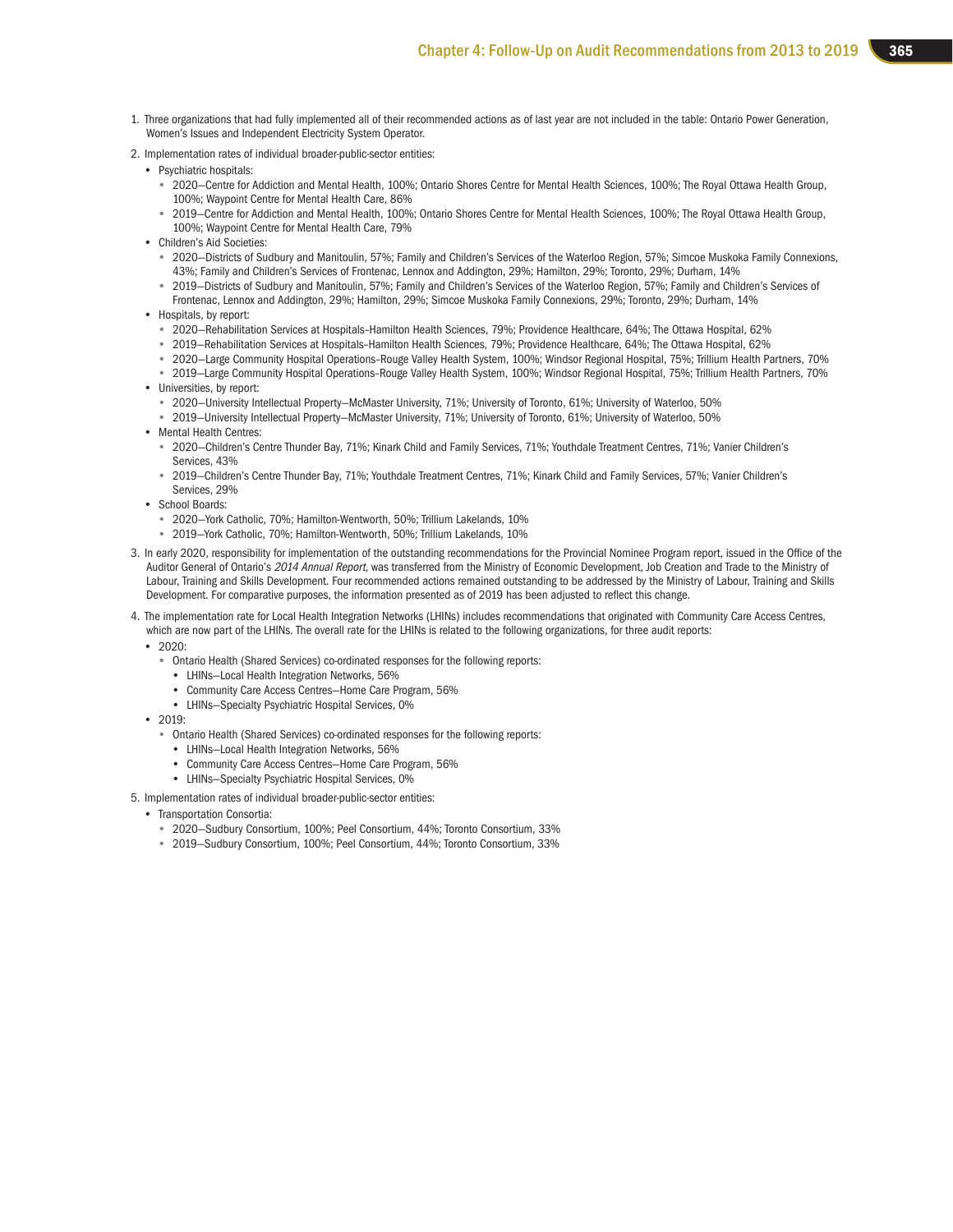|                                                                                  |                                                             | Accountable For Implementing Recommended Actions                                                                                                                                                                                                                                                                                                                                                                                                                                                                                                                                                                                                                                                | Appendix 2: Questions the Standing Committee on Public Accounts Could Consider to Hold Organizations                                                                                                                                                                                                                                                                                                                                                                                                                     |
|----------------------------------------------------------------------------------|-------------------------------------------------------------|-------------------------------------------------------------------------------------------------------------------------------------------------------------------------------------------------------------------------------------------------------------------------------------------------------------------------------------------------------------------------------------------------------------------------------------------------------------------------------------------------------------------------------------------------------------------------------------------------------------------------------------------------------------------------------------------------|--------------------------------------------------------------------------------------------------------------------------------------------------------------------------------------------------------------------------------------------------------------------------------------------------------------------------------------------------------------------------------------------------------------------------------------------------------------------------------------------------------------------------|
| Prepared by the Office of the Auditor General of Ontario                         |                                                             |                                                                                                                                                                                                                                                                                                                                                                                                                                                                                                                                                                                                                                                                                                 |                                                                                                                                                                                                                                                                                                                                                                                                                                                                                                                          |
| <b>Section</b>                                                                   | Organization                                                | Recommendation <sup>1</sup>                                                                                                                                                                                                                                                                                                                                                                                                                                                                                                                                                                                                                                                                     | Questions for Consideration                                                                                                                                                                                                                                                                                                                                                                                                                                                                                              |
| 2013                                                                             |                                                             |                                                                                                                                                                                                                                                                                                                                                                                                                                                                                                                                                                                                                                                                                                 |                                                                                                                                                                                                                                                                                                                                                                                                                                                                                                                          |
| Rehabilitation<br>Services at<br>Hospitals<br>3.08                               | Ministry of<br>Health                                       | Health and Long-term Care (Ministry) should work with<br>To better ensure that Ontarians requiring rehabilitation<br>province-wide co-ordinated system for rehabilitation,<br>including both regular (shorter-term) and restorative<br>the Local Health Integration Networks to establish a<br>(longer-term) inpatient services and all community-<br>have equitable access to services, the Ministry of<br>based outpatient services.                                                                                                                                                                                                                                                          | How does the Ministry of Health plan to establish a province-wide co-ordinated system for<br>rehabilitation, including both regular (shorter-term) and restorative (longer-term) inpatient<br>services and all community-based outpatient services?                                                                                                                                                                                                                                                                      |
| 2014                                                                             |                                                             |                                                                                                                                                                                                                                                                                                                                                                                                                                                                                                                                                                                                                                                                                                 |                                                                                                                                                                                                                                                                                                                                                                                                                                                                                                                          |
| 3.10 Residential<br>Developmental<br>People with<br>Services for<br>Disabilities | Community and<br>Social Services<br>Ministry of<br>Children | Services should complete timely needs assessments for<br>required services, the Ministry of Community and Social<br>Ontario. This would include implementing a consistent<br>and wait-list management process<br>for residential services for children<br>To ensure that services are administered consistently<br>all eligible individuals waiting for residential services<br>that those most in need receive<br>The Ministry of Children and Youth Services should<br>develop a policy that is applicable to all children's<br>residences that are funded by the government of<br>and youth with developmental disabilities<br>access mechanism<br>across the province<br>and equitably, and | How will the Ministry ensure that children and youth with developmental disabilities can<br>needs assessments for all individuals who are eligible for residential services in a timely<br>How will the Ministry implement a wait-list management process across the province for<br>How does the Ministry of Children, Community and Social Services plan to complete<br>residential services for children and youth with developmental disabilities?<br>access residential services in a consistent manner?<br>manner? |
| 2015                                                                             |                                                             |                                                                                                                                                                                                                                                                                                                                                                                                                                                                                                                                                                                                                                                                                                 |                                                                                                                                                                                                                                                                                                                                                                                                                                                                                                                          |
| Protection Services<br>- Children's Aid<br>3.02 Child<br>Societies               | Children's Aid<br>Societies                                 | an annual review and analysis of all reopened cases<br>prematurely, Children's Aid Societies should ensure<br>should be performed to determine if any corrective<br>that risk factors that are present are appropriately<br>addressed before they close these cases. As well,<br>to minimize premature case<br>To ensure that protection cases are not closed<br>action is necessary<br>closures.                                                                                                                                                                                                                                                                                               | How are the Durham Children's Aid Society and Children's Aid Society of Toronto ensuring<br>that they appropriately address risk factors before closing cases?                                                                                                                                                                                                                                                                                                                                                           |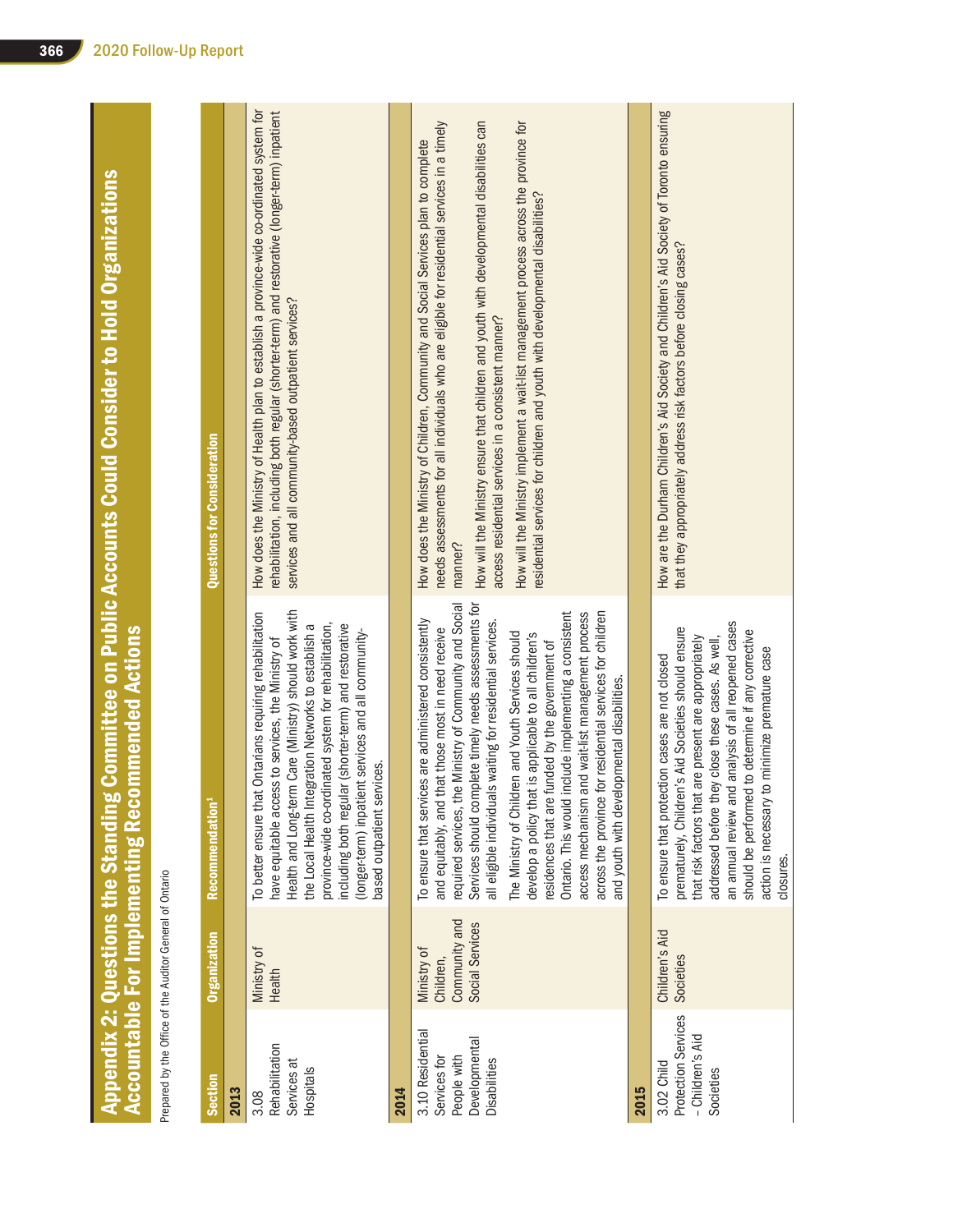| <b>Questions for Consideration</b> | How does the Ministry of Children, Community and Social Services plan to engage with<br>Societies to further identify opportunities, and implement solutions, to improve the<br>efficiency of their service delivery?                                                                                                                                                                                       | What are the Ministry of Education and the school boards doing to promote greater<br>consistency in transportation services across school boards within the province?                                                                                                                                       |      | What is the Ministry of Health doing to include all medication information for all Ontarians<br>in the central drug repository?                                                                                                                                                                                                                                   | What is the Ministry's progress in establishing guidelines and targets for the timely review<br>and update of existing Environmental Compliance Approvals?                                                                                                                                                                                                                                  | What is the Ministry of the Environment, Conservation and Parks doing to ensure that<br>projects with the potential for significant negative impact are assessed, regardless of<br>whether the project is initiated by the public or private sector?                                                                          |
|------------------------------------|-------------------------------------------------------------------------------------------------------------------------------------------------------------------------------------------------------------------------------------------------------------------------------------------------------------------------------------------------------------------------------------------------------------|-------------------------------------------------------------------------------------------------------------------------------------------------------------------------------------------------------------------------------------------------------------------------------------------------------------|------|-------------------------------------------------------------------------------------------------------------------------------------------------------------------------------------------------------------------------------------------------------------------------------------------------------------------------------------------------------------------|---------------------------------------------------------------------------------------------------------------------------------------------------------------------------------------------------------------------------------------------------------------------------------------------------------------------------------------------------------------------------------------------|-------------------------------------------------------------------------------------------------------------------------------------------------------------------------------------------------------------------------------------------------------------------------------------------------------------------------------|
| Recommendation <sup>1</sup>        | child protection services cost-effectively, the Ministry of<br>Children and Youth Services should work with Societies<br>(including further amalgamations and shared services),<br>To ensure that Children's Aid Societies provide quality<br>to further identify and implement opportunities for<br>improving the efficiency of their service delivery<br>while keeping children's needs in the forefront. | school boards, should set standards on eligibility for<br>consistency in transportation services across school<br>walking distances for students, to promote greater<br>transportation services, especially home-to-school<br>The Ministry of Education, in conjunction with<br>boards within the province. |      | complete drug information about their patients so that<br>Ministry of Health and Long-Term Care should include<br>and other drug-related problems can be reduced, the<br>potential adverse drug interactions, drug poisoning<br>all medication information for all Ontarians in the<br>To ensure health-care professionals can access<br>central drug repository. | guidelines and targets for the timely review and update<br>standards and their current operations, the Ministry of<br>the Environment and Climate Change should establish<br>Compliance Approvals are operating with conditions<br>To ensure that all emitters that have Environmental<br>of existing Environmental Compliance Approvals.<br>that are consistent with current environmental | assessed, regardless of whether the project is initiated<br>Environmental Assessment Act to ensure that projects<br>Environment and Climate Change<br>with the potential for significant negative impact are<br>should review and update the requirements in the<br>by the public or private sector.<br>The Ministry of the F |
| <b>Organization</b>                | Community and<br>Social Services<br>Ministry of<br>Children,                                                                                                                                                                                                                                                                                                                                                | Ministry of<br>Education                                                                                                                                                                                                                                                                                    |      | Ministry of<br>Health                                                                                                                                                                                                                                                                                                                                             | Ministry of the<br>Conservation<br>Environment,<br>and Parks                                                                                                                                                                                                                                                                                                                                | Ministry of the<br>Conservation<br>Environment,<br>and Parks                                                                                                                                                                                                                                                                  |
| <b>Section</b>                     | Protection Services<br>Program - Ministry<br>3.03 Child                                                                                                                                                                                                                                                                                                                                                     | Transportation<br>3.13 Student                                                                                                                                                                                                                                                                              | 2016 | Implementation<br>Health Records'<br>3.03 Electronic<br>Status                                                                                                                                                                                                                                                                                                    | Environmental<br>Approvals<br>3.05                                                                                                                                                                                                                                                                                                                                                          | Environmental<br>Assessments<br>3.06                                                                                                                                                                                                                                                                                          |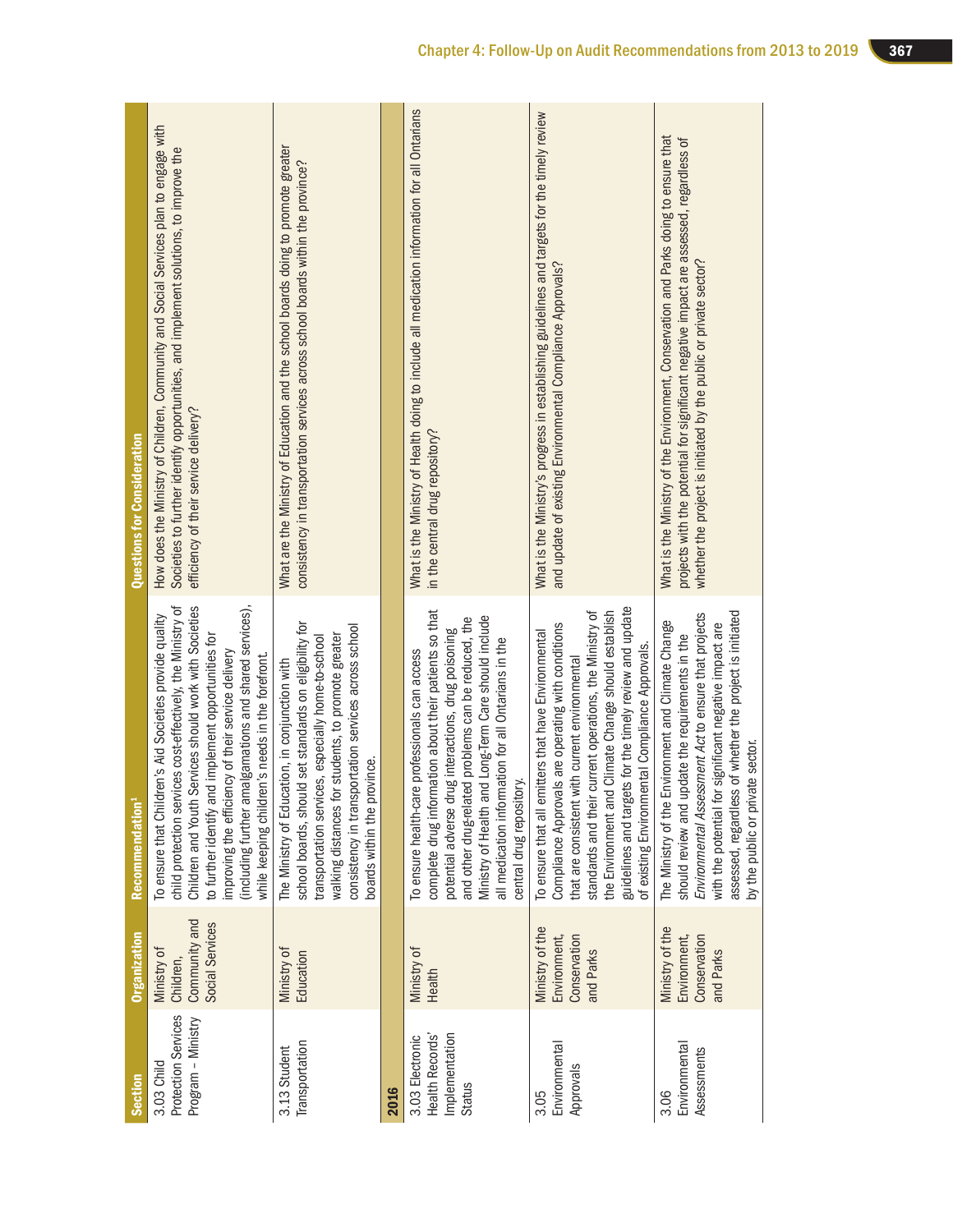| Section                                                                                                           | <b>Organization</b>                                                             | Recommendation <sup>1</sup>                                                                                                                                                                                                                                                                                                                                                                                                     | Questions for Consideration                                                                                                                                                                                                                                                                  |
|-------------------------------------------------------------------------------------------------------------------|---------------------------------------------------------------------------------|---------------------------------------------------------------------------------------------------------------------------------------------------------------------------------------------------------------------------------------------------------------------------------------------------------------------------------------------------------------------------------------------------------------------------------|----------------------------------------------------------------------------------------------------------------------------------------------------------------------------------------------------------------------------------------------------------------------------------------------|
| and Supportive<br>Health Issues<br>3.07 Housing<br>(Community-<br>with Mental<br>for People<br>Services<br>Based) | Ministry of<br>Health                                                           | housing, and provide direction to housing agencies on<br>those who are homeless, should get priority to access<br>Health and Long-Term Care should evaluate whether<br>as those waiting in hospitals or<br>he health-care system and other<br>better serve clients with mental<br>health issues and housing needs, the Ministry of<br>To reduce costs in th<br>certain clients, such<br>public services and<br>its decision.    | hospitals or those experiencing homelessness, should get priority to access housing, and<br>Has the Ministry of Health evaluated whether certain clients, such as those waiting in<br>has the Ministry provided direction to housing agencies on its decision?                               |
| and Supportive<br>Health Issues<br>3.07 Housing<br>(Community-<br>with Mental<br>for People<br>Services<br>Based) | Ministry of<br>Health                                                           | term and long-term planning, the Ministry of Health and<br>wait lists and wait times by region on a regular basis to<br>Long-Term Care should collect overall information on<br>health supportive housing for the purposes of short-<br>To sufficiently understand the demand for mental<br>nform provincial planning decisions.                                                                                                | When is the Ministry of Health expected to start using overall information on wait lists<br>and wait times by region to inform provincial planning decisions?                                                                                                                                |
| Community<br>3.08 Large<br>Operations<br><b>Hospital</b>                                                          | Ministry of<br>Health                                                           | patients requiring emergency surgery, hospitals should<br>equitable and timely treatment of<br>track and assess the timeliness of<br>performed.<br>To better ensure the<br>on a regular basis, t<br>emergency surgery                                                                                                                                                                                                           | How do the Ministry of Health and Hospitals plan to regularly track and assess the<br>timeliness of emergency surgery performed?                                                                                                                                                             |
| Hospital Services<br>3.12 Specialty<br>Psychiatric                                                                | Ministry of<br>Health                                                           | In order to ensure that wait times are reduced and that<br>with Local Health Integration Networks, should identify<br>health care dollars are spent in the most efficient way,<br>housing and long-term-care home beds available for<br>the Ministry of Health and Long-Term Care, together<br>the causes and address the shortage of supportive<br>patients that cannot be discharged from specialty<br>psychiatric hospitals. | beds available for patients who need them before they can be discharged from specialty<br>doing to ensure that there are enough supportive housing and long-term-care home<br>What is the Ministry of Health, together with the Local Health Integration Networks,<br>psychiatric hospitals? |
| and Procurement<br>Chain Ontario<br>3.13 Supply<br>Practices                                                      | Services (Supply<br>and Consumer<br>Chain Ontario)<br>Government<br>Ministry of | that performance evaluations are completed for each<br>quality goods and services, ministries should ensure<br>In order to ensure that ministries receive highest-<br>supplier.                                                                                                                                                                                                                                                 | What is Supply Chain Ontario doing to ensure that performance evaluations are<br>completed for each supplier following the completion of a contract?                                                                                                                                         |
| 2017                                                                                                              |                                                                                 |                                                                                                                                                                                                                                                                                                                                                                                                                                 |                                                                                                                                                                                                                                                                                              |
| Review Board and<br>Ontario Municipal<br>3.01 Assessment<br>Board                                                 | <b>Tribunals Ontario</b>                                                        | To better ensure timely resolution of complex appeals,<br>we recommend that the Ontario Municipal Board<br>streamline the process to reduce the number of<br>outstanding complex appeals.                                                                                                                                                                                                                                       | What steps has Tribunals Ontario taken to reduce the number of outstanding complex<br>appeals and to ensure that complex appeals are resolved in a timely manner?                                                                                                                            |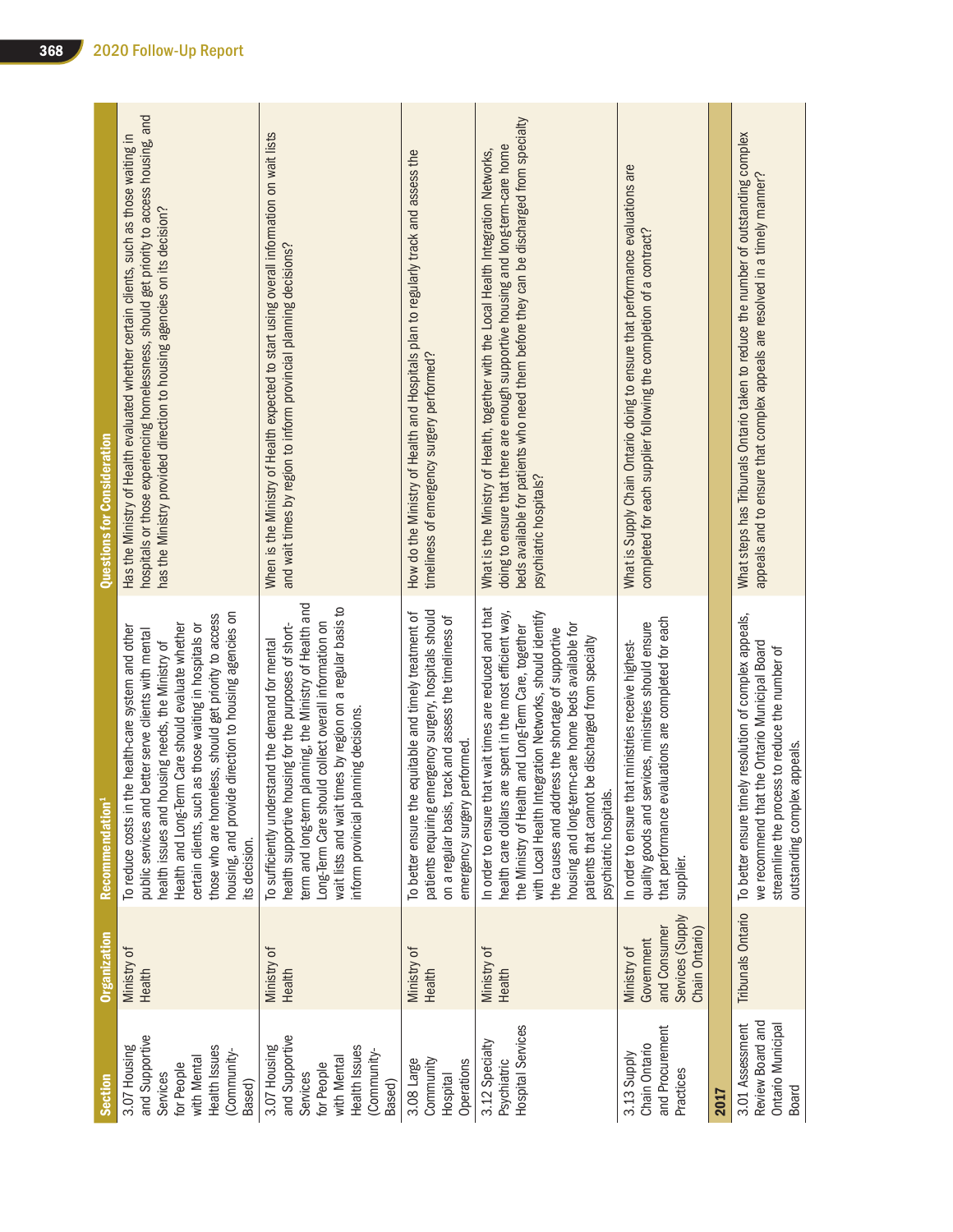| <b>Section</b>                                                              | <b>Organization</b>                                  | Recommendation <sup>1</sup>                                                                                                                                                                                                                                                                                                                                                                                                                                                   | <b>Questions for Consideration</b>                                                                                                                                                                                                                                                                                                                                                                                             |
|-----------------------------------------------------------------------------|------------------------------------------------------|-------------------------------------------------------------------------------------------------------------------------------------------------------------------------------------------------------------------------------------------------------------------------------------------------------------------------------------------------------------------------------------------------------------------------------------------------------------------------------|--------------------------------------------------------------------------------------------------------------------------------------------------------------------------------------------------------------------------------------------------------------------------------------------------------------------------------------------------------------------------------------------------------------------------------|
| 3.03 Community<br><b>Health Centres</b>                                     | Local Health<br>Integration<br>Networks <sup>2</sup> | information on CHCs' primary-care and other significant<br>To ensure that Community Health Centre (CHC) clients<br>Health Integration Networks collect and review wait-list<br>community services, we recommend that the Local<br>have timely and equitable access to health and<br>programs to address unmet needs.                                                                                                                                                          | information related to Community Health Centres' primary-care and other significant<br>communities' unmet needs for primary care or other significant programs (such as<br>What steps do the Local Health Integration Networks plan to take to address their<br>How do the Local Health Integration Networks plan to collect and review wait-list<br>interdisciplinary care from dietitians or physiotherapists)?<br>programs? |
| 3.04 Emergency<br>Management in<br>Ontario                                  | Solicitor General<br>Ministry of the                 | Ministry of Community Safety and Correctional Services<br>and that these efforts are co-ordinated with emergency<br>through the Provincial Emergency Management Office<br>to prevent potential hazards or mitigate their impacts,<br>work with ministries and municipalities to determine<br>To ensure that Ontario is making reasonable efforts<br>what prevention and mitigation activities are being<br>management programs, we recommend that the<br>done in the province | What activities are being carried out by the Ministry of the Solicitor General, through<br>the Provincial Emergency Management Office, to prevent and mitigate potential<br>How will the Ministry co-ordinate its prevention and mitigation activities with<br>emergency management programs?<br>hazards?                                                                                                                      |
| 3.07 Laboratory<br>Services in the<br><b>Health Sector</b>                  | Ministry of<br>Health                                | To ensure that genetic testing is provided to Ontarians<br>are sufficient to meet the growing demand for genetic<br>appropriately and cost-effectively in a timely manner,<br>we recommend that the Ministry of Health and Long-<br>and funding for genetic testing to determine if they<br>Term Care evaluate the existing provincial capacity<br>testing and genetic counsellors.                                                                                           | How will the Ministry determine if current funding is sufficient to meet the growing<br>What steps has the Ministry of Health taken to evaluate the province's current<br>demand for genetic testing and genetic counsellors?<br>capacity and funding for genetic testing?                                                                                                                                                     |
| School Boards<br>3.08 Ministry<br>Funding and<br>Oversight of               | Ministry of<br>Education                             | Education assess the effectiveness of its 2016 math<br>strategy and take corrective action where little or no<br>mathematics, we recommend that the Ministry of<br>In order to improve students' performance in<br>mprovement is noted                                                                                                                                                                                                                                        | What steps has the Ministry of Education taken to evaluate and revise, where<br>necessary, the 2016 math strategy to improve students' performance in<br>mathematics?                                                                                                                                                                                                                                                          |
| Human Resources<br>Management of<br>Financial and<br>3.12 School<br>Boards' | <b>School Boards</b><br>$(4)^3$                      | To ensure all special-needs assessments are completed<br>that school boards establish reasonable timelines for<br>gical, and speech and language<br>in a timely and equitable manner, we recommend<br>completing psycholo<br>assessments.                                                                                                                                                                                                                                     | What are the school boards doing to establish reasonable timelines for completing<br>psychological, and speech and language assessments?                                                                                                                                                                                                                                                                                       |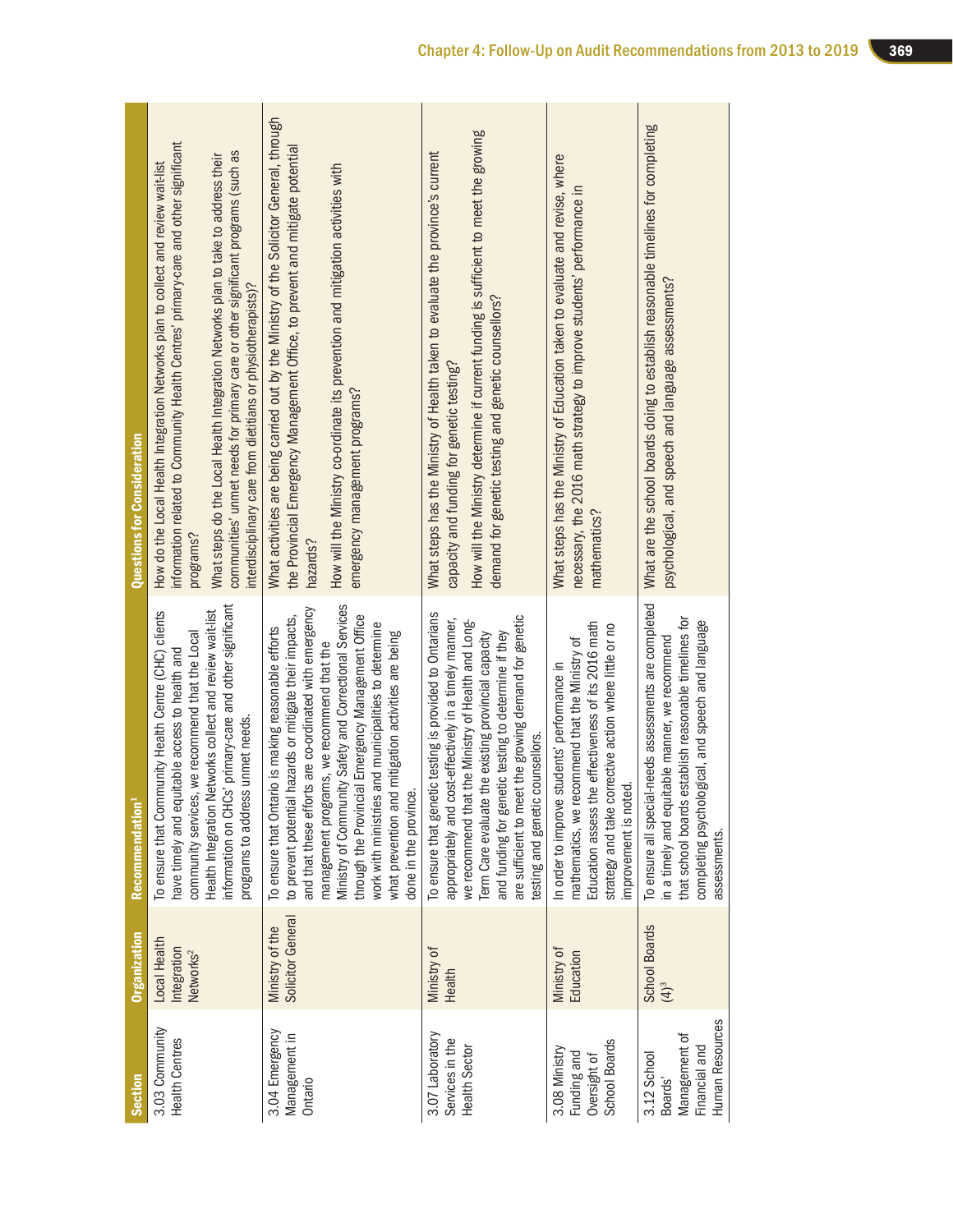1. The names of some ministries have changed since the original recommendation was made. 1. The names of some ministries have changed since the original recommendation was made.

2. These recommendations for the Local Health Integration Networks (LHINs) were originally directed to Community Care Access Centres, which are now part of the LHINs.<br>3. School Boards: Halton Catholic, Hamilton-Wentworth, 2. These recommendations for the Local Health Integration Networks (LHINs) were originally directed to Community Care Access Centres, which are now part of the LHINs.

3. School Boards: Halton Catholic, Hamilton-Wentworth, Hastings and Prince Edward, Toronto Catholic.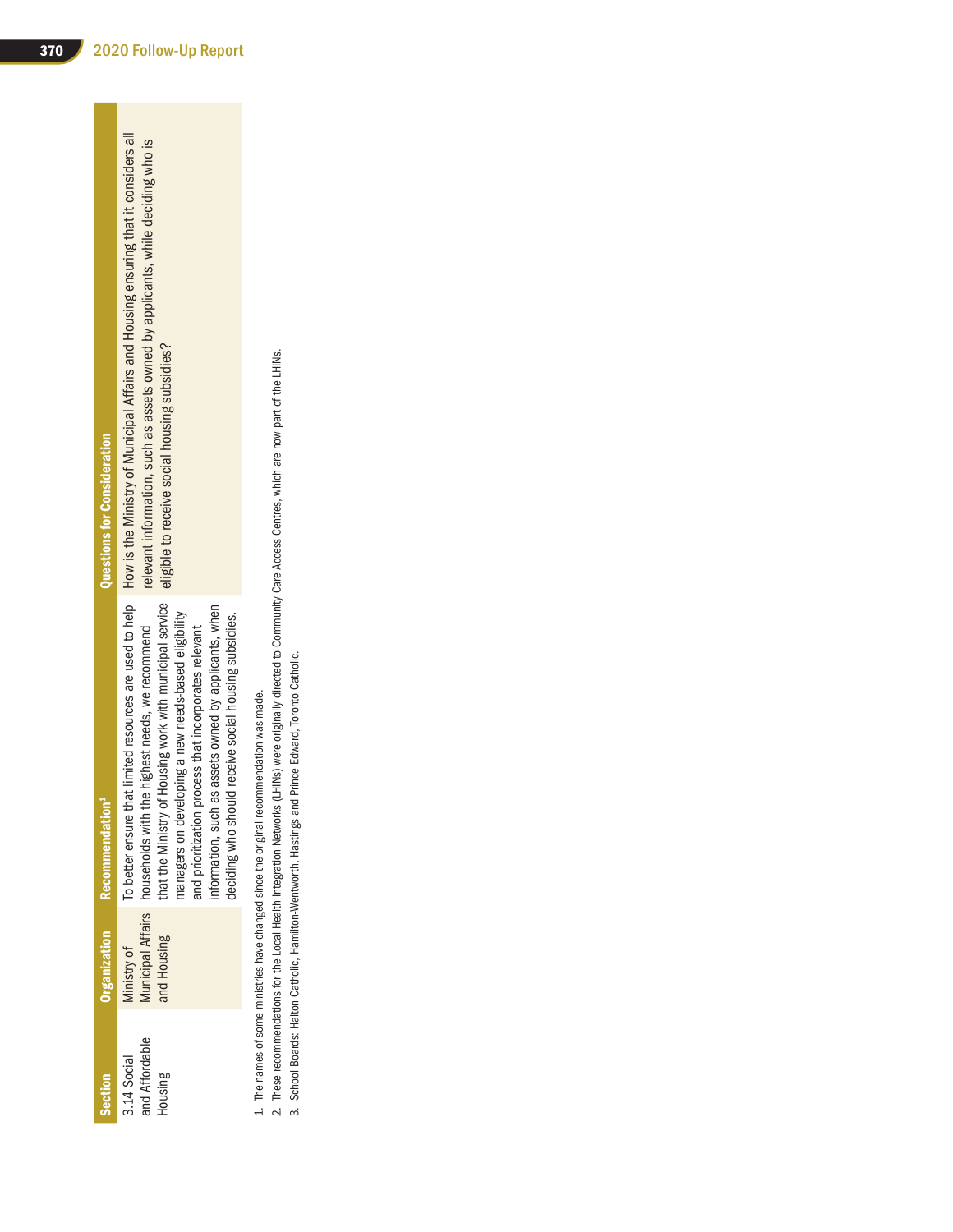|                                                                            | <b>The first part of the Second Second Second Second Second Second Second Second Second Second Second Second Second Second Second Second Second Second Second Second Second Second Second Second Second Second Second Second Sec</b> |
|----------------------------------------------------------------------------|--------------------------------------------------------------------------------------------------------------------------------------------------------------------------------------------------------------------------------------|
|                                                                            |                                                                                                                                                                                                                                      |
|                                                                            |                                                                                                                                                                                                                                      |
| s from 2013 to 2017 Assessed as "Will Not Be Implemented" in 2020 That the |                                                                                                                                                                                                                                      |
|                                                                            |                                                                                                                                                                                                                                      |
|                                                                            |                                                                                                                                                                                                                                      |
|                                                                            |                                                                                                                                                                                                                                      |
|                                                                            |                                                                                                                                                                                                                                      |
|                                                                            |                                                                                                                                                                                                                                      |
|                                                                            |                                                                                                                                                                                                                                      |
|                                                                            |                                                                                                                                                                                                                                      |
|                                                                            |                                                                                                                                                                                                                                      |
|                                                                            |                                                                                                                                                                                                                                      |
|                                                                            |                                                                                                                                                                                                                                      |
|                                                                            |                                                                                                                                                                                                                                      |
|                                                                            |                                                                                                                                                                                                                                      |
|                                                                            |                                                                                                                                                                                                                                      |
|                                                                            |                                                                                                                                                                                                                                      |
|                                                                            |                                                                                                                                                                                                                                      |
|                                                                            |                                                                                                                                                                                                                                      |
|                                                                            |                                                                                                                                                                                                                                      |
|                                                                            |                                                                                                                                                                                                                                      |
|                                                                            |                                                                                                                                                                                                                                      |
|                                                                            |                                                                                                                                                                                                                                      |
|                                                                            |                                                                                                                                                                                                                                      |
|                                                                            |                                                                                                                                                                                                                                      |
|                                                                            |                                                                                                                                                                                                                                      |
|                                                                            |                                                                                                                                                                                                                                      |
|                                                                            |                                                                                                                                                                                                                                      |
|                                                                            |                                                                                                                                                                                                                                      |

the

Prepared by the Office of the Auditor General of Ontario Prepared by the Office of the Auditor General of Ontario

| Section                              | <b>Organization</b>      | <b>Recommendations</b>                                                                                                                                                                                                                                                                                                                                                                                                                                  | Rationale                                                                                                                                                                                                | <b>Impact</b>                                                                                                                                                                                                                                                                                                                                                                                                                                           |
|--------------------------------------|--------------------------|---------------------------------------------------------------------------------------------------------------------------------------------------------------------------------------------------------------------------------------------------------------------------------------------------------------------------------------------------------------------------------------------------------------------------------------------------------|----------------------------------------------------------------------------------------------------------------------------------------------------------------------------------------------------------|---------------------------------------------------------------------------------------------------------------------------------------------------------------------------------------------------------------------------------------------------------------------------------------------------------------------------------------------------------------------------------------------------------------------------------------------------------|
| 2013                                 |                          |                                                                                                                                                                                                                                                                                                                                                                                                                                                         |                                                                                                                                                                                                          |                                                                                                                                                                                                                                                                                                                                                                                                                                                         |
| 3.03: Healthy<br>Schools<br>Strategy | Ministry of<br>Education | daily physical activity into<br>To help safely increase physical activity as well<br>as contribute to reduced sedentary behaviour<br>administrators and teachers receive sufficient<br>boards should ensure that elementary school<br>Ministry of Education (Ministry) and school<br>ic achievement, the<br>training on good practices and on how to<br>Recommendation 2-Action 2<br>and improved academi<br>effectively incorporate<br>the school day. | promote physical activity in schools. However,<br>the specific actions within the recommended<br>it does not plan any further work to address<br>The Ministry stated that it will continue to<br>action. | they need to help improve their health, physical<br>provide students with the daily physical activity<br>The Ministry cannot ensure that administrators<br>training and support they need to effectively<br>and teachers are being provided with the<br>fitness and academic achievement.                                                                                                                                                               |
|                                      |                          | boards should familiarize teachers with physical<br>To help safely increase physical activity as well<br>as contribute to reduced sedentary behaviour<br>Ministry of Education (Ministry) and school<br>and improved academic achievement, the<br>Recommendation 2-Action 3<br>activity safety guidelines.                                                                                                                                              | promote physical activity in schools. However,<br>the specific actions within the recommended<br>it does not plan any further work to address<br>The Ministry stated that it will continue to<br>action. | able to lead physical activities safely. Appropriate<br>sufficient training or assess how they incorporate<br>The Ministry cannot ensure that teachers receive<br>result, there is less assurance that teachers are<br>unsafe activities and help students achieve the<br>daily physical activity into the school day. As a<br>teacher training may reduce the possibility of<br>benefits of their physical activity.                                   |
|                                      |                          | To help safely increase physical activity as well<br>activity in schools, and<br>as contribute to reduced sedentary behaviour<br>boards should set specific goals and targets<br>Ministry of Education (Ministry) and school<br>and improved academic achievement, the<br>periodically monitor, measure and publicly<br>Recommendation 2-Action 4<br>made.<br>report on the progress<br>for increasing physical                                         | promote physical activity in schools. However,<br>the specific actions within the recommended<br>it does not plan any further work to address<br>The Ministry stated that it will continue to<br>action  | Ministry's and school boards' efforts are having<br>on student activity levels and/or if any changes<br>The Ministry and school boards did not provide<br>and the public do not know the impact the<br>periodically monitor, measure and publicly<br>report on the progress made. Without this<br>physical activity in schools or on how they<br>information on new targets for increasing<br>information, the Ministry, school boards<br>are required. |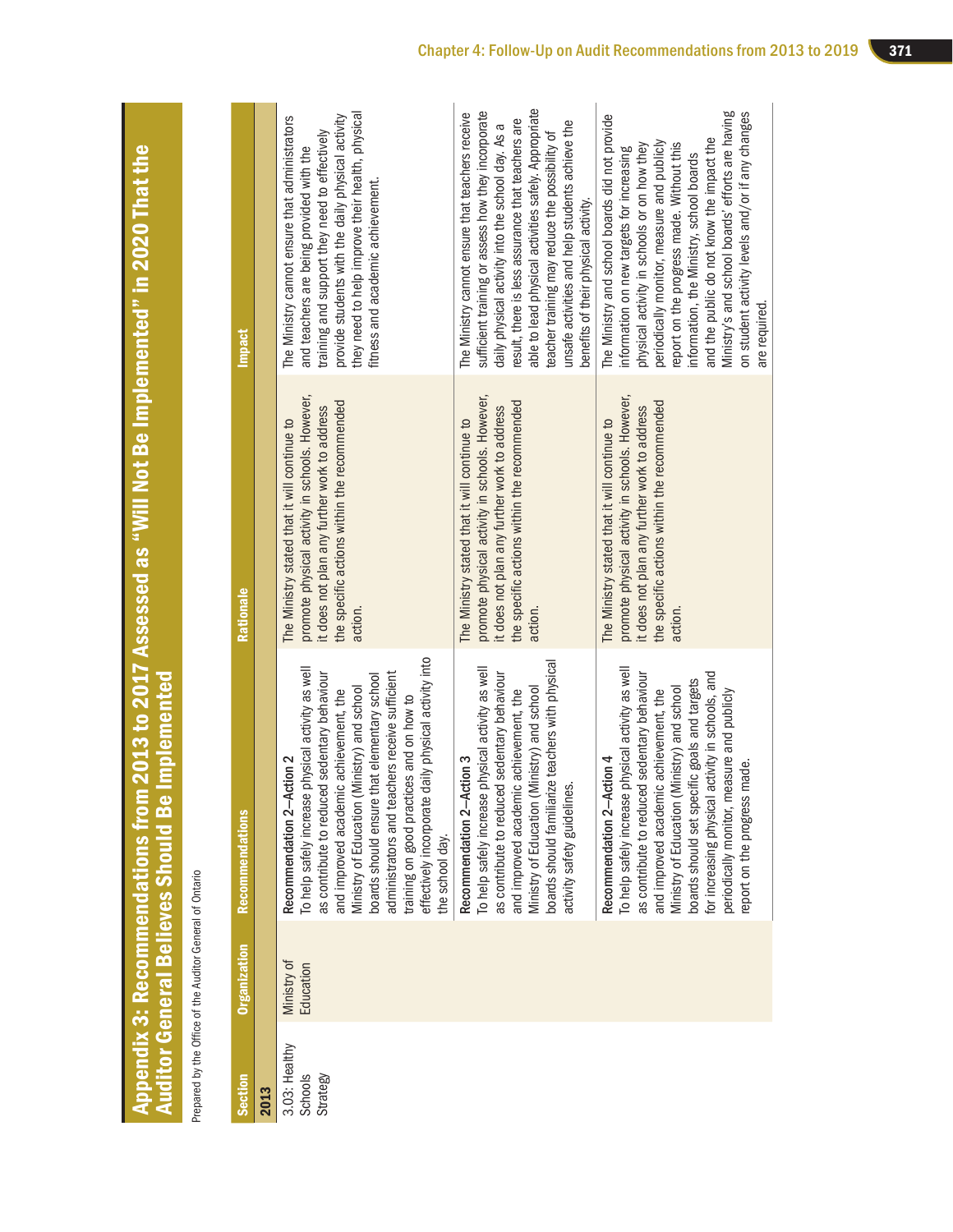| Section | Organization                                              | <b>Recommendations</b>                                                                                                                                                                                                                                                                                                                                                                                          | Rationale                                                                                                                                                                                                                                                                                                                                                                                                                                                                              | <b>Impact</b>                                                                                                                                                                                                                                                                                                                                                                                                                                                                                                                                                 |
|---------|-----------------------------------------------------------|-----------------------------------------------------------------------------------------------------------------------------------------------------------------------------------------------------------------------------------------------------------------------------------------------------------------------------------------------------------------------------------------------------------------|----------------------------------------------------------------------------------------------------------------------------------------------------------------------------------------------------------------------------------------------------------------------------------------------------------------------------------------------------------------------------------------------------------------------------------------------------------------------------------------|---------------------------------------------------------------------------------------------------------------------------------------------------------------------------------------------------------------------------------------------------------------------------------------------------------------------------------------------------------------------------------------------------------------------------------------------------------------------------------------------------------------------------------------------------------------|
|         |                                                           | the Ministry of Education (Ministry) and school<br>to improve communication with parents and<br>boards should further explore opportunities<br>increased physical activity among students,<br>assess the effectiveness of such efforts.<br>To help encourage healthier eating and<br>Recommendation 3-Action 1                                                                                                  | specific actions within the recommended action.<br>it does not plan any further work to address the<br>promote healthy eating and physical activity in<br>schools, and parent communication. However,<br>The Ministry indicated that it will continue to                                                                                                                                                                                                                               | physical activity in students and what corrective<br>generating sufficient awareness among parents<br>Ministry does not know if its communication is<br>communication, or assessed the effectiveness<br>Since 2013, the Ministry has used its website<br>to communicate with parents about healthier<br>explored further opportunities to improve its<br>about the importance of healthy eating and<br>eating and increased physical activity for<br>students. However, the Ministry has not<br>of the communication. As a result, the<br>action is required. |
|         | District School<br>Wentworth<br>Hamilton-<br><b>Board</b> | To help safely increase physical activity as well<br>activity in schools, and<br>as contribute to reduced sedentary behaviour<br>boards should set specific goals and targets<br>Ministry of Education (Ministry) and school<br>periodically monitor, measure and publicly<br>and improved academic achievement, the<br>Recommendation 2-Action 4<br>made.<br>for increasing physical<br>report on the progress | Physical Activity Policy/Program Memorandum as<br>well as the Ontario Physical Education Curriculum<br>The Board stated that it will not be setting any<br>that it complies with all Ministry requirements<br>for physical activity and implements the Daily<br>goals and targets at this time. If the Ministry<br>of Education releases new goals and targets<br>with the Ministry direction. The Board stated<br>for physical activity, the Board will comply<br>in all its schools. | targets for increasing physical activity in schools.<br>goals and targets. Without this information, the<br>of the Board's efforts on student activity levels<br>The Board did not provide information on new<br>Board and the public do not know the impact<br>t also did not monitor, measure and publicly<br>report on the progress made in meeting the<br>and/or if any changes are required                                                                                                                                                              |
|         | District School<br>Lakelands<br>Trillium<br><b>Board</b>  | To help safely increase physical activity as well<br>as contribute to reduced sedentary behaviour<br>activity in schools, and<br>boards should set specific goals and targets<br>Ministry of Education (Ministry) and school<br>and improved academic achievement, the<br>periodically monitor, measure and publicly<br>Recommendation 2-Action 4<br>made.<br>for increasing physical<br>report on the progress | and measuring for 20 minutes of daily physical<br>physical activity in schools beyond monitoring<br>the resources available to implement any<br>According to the Board, it does not have<br>additional goals and targets to increase<br>activity in elementary schools.                                                                                                                                                                                                                | targets for increasing physical activity in schools.<br>goals and targets. Without this information, the<br>of the Board's efforts on student activity levels<br>The Board did not provide information on new<br>Board and the public do not know the impact<br>It also did not monitor, measure and publicly<br>report on the progress made in meeting the<br>and/or if any changes are required                                                                                                                                                             |

**Section**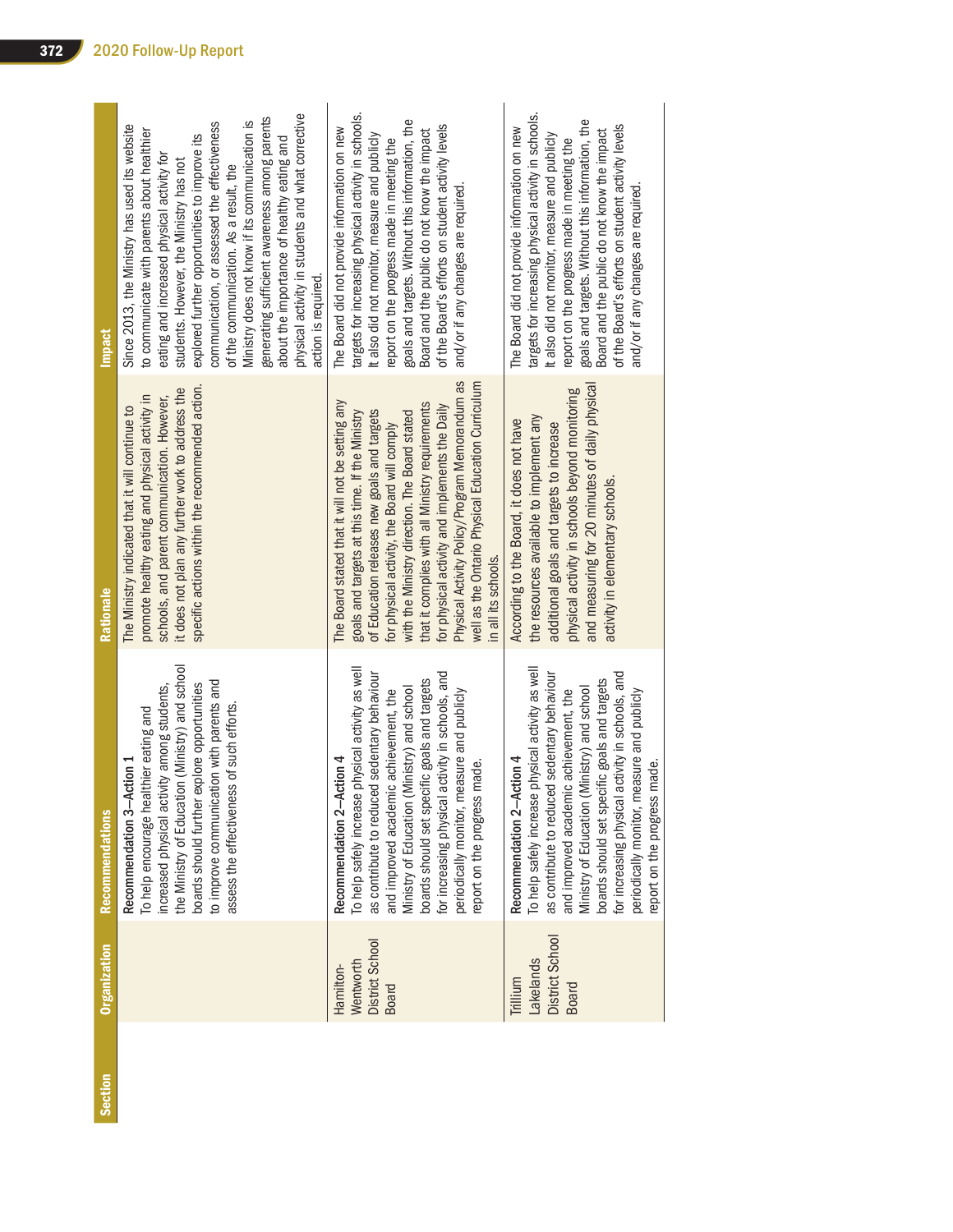| <b>Section</b> | <b>Organization</b>                                     | Recommendations                                                                                                                                                                                                                                                                                                                                                                                                                                                               | Rationale                                                                                                                                                                                                                                                                                                                                                                                                                                                                                                                                                                                                                                                                                                           | <b>Impact</b>                                                                                                                                                                                                                                                                                                                                                                                                                                                                                                                                        |
|----------------|---------------------------------------------------------|-------------------------------------------------------------------------------------------------------------------------------------------------------------------------------------------------------------------------------------------------------------------------------------------------------------------------------------------------------------------------------------------------------------------------------------------------------------------------------|---------------------------------------------------------------------------------------------------------------------------------------------------------------------------------------------------------------------------------------------------------------------------------------------------------------------------------------------------------------------------------------------------------------------------------------------------------------------------------------------------------------------------------------------------------------------------------------------------------------------------------------------------------------------------------------------------------------------|------------------------------------------------------------------------------------------------------------------------------------------------------------------------------------------------------------------------------------------------------------------------------------------------------------------------------------------------------------------------------------------------------------------------------------------------------------------------------------------------------------------------------------------------------|
|                | District School<br><b>York Catholic</b><br><b>Board</b> | periodically measure progress in achieving these<br>measurable objectives and related performance<br>(Ministry) and school boards should develop<br>choices in schools contributes to improved<br>of improving student health and academic<br>indicators for healthy eating activities, and<br>To help ensure that offering healthier food<br>student eating behaviours and their goals<br>achievement, the Ministry of Education<br>Recommendation 1-Action 4<br>objectives. | The Board noted that it will continue to control<br>developing measurable objectives and related<br>all food options in its schools fall within these<br>what students bring for snacks or lunches as<br>secondary schools in Ontario, to ensure that<br>Due to the variation in family circumstances<br>Program Memorandum 150, which sets out<br>According to the Board, it cannot scrutinize<br>nutrition standards for food and beverages<br>this is dependent on family circumstances.<br>among the schools, the Board will not be<br>performance indicators for healthy eating<br>what schools offer in keeping with Policy/<br>sold in publicly funded elementary and<br>guidelines/standards.<br>activities | improved student eating behaviours, health and<br>Board does not know if students are improving<br>choices in schools to students to contribute to<br>their eating behaviours, health and academic<br>periodically measuring progress in achieving<br>academic achievement. Without developing<br>and measuring objectives and performance<br>on developing and measuring objectives or<br>The Board did not provide any information<br>these objectives for offering healthier food<br>ndicators for healthy eating activities, the<br>achievement. |
|                |                                                         | To help safely increase physical activity as well<br>as contribute to reduced sedentary behaviour<br>for increasing physical activity in schools, and<br>boards should set specific goals and targets<br>Ministry of Education (Ministry) and school<br>periodically monitor, measure and publicly<br>and improved academic achievement, the<br>Recommendation 2-Action 4<br>report on the progress made.                                                                     | and does not plan any further work to address<br>promote physical activity in schools. However,<br>the specific actions within the recommended<br>it has chosen not to set Board-wide targets<br>The Board stated that it will continue to<br>action                                                                                                                                                                                                                                                                                                                                                                                                                                                                | targets for increasing physical activity in schools.<br>goals and targets. Without this information, the<br>of the Board's efforts on student activity levels<br>The Board did not provide information on new<br>Board and the public do not know the impact<br>It also did not monitor, measure and publicly<br>report on the progress made in meeting the<br>and/or if any changes are required                                                                                                                                                    |
|                |                                                         | the Ministry of Education (Ministry) and school<br>to improve communication with parents and<br>boards should further explore opportunities<br>increased physical activity among students,<br>assess the effectiveness of such efforts<br>To help encourage healthier eating and<br>Recommendation 3-Action 1                                                                                                                                                                 | Messenger messages, letters home and posters<br>assessing these forms of communication at this<br>to promote and engage community members<br>in participating and to provide information to<br>parents. The Board stated that it will not be<br>According to the Board, communication is<br>regularly done at the school level through<br>Iwitter, newsletter inserts, emails, School<br>time.                                                                                                                                                                                                                                                                                                                      | The Board does not know if its communications<br>parents about the importance of healthy eating<br>are generating sufficient awareness among<br>and physical activity in students and what<br>corrective action is required                                                                                                                                                                                                                                                                                                                          |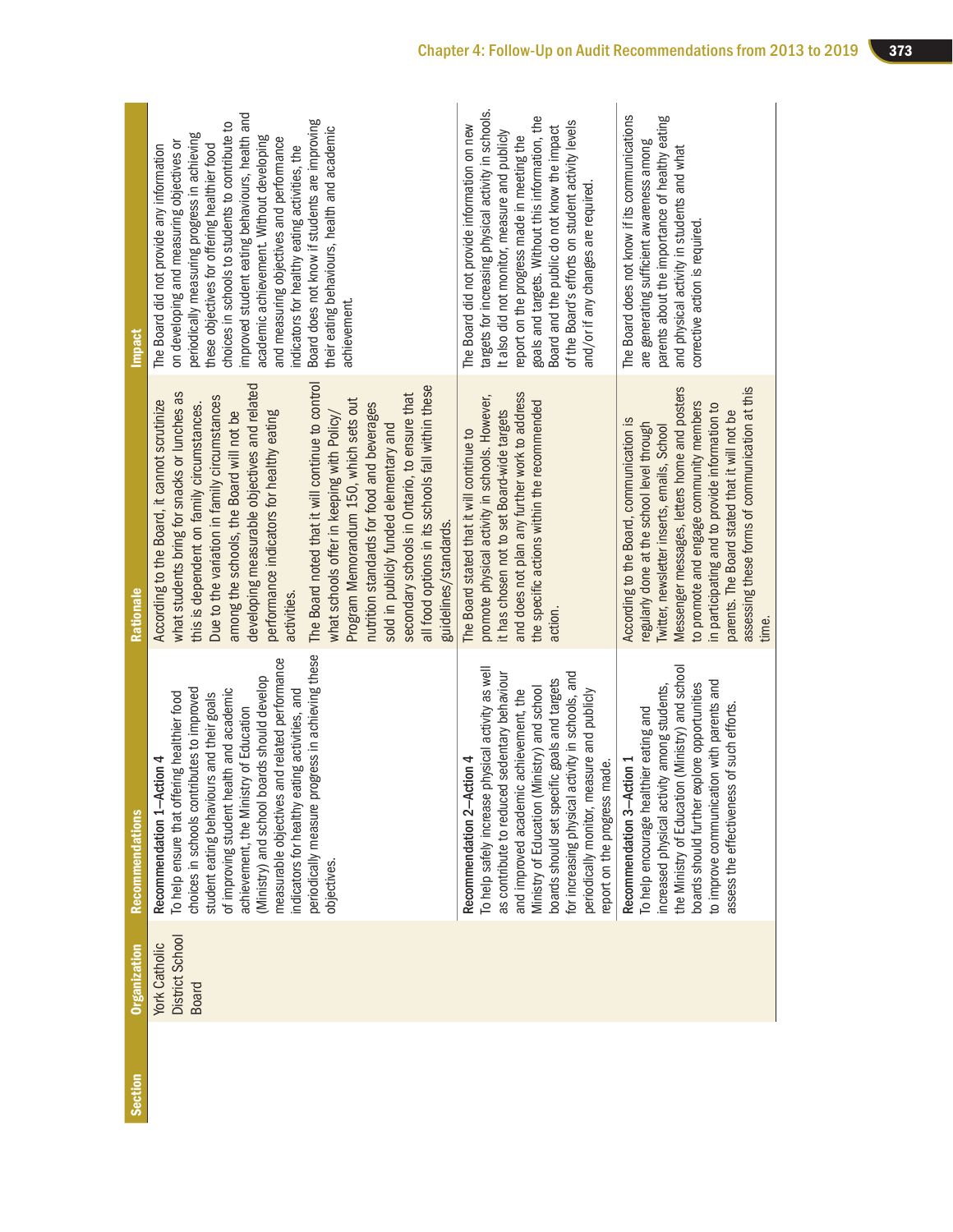| <b>Impact</b>       | dispatch services and patient care provided by<br>basic life support skills. As a result, Ontarians<br>Some base hospitals were not asked by the<br>do not know the quality of land ambulance<br>Ministry to periodically review paramedics'<br>paramedics.                                                                                                                                                                                                                                                                                                                                                                                                                                                                                                                                                                                                                                                                                                                                                                                                                                                                                                                                                                                                                                                                                                                                                                                                                                                       |
|---------------------|-------------------------------------------------------------------------------------------------------------------------------------------------------------------------------------------------------------------------------------------------------------------------------------------------------------------------------------------------------------------------------------------------------------------------------------------------------------------------------------------------------------------------------------------------------------------------------------------------------------------------------------------------------------------------------------------------------------------------------------------------------------------------------------------------------------------------------------------------------------------------------------------------------------------------------------------------------------------------------------------------------------------------------------------------------------------------------------------------------------------------------------------------------------------------------------------------------------------------------------------------------------------------------------------------------------------------------------------------------------------------------------------------------------------------------------------------------------------------------------------------------------------|
| Rationale           | performance agreements do not currently require<br>life support skills. The agreements allow for base<br>acts found in the Basic Life Support Patient Care<br>land ambulance base hospitals that showed that<br>Child Birth) to get better oversight from the base<br>Advanced Life Support (for example, Emergency<br>2015, it updated the Basic Life Support Patient<br>Patient Care Standards and reviewed a number<br>out of the total number of patients transported,<br>the base hospitals to review paramedics' basic<br>reviewed by the land ambulance base hospital<br>hospitals to review the non-controlled medical<br>hospitals to accurately capture these types of<br>1.18 million patients transported in 2018) of<br>calls related to Basic Life Support skills were<br>The Ministry stated it obtained data from the<br>programs. The Ministry has not validated the<br>accuracy of this data as it relies on the base<br>medical oversight only for controlled medical<br>service provider. According to the Ministry, in<br>hospitals; the base hospital system provides<br>transported in 2017) and 9.7% (114,859 of<br>of skills. This review led to some of the high-<br>Standards, at the request of the ambulance<br>risk skills moving from Basic Life Support to<br>Care Standards and Advanced Life Support<br>According to the Ministry, the base hospital<br>acts and advanced medical procedures.<br>9.6% (110,102 of 1.15 million patients<br>calls in the data they have provided |
| Recommendations     | where applicable-should ask<br>base hospitals to periodically review paramedics'<br>paramedics, the Ministry-working in conjunction<br>basic life support skills, since these skills are<br>To promote better-quality land ambulance<br>dispatch services and patient care by<br>used on every ambulance call.<br>Recommendation 4-Action 3<br>with municipalities                                                                                                                                                                                                                                                                                                                                                                                                                                                                                                                                                                                                                                                                                                                                                                                                                                                                                                                                                                                                                                                                                                                                                |
| <b>Organization</b> | Ministry of<br>Health <sup>1</sup>                                                                                                                                                                                                                                                                                                                                                                                                                                                                                                                                                                                                                                                                                                                                                                                                                                                                                                                                                                                                                                                                                                                                                                                                                                                                                                                                                                                                                                                                                |
| Section             | Ambulance<br>3.04: Land<br>Services                                                                                                                                                                                                                                                                                                                                                                                                                                                                                                                                                                                                                                                                                                                                                                                                                                                                                                                                                                                                                                                                                                                                                                                                                                                                                                                                                                                                                                                                               |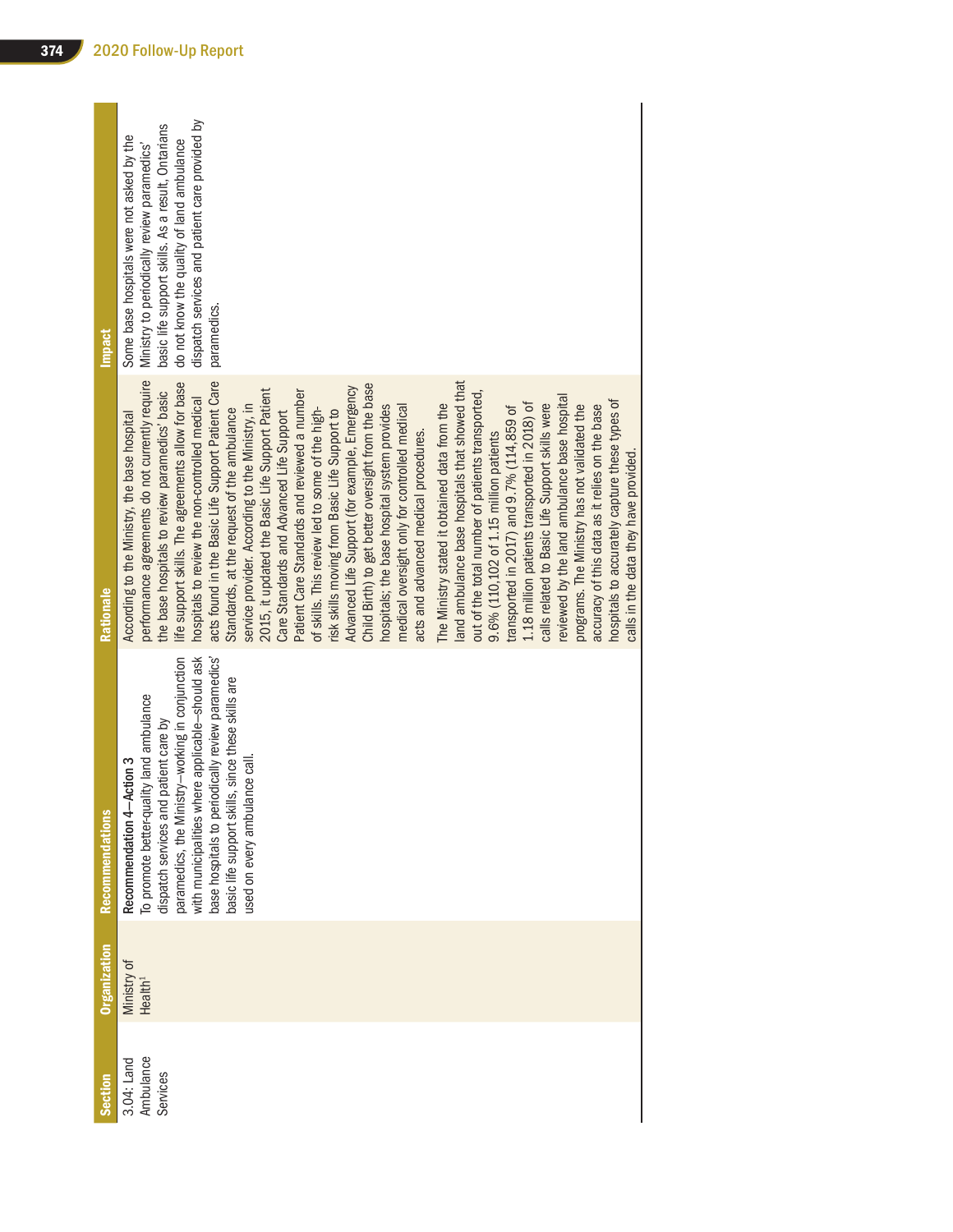| Recommendation 1-Action 3<br>Recommendation 5-Action 1<br>how best to collect the data.<br>estorative inpatient and<br>what information should<br>Ministry of<br>Ministry of<br>Health <sup>1</sup><br>Health <sup>1</sup><br>Rehabilitation<br>Immunization<br>Services at<br>Hospitals<br>Section<br>3.08:<br>2014<br>3.04: | <b>Organization</b> | <b>Recommendations</b>                                                                                                                                                                                                                                                                                                                                                                                                                                                                                                                    | Rationale                                                                                                                                                                                                                                                                                                                                                                                                                                                                                                                                                                                                                                                                                                                                                                   | <b>Impact</b>                                                                                                                                                                                                                                                                                                                                                                                               |
|-------------------------------------------------------------------------------------------------------------------------------------------------------------------------------------------------------------------------------------------------------------------------------------------------------------------------------|---------------------|-------------------------------------------------------------------------------------------------------------------------------------------------------------------------------------------------------------------------------------------------------------------------------------------------------------------------------------------------------------------------------------------------------------------------------------------------------------------------------------------------------------------------------------------|-----------------------------------------------------------------------------------------------------------------------------------------------------------------------------------------------------------------------------------------------------------------------------------------------------------------------------------------------------------------------------------------------------------------------------------------------------------------------------------------------------------------------------------------------------------------------------------------------------------------------------------------------------------------------------------------------------------------------------------------------------------------------------|-------------------------------------------------------------------------------------------------------------------------------------------------------------------------------------------------------------------------------------------------------------------------------------------------------------------------------------------------------------------------------------------------------------|
|                                                                                                                                                                                                                                                                                                                               |                     | outpatient services and<br>and future decision-making, the Ministry should<br>establish, in conjunction with its shareholders,<br>In order to have good information for current<br>be collected on                                                                                                                                                                                                                                                                                                                                        | Inpatient Services, which includes the number of<br>Services, which includes the maximum number<br>of patients a hospital could serve. The Ministry<br>restorative rehabilitation beds, and Outpatient<br>care needs are identified from initial diagnosis<br>against imposing additional reporting burdens<br>referred to as Bundled Care programs. Health-<br>individual providers have advised the Ministry<br>According to the Ministry, there are no further<br>care organizations, experts, stakeholders and<br>collected for specific health issues where the<br>care and care at home, if necessary. This is<br>to final treatment, which involves hospital<br>plans to collect additional information on<br>has no plans to expand the data being<br>at this time. | Without this additional information, the Ministry<br>rehabilitation services they need when required.<br>restorative inpatient and outpatient services.<br>restorative inpatient and outpatient services.<br>However, other important information is not<br>As a result, Ontarians may not receive the<br>The Ministry collects some information on<br>cannot make an informed decision about<br>collected. |
|                                                                                                                                                                                                                                                                                                                               |                     |                                                                                                                                                                                                                                                                                                                                                                                                                                                                                                                                           |                                                                                                                                                                                                                                                                                                                                                                                                                                                                                                                                                                                                                                                                                                                                                                             |                                                                                                                                                                                                                                                                                                                                                                                                             |
|                                                                                                                                                                                                                                                                                                                               |                     | nformation on immunization to new immigrants.<br>providing immigrants the opportunity to receive<br>required vaccinations before arriving in Ontario.<br>with the federal government, the possibility of<br>Immigration, should explore, in discussions<br>in conjunction with provincial stakeholders,<br>the Ministry of Health and Long-Term Care,<br>vaccine-preventable disease into Ontario,<br>This would include consistently providing<br>To reduce the risks of importing cases of<br>including the Ministry of Citizenship and | immunization requirements for the Immunization<br>with IRCC. The Ministry will continue to promote<br>Immigration, Refugees and Citizenship Canada<br>predeparture immunizations with IRCC through<br>immunization as well as details regarding the<br>Committee (CIC) on predeparture vaccination<br>Act, the Ministry has previously engaged with<br>make information available to newcomers on<br>and refugee policy is a federal responsibility<br>(IRCC) through the Canadian Immunization<br>or all newcomers as well as independently<br>of School Pupils Act. Because immigration<br>under the Immigration Refugee Protection<br>other areas of the Ontario government to<br>The Ministry stated it has engaged with<br>ederal tables.                              | susceptible to vaccine-preventable diseases<br>opportunity to receive required vaccinations<br>or may import cases of vaccine-preventable<br>When new immigrants do not have the<br>before arriving in Ontario, they may be<br>diseases to Ontario.                                                                                                                                                         |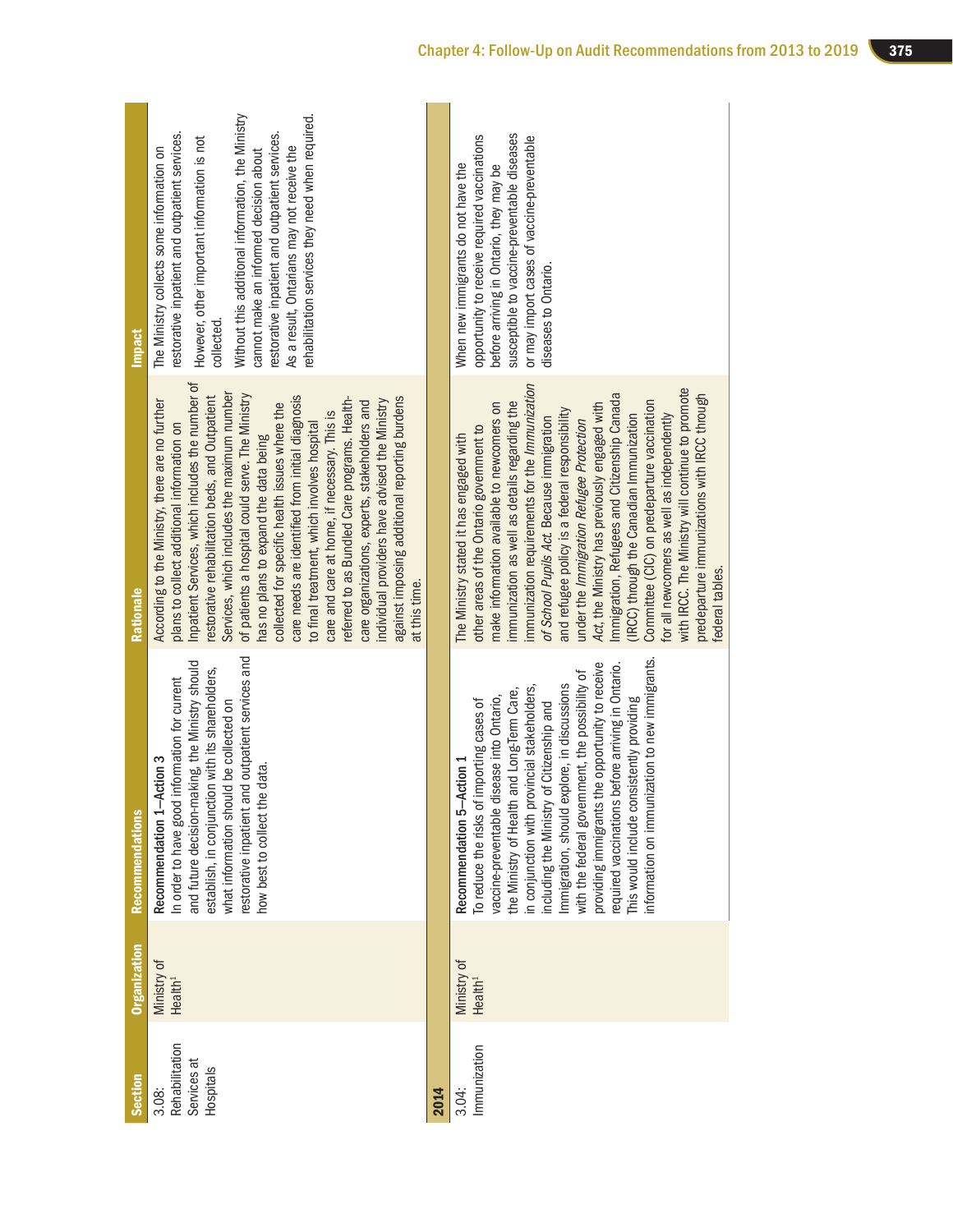| <b>Section</b>                                               | Organization                       | <b>Recommendations</b>                                                                                                                                                                                                                                                                                                                                                                                                                                                                                  | Rationale                                                                                                                                                                                                                                                                                                                                                                                                                                                                                                                                                                                                                                                                                                                                                                                                                                                       | Impact                                                                                                                                                                                                                                                                                                                 |
|--------------------------------------------------------------|------------------------------------|---------------------------------------------------------------------------------------------------------------------------------------------------------------------------------------------------------------------------------------------------------------------------------------------------------------------------------------------------------------------------------------------------------------------------------------------------------------------------------------------------------|-----------------------------------------------------------------------------------------------------------------------------------------------------------------------------------------------------------------------------------------------------------------------------------------------------------------------------------------------------------------------------------------------------------------------------------------------------------------------------------------------------------------------------------------------------------------------------------------------------------------------------------------------------------------------------------------------------------------------------------------------------------------------------------------------------------------------------------------------------------------|------------------------------------------------------------------------------------------------------------------------------------------------------------------------------------------------------------------------------------------------------------------------------------------------------------------------|
|                                                              |                                    | information on vaccine wastage by each health-<br>care provider, and follow up on providers with<br>nistry of Health and<br>To minimize vaccine wastage and maintain<br>in conjunction with<br>obtain and review<br>Recommendation 11-Action 3<br>vaccine potency, the Mi<br>Long-Term Care should,<br>the public health units,<br>higher wastage levels.                                                                                                                                               | systems for primary care providers and vaccine<br>ordering/inventory are not optimized/linked for<br>review information on vaccine wastage by each<br>providers. The Ministry is continuing to explore<br>the recommendation as worded to obtain and<br>other strategies to address wastage based on<br>health-care provider, specifically primary care<br>assessing real-time wastage for primary care<br>The Ministry stated that it will not implement<br>providers. The Ministry stated that electronic<br>the information available.                                                                                                                                                                                                                                                                                                                       | high wastage and determine how best to reduce<br>follow up with health-care providers with higher<br>health-care provider, the Ministry is not able to<br>wastage levels to determine the cause of the<br>Since the Ministry will not obtain and review<br>information on vaccine wastage by each<br>it in the future. |
| - Natural Gas<br>3.07: Ontario<br>Energy Board<br>Regulation | Ontario Energy<br>Board            | various gas marketers for consumers to consult<br>ng on its public website<br>to assess consumer complaints regarding gas<br>consumers' interests, and to be in a position<br>marketers, the Ontario Energy Board (Board)<br>information on the gas rates offered by the<br>To provide consumers with the information<br>they need to make informed decisions in<br>selecting a gas marketer and to protect<br>before entering into a contract<br>Recommendation 3-Action 1<br>should consider includin | marketers for consumers to consult on its public<br>noted that the most recent information reported<br>marketers' prices on its website; however, given<br>significant decline in new customer contracting,<br>because it has no plans to include information<br>by gas marketers showed that less than 2.4%<br>contract versus more than 10% in 2013, and<br>changes in the market and, in particular, the<br>the vast majority of new activity is renewal of<br>of consumers were signed to a gas marketer<br>According to the Ontario Energy Board, this<br>on the gas rates offered by the various gas<br>it has deferred any action on this. The OEB<br>The OEB stated that it had considered the<br>recommendation will not be implemented<br>suggestion to include information on gas<br>website before entering into a contract.<br>existing contracts. | they need to make an informed decision before<br>a result, Ontarians will not have the information<br>various gas marketers on its public website. As<br>The Ontario Energy Board will not be including<br>information on the gas rates offered by the<br>entering into a contract.                                    |
| 3.08: Palliative<br>Care                                     | Ministry of<br>Health <sup>1</sup> | distribution of nurse practitioners to ensure that<br>care at home 24 hours<br>Health Integration Networks, should review the<br>it reflects patient needs and provides patients<br>The Ministry, in conjunction with the Local<br>Recommendation 6-Action 1<br>a day, seven days a week.<br>with access to palliative                                                                                                                                                                                  | to advance the delivery of high-quality palliative<br>to achieve this goal. The Ministry's other efforts<br>these services, including 24/7 care as needed.<br>According to the Ministry, no data is available<br>care are intended to ensure the availability of<br>delivery of 24/7 care, but are not necessarily<br>Nurse practitioners can play a role in the<br>the only team members involved.                                                                                                                                                                                                                                                                                                                                                                                                                                                             | practitioners, patient needs may not be met and<br>important in the palliative care context. Without<br>patients may not have access to palliative care<br>at home 24 hours a day, seven days a week.<br>Ministry review of the distribution of nurse<br>Nurse practitioners have training that is                     |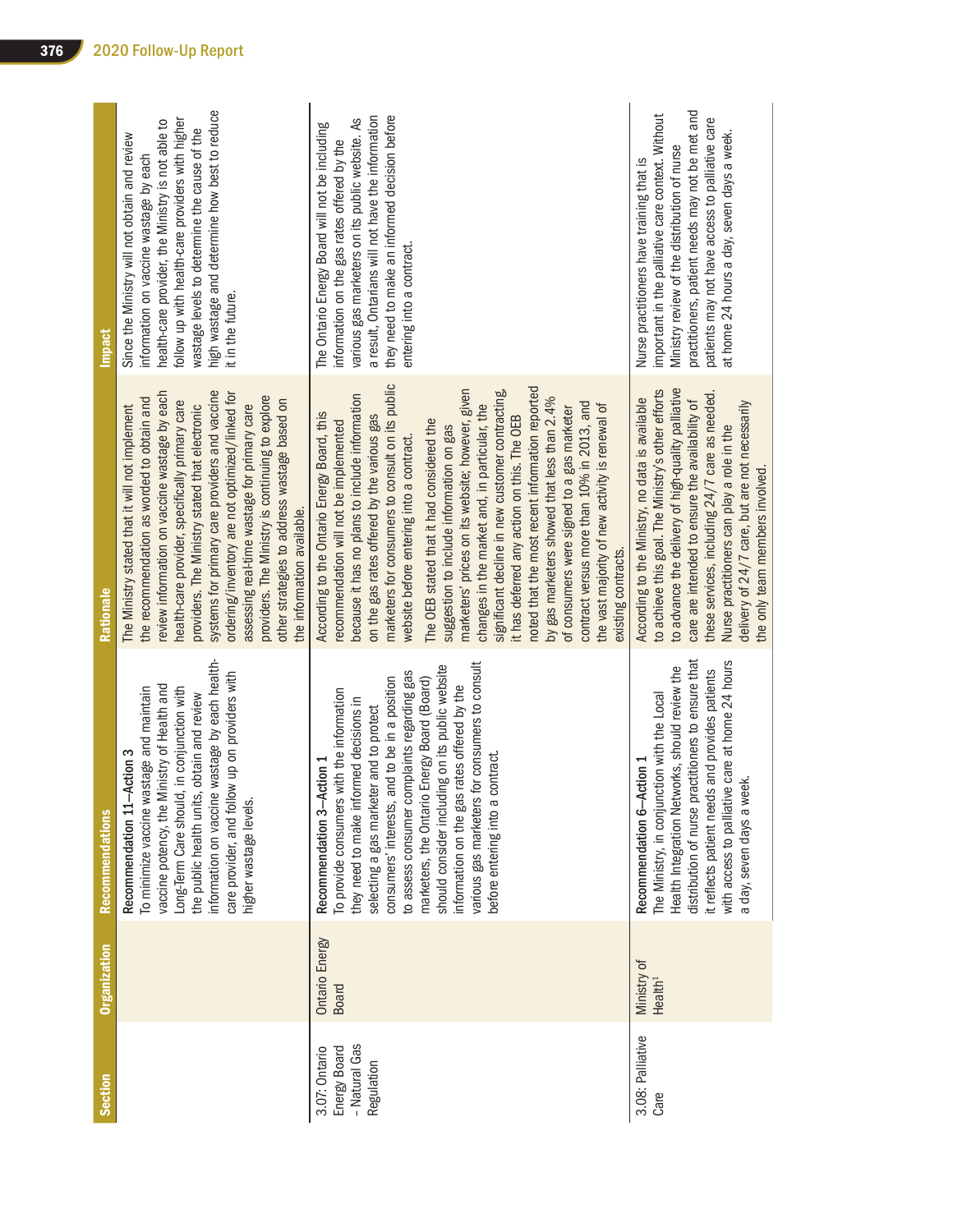| <b>Section</b> | <b>Organization</b> | <b>Recommendations</b>                                                                                                                                                                                                                                                                                                  | Rationale                                                                                                                                                                                                                                                                                                                                                                                                                                                                                                                                                                                                                                                                                                                                                                                                                                                                                                                                                                                                                                                                                                                                                                                                                                                                                                                                                                                                                                                                                                                                                                                                                       | <b>Impact</b>                                                                                                                                                                                                                                                                                   |
|----------------|---------------------|-------------------------------------------------------------------------------------------------------------------------------------------------------------------------------------------------------------------------------------------------------------------------------------------------------------------------|---------------------------------------------------------------------------------------------------------------------------------------------------------------------------------------------------------------------------------------------------------------------------------------------------------------------------------------------------------------------------------------------------------------------------------------------------------------------------------------------------------------------------------------------------------------------------------------------------------------------------------------------------------------------------------------------------------------------------------------------------------------------------------------------------------------------------------------------------------------------------------------------------------------------------------------------------------------------------------------------------------------------------------------------------------------------------------------------------------------------------------------------------------------------------------------------------------------------------------------------------------------------------------------------------------------------------------------------------------------------------------------------------------------------------------------------------------------------------------------------------------------------------------------------------------------------------------------------------------------------------------|-------------------------------------------------------------------------------------------------------------------------------------------------------------------------------------------------------------------------------------------------------------------------------------------------|
|                |                     | To better ensure that hospice beds are available<br>explore, such as by reviewing best practices in<br>other jurisdictions, the feasibility of increasing<br>to patients when needed, the Ministry should<br>the occupancy rate of hospice beds from the<br>tion $1$<br>current minimum of 80%.<br>Recommendation 8-Act | new residential hospice beds) to make sure that<br>ordinate services across the continuum of care-<br>occupancy rate target of hospice beds is not an<br>immediate priority because Ontario is currently<br>acilities open and reach maturity, but they are<br>compared with the occupancy rate for a larger,<br>when they need them. These investments may<br>disproportionately low occupancy rate (66%),<br>of matching capacity to demand. The Ministry<br>end-of-life services are available to Ontarians<br>expanding capacity (for example, by opening<br>required to avoid exacerbations of the above<br>Ontario, which is now part of Ontario Health,<br>have demonstrated that there are significant<br>temporarily reduce occupancy rates, as new<br>needs. It noted that occupancy is a function<br>also stated that recent reports on access to<br>gaps in access to these services. Therefore,<br>Ontario Health teams will work to better co-<br>including connecting patients to residential<br>system transformation, Ontario Health and<br>palliative care such as from Health Quality<br>the facilities. For instance, a single empty<br>the Ministry stated that it has focused on<br>be affected by factors such as the size of<br>According to the Ministry, with the health<br>working with the sector to address future<br>According to the Ministry, increasing the<br>The Ministry noted that when comparing<br>bed at a three-bed hospice generates a<br>occupancy rates at different residential<br>hospices across Ontario, the rates will<br>ten-bed facility (90%).<br>service gaps.<br>hospices | as many patients as they can. As a result, some<br>By not increasing the occupancy rate of hospice<br>of those patients who cannot access a hospice<br>Ministry is not encouraging hospices to serve<br>beds from the current minimum of 80%, the<br>bed may seek more expensive hospital care. |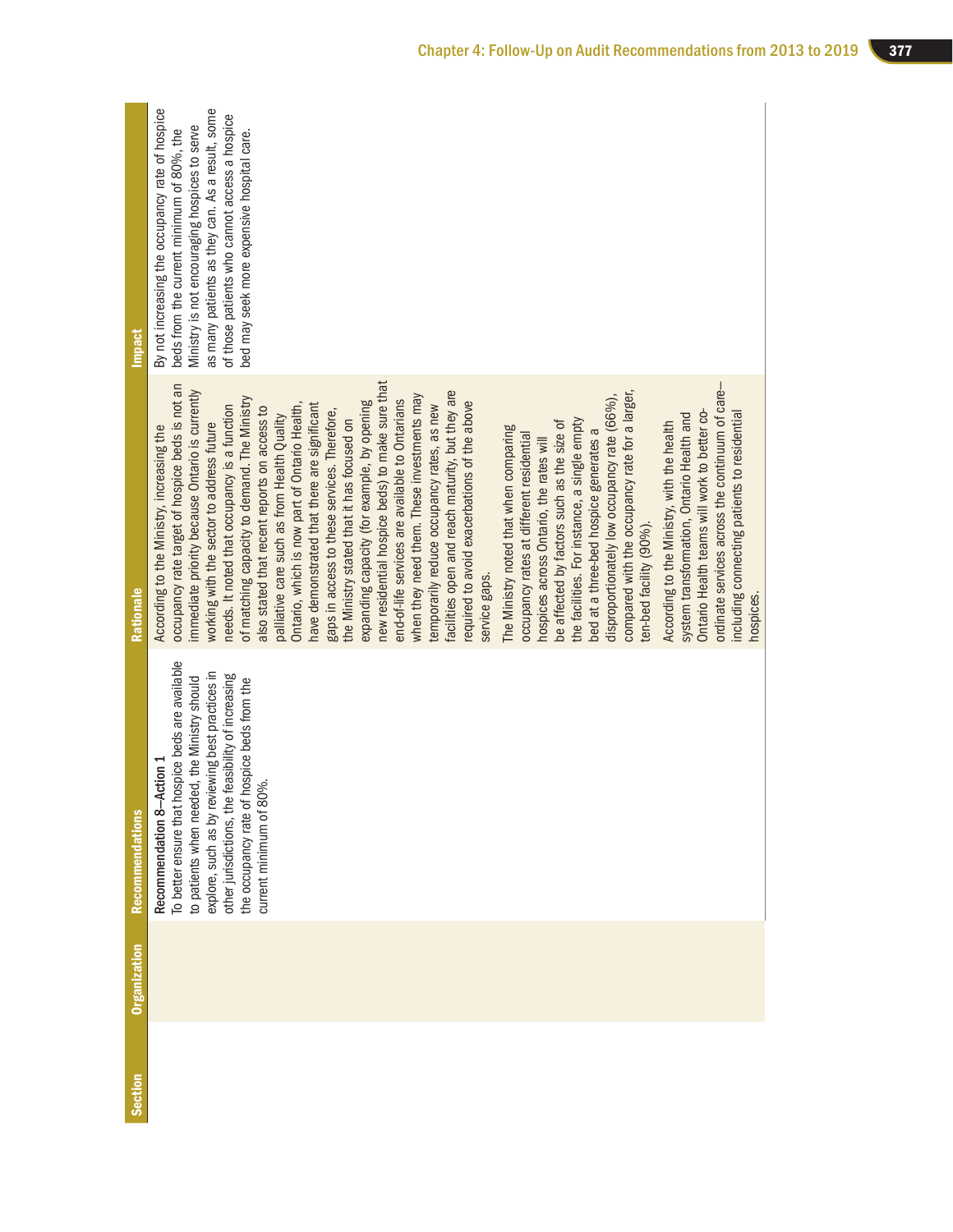| <b>Section</b> | <b>Organization</b> | <b>Recommendations</b>                                                                                                                                                                                                                                                                                                                                                                                                                           | Rationale                                                                                                                                                                                                                                                                                                                                                                                                                                                                                                                                                                                                                                                                                                                                                                                                                                                                                                                                                                                                                                                                                                                                                                                                                                                                                                                                | <b>Impact</b>                                                                                                                                                                                                                                                                                                                                                                                                                                                                                                                                                                                                                   |
|----------------|---------------------|--------------------------------------------------------------------------------------------------------------------------------------------------------------------------------------------------------------------------------------------------------------------------------------------------------------------------------------------------------------------------------------------------------------------------------------------------|------------------------------------------------------------------------------------------------------------------------------------------------------------------------------------------------------------------------------------------------------------------------------------------------------------------------------------------------------------------------------------------------------------------------------------------------------------------------------------------------------------------------------------------------------------------------------------------------------------------------------------------------------------------------------------------------------------------------------------------------------------------------------------------------------------------------------------------------------------------------------------------------------------------------------------------------------------------------------------------------------------------------------------------------------------------------------------------------------------------------------------------------------------------------------------------------------------------------------------------------------------------------------------------------------------------------------------------|---------------------------------------------------------------------------------------------------------------------------------------------------------------------------------------------------------------------------------------------------------------------------------------------------------------------------------------------------------------------------------------------------------------------------------------------------------------------------------------------------------------------------------------------------------------------------------------------------------------------------------|
|                |                     | should ensure that processes are in place to<br>patients receive health<br>allow health-care providers timely access to<br>patients' advance care plans to inform their<br>discussions with patients or their substitute<br>reduce unnecessary health-care costs, the<br>Ministry, in conjunction with stakeholders,<br>care consistent with their preferences and<br>Action 2<br>To better ensure that<br>Recommendation 9-<br>decision-makers. | be documented. Further, there is no requirement<br>versus orally) and those wishes may change over<br>time. It would be up to the patient to decide who<br>expressed in a number of different ways (written<br>requirement to create an advance care plan, so<br>while capable. Advance care planning may also<br>advance care plan (or a patient's wishes) must<br>processes to allow health-care providers timely<br>with information so they can make decisions in<br>there is no requirement for whether or how an<br>health-care practitioners and other individuals<br>accordance with a patient's wishes expressed<br>advance care plan. As advance care planning<br>planning provides substitute decision-makers<br>provide a health practitioner with information<br>is a conversational process that may involve<br>access to patients' advance care plans. The<br>capable, upon which the health practitioner<br>would have to rely in an emergency. It is up<br>Ministry stated that, in Ontario, there is no<br>about the patient's wishes expressed while<br>decision-maker, a patient's wishes may be<br>for who should be provided access to the<br>who may become the patient's substitute<br>According to the Ministry, advance care<br>The Ministry does not plan to establish<br>should have access to their wishes. | care plans, patients may receive care that is not<br>health care if they become incapable of making<br>communicate their values and wishes regarding<br>discussions between health-care providers and<br>not implement a process to allow health-care<br>aims at increasing opportunities for informed<br>providers timely access to patients' advance<br>so that patients' preferences are understood<br>and may be followed. Since the Ministry will<br>patients or their substitute decision-makers<br>such decisions. Our recommended action<br>Advance care planning lets individuals<br>consistent with their preferences |
|                |                     |                                                                                                                                                                                                                                                                                                                                                                                                                                                  | patient is incapable of making the decision, and<br>obtaining informed consent from the patient or<br>cannot administer a treatment based solely on<br>an emergency, administer a treatment without<br>the patient's substitute decision-maker if the<br>health practitioner cannot, in the absence of<br>to the patient as to whether to disclose this<br>information to their health practitioner. A<br>wishes set out in an advance care plan.                                                                                                                                                                                                                                                                                                                                                                                                                                                                                                                                                                                                                                                                                                                                                                                                                                                                                        |                                                                                                                                                                                                                                                                                                                                                                                                                                                                                                                                                                                                                                 |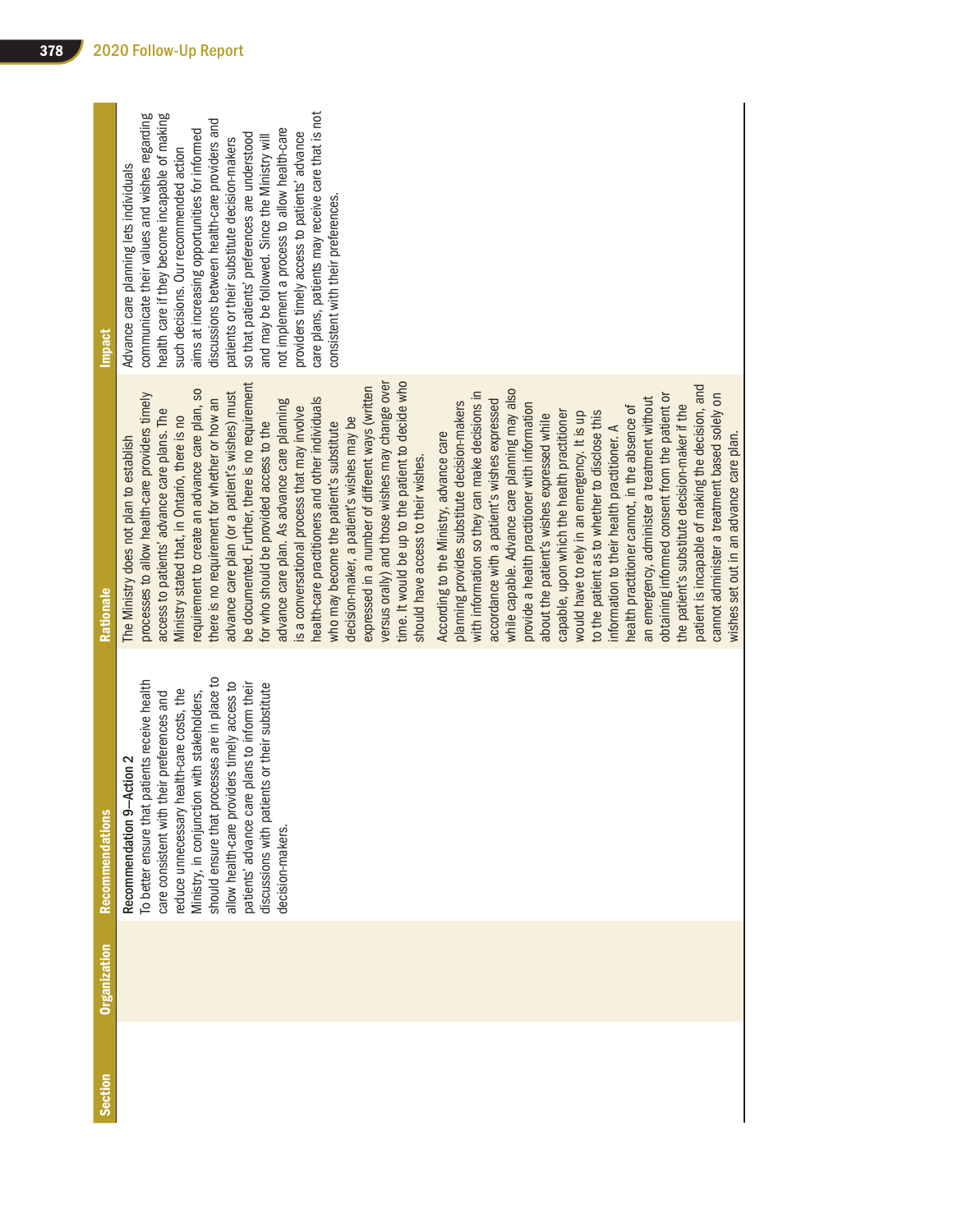| Section                                                                             | <b>Organization</b>                                                       | <b>Recommendations</b>                                                                                                                                                                                                                                                                                                                                                                                                                  | Rationale                                                                                                                                                                                                                                                                                                                                                                                                                                                                                                                                                                                                                                                                                                                                                                                                                                                                                                                                                                                                                                                                                                                                                                                                                                                                                                                          | <b>Impact</b>                                                                                                                                                                                                                                                                                                                                                                                                                                                                                                              |
|-------------------------------------------------------------------------------------|---------------------------------------------------------------------------|-----------------------------------------------------------------------------------------------------------------------------------------------------------------------------------------------------------------------------------------------------------------------------------------------------------------------------------------------------------------------------------------------------------------------------------------|------------------------------------------------------------------------------------------------------------------------------------------------------------------------------------------------------------------------------------------------------------------------------------------------------------------------------------------------------------------------------------------------------------------------------------------------------------------------------------------------------------------------------------------------------------------------------------------------------------------------------------------------------------------------------------------------------------------------------------------------------------------------------------------------------------------------------------------------------------------------------------------------------------------------------------------------------------------------------------------------------------------------------------------------------------------------------------------------------------------------------------------------------------------------------------------------------------------------------------------------------------------------------------------------------------------------------------|----------------------------------------------------------------------------------------------------------------------------------------------------------------------------------------------------------------------------------------------------------------------------------------------------------------------------------------------------------------------------------------------------------------------------------------------------------------------------------------------------------------------------|
| 3.09: Provincial<br>Nominee<br>Program                                              | Labour, Training<br>Development <sup>2</sup><br>Ministry of<br>and Skills | likely to be an economic benefit to the province,<br>information, such as provincial health insurance<br>To ensure that the Provincial Nominee Program<br>and driver's licence numbers, to help follow up<br>the Ministry of Citizenship, Immigration and<br>; individuals who are<br>International Trade should obtain nominee<br>on the outcomes for landed nominees.<br>-Action 1<br>is effective in selecting<br>Recommendation 13- | According to the Ministry, the Ontario Immigrant<br>driver's licence data to track nominee outcomes<br>The Ministry will use a combination of a federal<br>Nominee Program (Program) explored whether<br>interviews to track the outcomes of the landed<br>and it was determined that there was no legal<br>database, which include nominees' tax return<br>it would be possible to use health card and<br>information, and also conduct surveys and<br>authority to do so.<br>nominees.                                                                                                                                                                                                                                                                                                                                                                                                                                                                                                                                                                                                                                                                                                                                                                                                                                           | The Ministry will not be obtaining the nominees'<br>The Ministry will use a combination of a federal<br>nominees. The tax information is only available<br>interviews to track the outcomes of the landed<br>licence data to track the nominees' outcomes.<br>database, which include nominees' tax return<br>the surveys and interviews yield a low level of<br>for those nominees who file a tax return; and<br>provincial health insurance card and driver's<br>information, and also conduct surveys and<br>assurance. |
| Developmental<br>People with<br>Services for<br>Disabilities<br>Residential<br>3.10 | Social Services <sup>3</sup><br>Community and<br>Ministry of<br>Children, | services for children and<br>implementing a consistent access mechanism<br>the government of Ontario. This would include<br>and wait-list management process across the<br>should develop a policy that is applicable to<br>The Ministry of Children and Youth Services<br>all children's residences that are funded by<br>youth with developmental disabilities<br>Recommendation 4-Action 1<br>province for residential               | disabilities, and provide more co-ordinated, high-<br>not align with the Ministry's integrated approach<br>does not plan to implement a consistent access<br>Redesign Strategy. The Ministry indicated that it<br>with developmental disabilities because it does<br>needs of families, including families of children<br>services exclusively for children and youth with<br>mechanism and wait-list management strategy<br>According to the Ministry, the redesigned child<br>welfare system will focus on community-based<br>applicable to all children's residences that are<br>for residential services specifically for children<br>access mechanism and wait-list management<br>residential services through the Child Welfare<br>prevention and early intervention to meet the<br>quality, and culturally appropriate community<br>The Ministry stated that it will not implement<br>developmental disabilities. According to the<br>funded by the government of Ontario, which<br>Ministry, it is currently undertaking changes<br>process across the province for residential<br>with special needs such as developmental<br>to the child welfare system and children's<br>would include implementing a consistent<br>the recommendation to develop a policy<br>for the redesigned system.<br>and family-based services. | 2014. In 2020, the Ministry announced it was<br>undergoing a program redesign, and indicated<br>program access mechanism do not align with<br>Not having these items in place may result in<br>wait times receiving services for children and<br>confusion about accessing services or long<br>youth with developmental disabilities. This<br>that a wait-list management strategy and<br>recommendation was originally issued in<br>the new approach.                                                                     |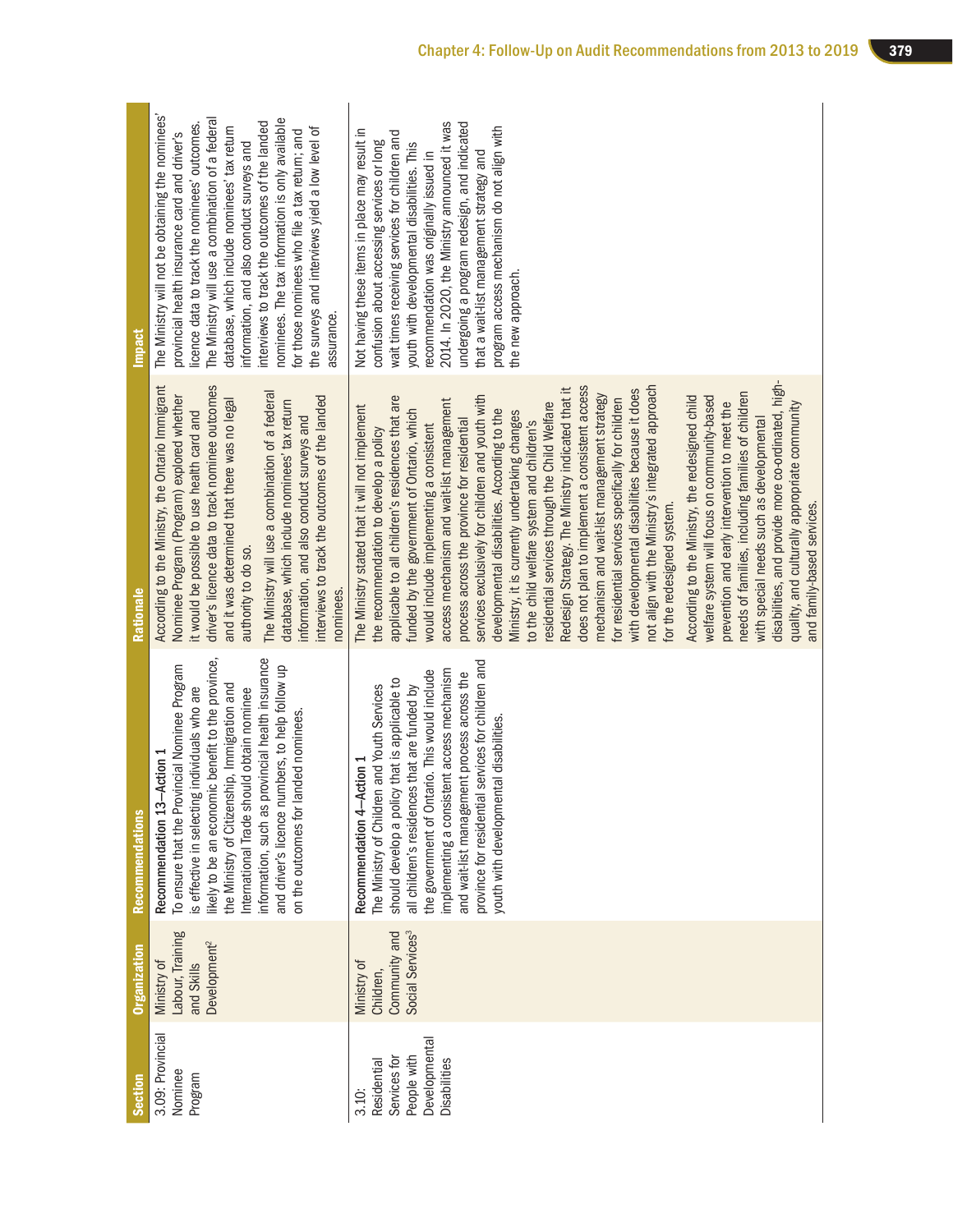| <b>Section</b>                                                       | <b>Organization</b>                                                       | <b>Recommendations</b>                                                                                                                                                                                                                                                                                                                                                                                                                                                                                                                                                                                       | Rationale                                                                                                                                                                                                                                                                                                                                                                                                                                                                                                                                                                                                                                                                     | <b>Impact</b>                                                                                                                                                                                                                                                                                                                                                                                                                                                                                                                                                                                                                                                                                                                |
|----------------------------------------------------------------------|---------------------------------------------------------------------------|--------------------------------------------------------------------------------------------------------------------------------------------------------------------------------------------------------------------------------------------------------------------------------------------------------------------------------------------------------------------------------------------------------------------------------------------------------------------------------------------------------------------------------------------------------------------------------------------------------------|-------------------------------------------------------------------------------------------------------------------------------------------------------------------------------------------------------------------------------------------------------------------------------------------------------------------------------------------------------------------------------------------------------------------------------------------------------------------------------------------------------------------------------------------------------------------------------------------------------------------------------------------------------------------------------|------------------------------------------------------------------------------------------------------------------------------------------------------------------------------------------------------------------------------------------------------------------------------------------------------------------------------------------------------------------------------------------------------------------------------------------------------------------------------------------------------------------------------------------------------------------------------------------------------------------------------------------------------------------------------------------------------------------------------|
| 2015                                                                 |                                                                           |                                                                                                                                                                                                                                                                                                                                                                                                                                                                                                                                                                                                              |                                                                                                                                                                                                                                                                                                                                                                                                                                                                                                                                                                                                                                                                               |                                                                                                                                                                                                                                                                                                                                                                                                                                                                                                                                                                                                                                                                                                                              |
| Children's Aid<br>3.02: Child<br>Protection<br>Societies<br>Services | Social Services <sup>3</sup><br>Community and<br>Ministry of<br>Children, | Youth Services should evaluate whether providing<br>To help improve the Continued Care and Support<br>assisting youth to transition to independent living<br>supports through the CCSY program that are not<br>to independent living and adulthood is resulting<br>toward meeting his or her goals for transitioning<br>contingent on a youth demonstrating progress<br>requiring these supports to be contingent on<br>and adulthood, the Ministry of Children and<br>for Youth (CCSY) program's effectiveness in<br>in better youth outcomes (as opposed to<br>Recommendation 3-Action 2<br>such progress) | being; improving equity and quality of residential<br>approach to measure outcomes for youth transi-<br>time, a plan for this work including implementa-<br>tioning from care that aligns with the outcomes<br>employment opportunities; improving adoption<br>design the child welfare system. This redesign<br>experience; and improving accountability and<br>and vision of this redesigned system. At this<br>According to the Ministry, it is planning to re-<br>care; increasing supports for education and<br>The Ministry plans to develop an alternative<br>will focus on areas such as enhancing well-<br>tion timelines has not been developed.<br>sustainability. | influence youth in their transition to independent<br>their goals. This affected the Societies' ability to<br>transition from care. Until the program redesign<br>develop an alternative approach to measuring<br>contingent on youth progress toward meeting<br>This recommendation was originally issued in<br>outcomes for youth in the program and their<br>2015 when we found that the Ministry had<br>living and adulthood. In 2020, the Ministry<br>redesign and has indicated that it plans to<br>assisted by the program in transitioning to<br>provided supports to youth that were not<br>is complete, youth may not be effectively<br>announced it was undergoing a program<br>independent living and adulthood. |
|                                                                      |                                                                           | periodically compare caseloads and ensure that<br>the Ontario Association<br>and Youth Services to<br>Children's Aid Societies and the Ministry can<br>of Children's Aid Societies should work with<br>To ensure the effective and efficient delivery<br>child protection services against which both<br>develop standard caseload benchmarks for<br>with legislative, regulatory, and policy and<br>of child protection services in accordance<br>Society caseloads are reasonable.<br>Recommendation 4-Action 1<br>the Ministry of Children<br>program requirements,                                       | The Ministry is planning an alternative approach<br>The Ministry stated that Children's Aid Societies<br>Redesign (see Recommendation 3, Action 2 for<br>details) and stated that caseload assessment<br>obligations and provide responsive services to<br>and monitoring does not form part of these<br>are best positioned to identify appropriate<br>staffing structures to meet their legislative<br>to its programs through the Child Welfare<br>children and youth.<br>reforms.                                                                                                                                                                                         | Societies may continue to be unable to assess<br>not established caseload standards. In 2020,<br>program redesign, but caseload management<br>the reasonableness of their staff's caseloads.<br>in 2015 when we found that the Ministry had<br>the Ministry announced it was undergoing a<br>program redesign will not include caseload<br>This recommendation was originally issued<br>assessment and monitoring, Children's Aid<br>will not be part of this redesign. Since the                                                                                                                                                                                                                                            |
|                                                                      | Association of<br>Children's Aid<br>Societies<br>Ontario                  | periodically compare caseloads and ensure that<br>the Ontario Association<br>and Youth Services to<br>Children's Aid Societies and the Ministry can<br>To ensure the effective and efficient delivery<br>of Children's Aid Societies should work with<br>child protection services against which both<br>develop standard caseload benchmarks for<br>with legislative, regulatory, and policy and<br>of child protection services in accordance<br>reasonable.<br>Recommendation 4-Action 1<br>the Ministry of Children<br>program requirements,<br>Society caseloads are                                    | Child Welfare Redesign (see Recommendation 3,<br>assessment and monitoring do not form part of<br>not be implementing this recommended action.<br>alternate approach to its programs through the<br>Action 2 for details), and stated that caseload<br>these reforms. As a result, the Association will<br>The Ministry stated that it is planning an                                                                                                                                                                                                                                                                                                                         | with the Ministry to develop standard caseload<br>redesign will not include caseload assessment<br>benchmarks. The Ministry had not established<br>This recommendation was originally issued in<br>redesign, but caseload management will not<br>be part of this redesign. Since the program<br>2015 and required the Association to work<br>caseload standards. In 2020, the Ministry<br>reasonableness of their staff's caseloads.<br>may continue to be unable to assess the<br>announced it was undergoing a program<br>and monitoring, Children's Aid Societies                                                                                                                                                         |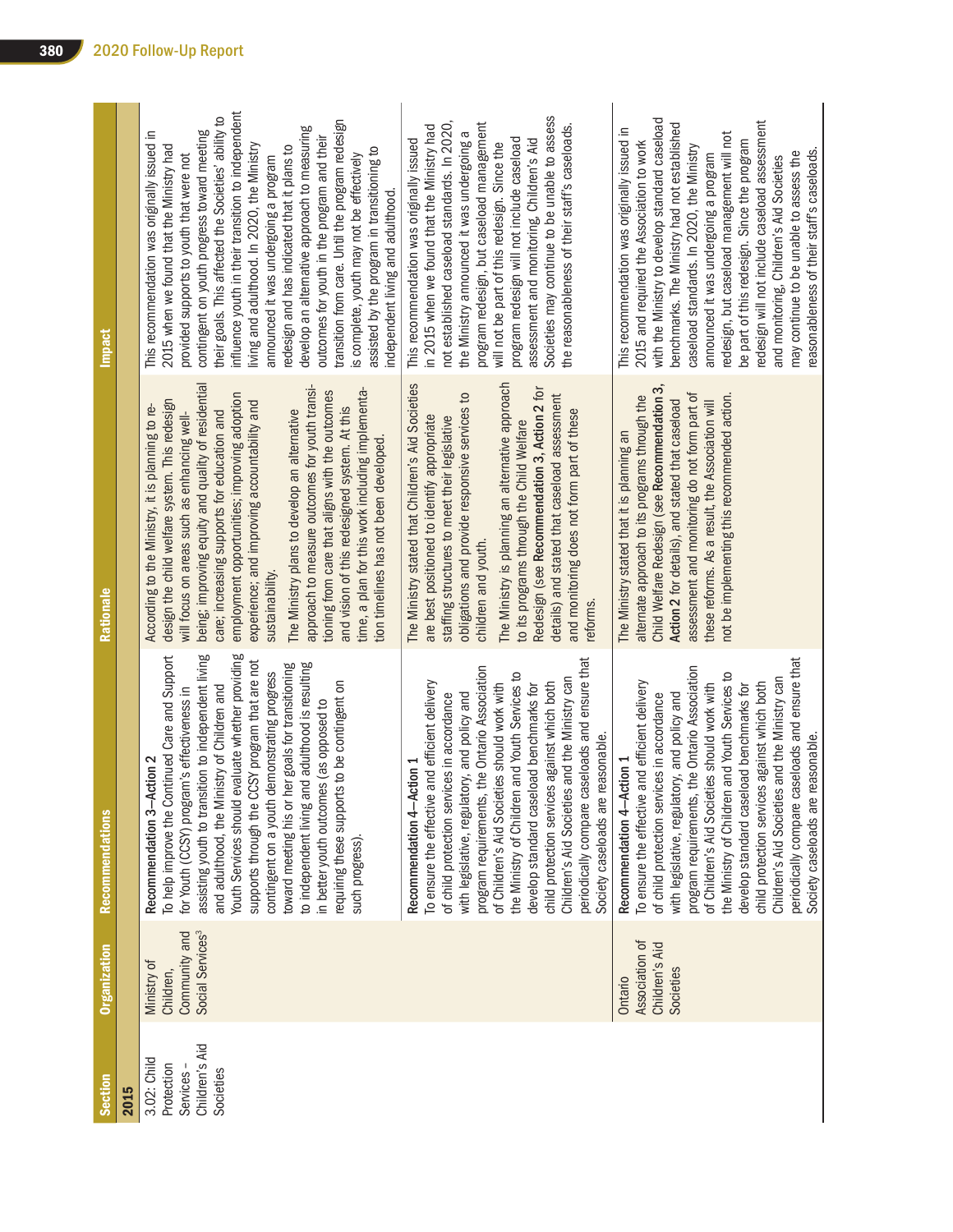| <b>Section</b>                                                 | <b>Organization</b>                                                                      | Recommendations                                                                                                                                                                                                                                                                                                                                                                                                                                          | Rationale                                                                                                                                                                                                                                                                                                                                                                                                                                                                                                                                                                                                                                                                                          | Impact                                                                                                                                                                                                                                                                                                                                                                                                          |
|----------------------------------------------------------------|------------------------------------------------------------------------------------------|----------------------------------------------------------------------------------------------------------------------------------------------------------------------------------------------------------------------------------------------------------------------------------------------------------------------------------------------------------------------------------------------------------------------------------------------------------|----------------------------------------------------------------------------------------------------------------------------------------------------------------------------------------------------------------------------------------------------------------------------------------------------------------------------------------------------------------------------------------------------------------------------------------------------------------------------------------------------------------------------------------------------------------------------------------------------------------------------------------------------------------------------------------------------|-----------------------------------------------------------------------------------------------------------------------------------------------------------------------------------------------------------------------------------------------------------------------------------------------------------------------------------------------------------------------------------------------------------------|
| 3.04: Economic<br>Development<br>Employment<br>Programs<br>and | Development,<br><b>Job Creation</b><br>and Trade <sup>4</sup><br>Ministry of<br>Economic | Development and Employment and Infrastructure<br>comprehensive provincial strategy for economic<br>corporate income tax incentives for businesses.<br>employment funding, the Ministry of Economic<br>development and employment programs and<br>responsible for overseeing and achieving a<br>ordination of economic development and<br>should seek to become the lead ministry<br>To ensure appropriate oversight and co-<br>Recommendation 2-Action 1 | and tools to ensure co-ordination and alignment<br>Ministry's work. The Ministry stated that its role<br>programs are not included in the scope of the<br>is focused on developing overarching strategy<br>The Ministry stated that it will not implement<br>the recommendation because employment<br>the creation of the provincial Open for Jobs<br>of business supports through overseeing<br>Blueprint.                                                                                                                                                                                                                                                                                        | development and employment support funding,<br>which may lead to unintended consequences<br>employment program. As a result, individual<br>comprehensive economic development and<br>organizations within the province continue<br>to make their own decisions on economic<br>such as overlaps in the funding provided<br>for overseeing a provincial strategy for a<br>There is no provincial lead responsible |
|                                                                |                                                                                          | these amounts when determining grant or loan<br>To ensure an appropriate amount of grant and<br>of corporate income tax credits, and consider<br>measures to ensure program staff are aware<br>Employment and Infrastructure should take<br>the Ministry of Economic Development and<br>loan funding is calculated for each project,<br>Recommendation 4-Action 1<br>funding.                                                                            | Ministry staff continue to rely on the applicant's<br>determining grant or loan funding. The Ministry<br>Ministry is calculating the amount of grant and<br>identified, and no alternative approaches are<br>of Finance on the tax credit information have<br>concluded and no solution to the verification<br>self-reported tax credit information when the<br>planned. The Ministry will not be completing<br>stated that its discussions with the Ministry<br>loan funding for any project. Therefore, this<br>of self-reported tax credit information was<br>ecommendation will not be implemented.<br>self-reported tax credit information when<br>any additional verification of applicants' | The Ministry needs to ensure that program staff<br>amount of grant and loan funding is calculated<br>are aware of corporate income tax credits, and<br>the Ministry cannot ensure that an appropriate<br>grant or loan funding. In the absence of this,<br>consider these amounts when determining<br>for each project.                                                                                         |
|                                                                |                                                                                          | establish project evaluation criteria that identify<br>circumstances where it should require equity in<br>and Employment and Infrastructure should<br>The Ministry of Economic Development<br>Recommendation 7-Action 1<br>projects in return for funding.                                                                                                                                                                                               | and grants were viewed as the most appropriate<br>of the Open for Jobs Blueprint. Given the nature<br>a regional economic development plan as part<br>The Ministry stated it is focused on developing<br>program, particularly small businesses, loans<br>of companies and applicants targeted in the<br>and effective tools compared with taking an<br>equity position in a business.                                                                                                                                                                                                                                                                                                             | projects, Ontarians may not be able to share in<br>evaluation criteria that identify circumstances<br>return for funding. Without an equity stake in<br>where it should require equity in projects in<br>The Ministry has not established project<br>the success of projects                                                                                                                                    |
| Transportation<br>3.13: Student                                | Consortium<br>Toronto                                                                    | costs, transportation consortia should reduce the<br>need for transportation services by co-ordinating<br>transportation services and in turn decrease<br>In order to increase the efficiency of school<br>Recommendation 12-Action 6<br>common days off.                                                                                                                                                                                                | year calendars based on the needs of their com-<br>the school boards make the decision on school<br>not control the school year calendar and it can-<br>schedule, the Ministry of Education must man-<br>the school boards need to adhere to the same<br>According to the Toronto Consortium, "It does<br>munities." The Consortium also noted that "if<br>date common days off for all school boards."<br>not meet the recommended action because                                                                                                                                                                                                                                                 | School transportation services may continue to<br>not reduced by co-ordinating common days off<br>be inefficient if the need for such services are<br>in schools                                                                                                                                                                                                                                                |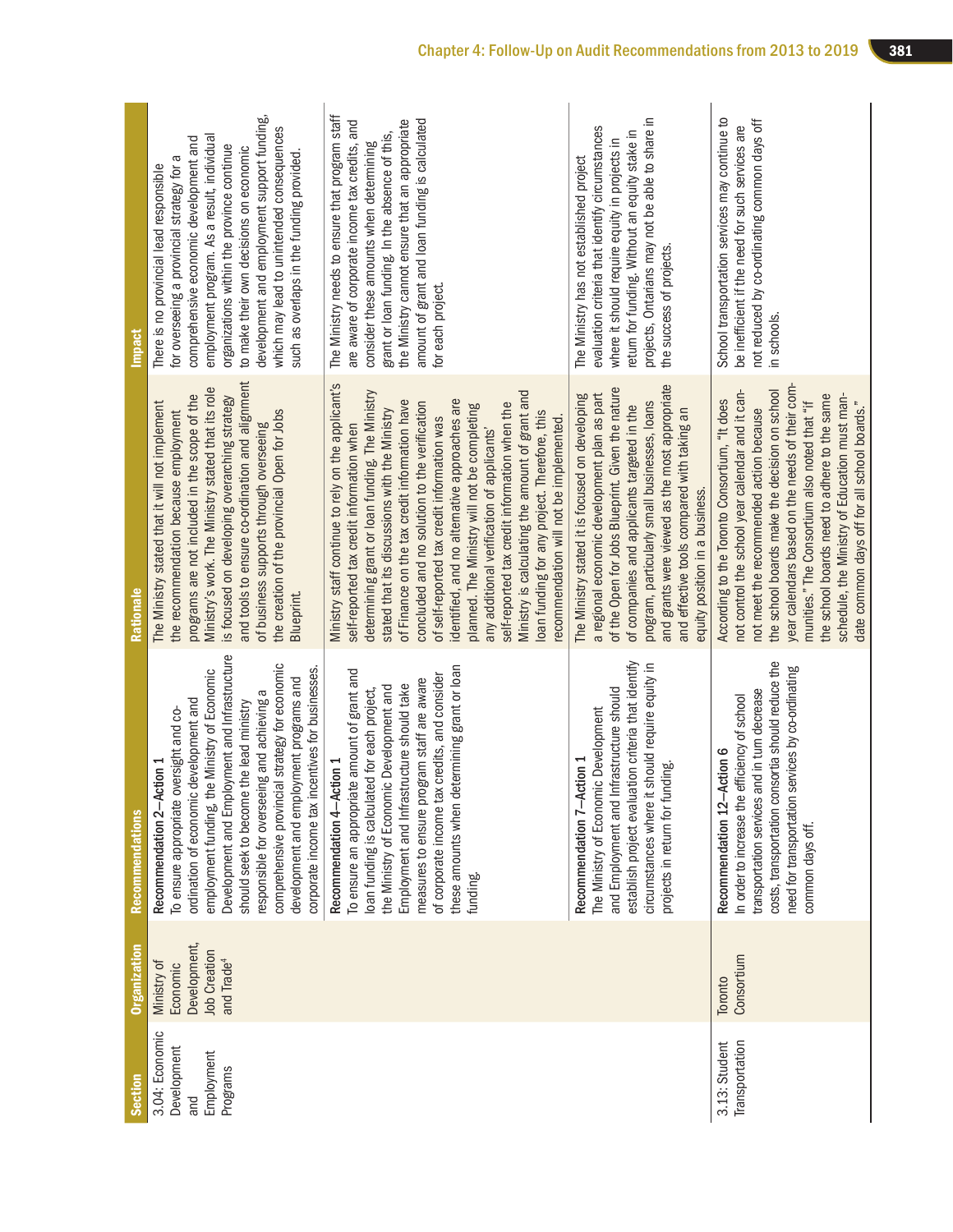| Development,<br><b>Job Creation</b><br>and Trade <sup>5</sup><br>Ministry of<br>Economic<br>3.14: University<br>Intellectual<br>Property<br>2016 | <b>Recommendations</b>                                                                                                                                                                                                                                                                                                                                                                                                                                                                                     | Rationale                                                                                                                                                                                                                                                                                                                                                                                                                                                                                                                                                                                                                                                                                                                                                                                                                                                                                                                                                         | <b>Impact</b>                                                                                                                                                                                                                                                                                                      |
|--------------------------------------------------------------------------------------------------------------------------------------------------|------------------------------------------------------------------------------------------------------------------------------------------------------------------------------------------------------------------------------------------------------------------------------------------------------------------------------------------------------------------------------------------------------------------------------------------------------------------------------------------------------------|-------------------------------------------------------------------------------------------------------------------------------------------------------------------------------------------------------------------------------------------------------------------------------------------------------------------------------------------------------------------------------------------------------------------------------------------------------------------------------------------------------------------------------------------------------------------------------------------------------------------------------------------------------------------------------------------------------------------------------------------------------------------------------------------------------------------------------------------------------------------------------------------------------------------------------------------------------------------|--------------------------------------------------------------------------------------------------------------------------------------------------------------------------------------------------------------------------------------------------------------------------------------------------------------------|
|                                                                                                                                                  | processes to track and monitor the total direct<br>efforts to strengthen its innovation culture are<br>and innovation and the new technologies and<br>co-ordinated and comprehensive, the Ministry<br>of Research and Innovation should establish<br>and indirect provincial funding for research<br>As the lead ministry in ensuring Ontario's<br>inventions resulting from that funding.<br>Recommendation 1-Action 1                                                                                    | and was unable to yield a reasonable response<br>rate. The Ministry indicated that other options,<br>implementation of the recommendation to be<br>attempted to collect the information in-house<br>information, were considered cost prohibitive<br>working with Statistics Canada to collect this<br>cost prohibitive. The Ministry had previously<br>The Ministry will not be implementing this<br>recommendation because it considers<br>including the possibility of the Ministry<br>due to fiscal constraints.                                                                                                                                                                                                                                                                                                                                                                                                                                              | funding for research and innovation. As a result,<br>technologies and inventions resulting from that<br>track and monitor direct and indirect provincial<br>Ontarians will not know the total amount of<br>The Ministry will not establish processes to<br>provincial funding in this area and the new<br>funding. |
|                                                                                                                                                  |                                                                                                                                                                                                                                                                                                                                                                                                                                                                                                            |                                                                                                                                                                                                                                                                                                                                                                                                                                                                                                                                                                                                                                                                                                                                                                                                                                                                                                                                                                   |                                                                                                                                                                                                                                                                                                                    |
| Ministry of<br>Health <sup>1</sup><br>3.03: Electronic<br>Implementation<br><b>Health Records</b><br>Status                                      | eHealth Ontario-along<br>Ministry of Health and Long-Term Care should<br>transparent, appropriate and reasonable, the<br>To ensure that the full costs of implementing<br>the Electronic Health Records Initiative are<br>initiative, including<br>developed by taxpayer-funded health-care<br>estimated costs of all EHR projects to be<br>prepare an updated budget of the costs<br>Recommendation 2-Action 1<br>ategy.<br>to complete the overall<br>with its revised EHR str<br>organizations-not just | costs to complete the overall initiative, including<br>system digital costs would not be meaningful as<br>it would not properly reflect that digital is meant<br>the recommendation to prepare a budget of the<br>and providers rather than creating an electronic<br>health record and hence is not similar in nature<br>estimated costs of all initiatives under the new<br>organizations-not just Ontario Health (eHealth<br>integrated health-care experience for patients<br>be developed by taxpayer-funded health-care<br>Ontario). The Strategy aims to support health<br>The Ministry stated that it will not implement<br>Digital First for Health Strategy (Strategy) to<br>The Ministry stated that developing a health<br>system digital budget or reporting on health<br>to be seamlessly integrated into the health<br>system transformation and create a more<br>to the Electronic Health Records Strategy.<br>system and health system supports. | Records initiative. As a result, Ontarians will not<br>organizations to complete the Electronic Health<br>know the full costs of this initiative incurred by<br>budget of the full costs incurred by relevant<br>The Ministry will not prepare an updated<br>relevant organizations.                               |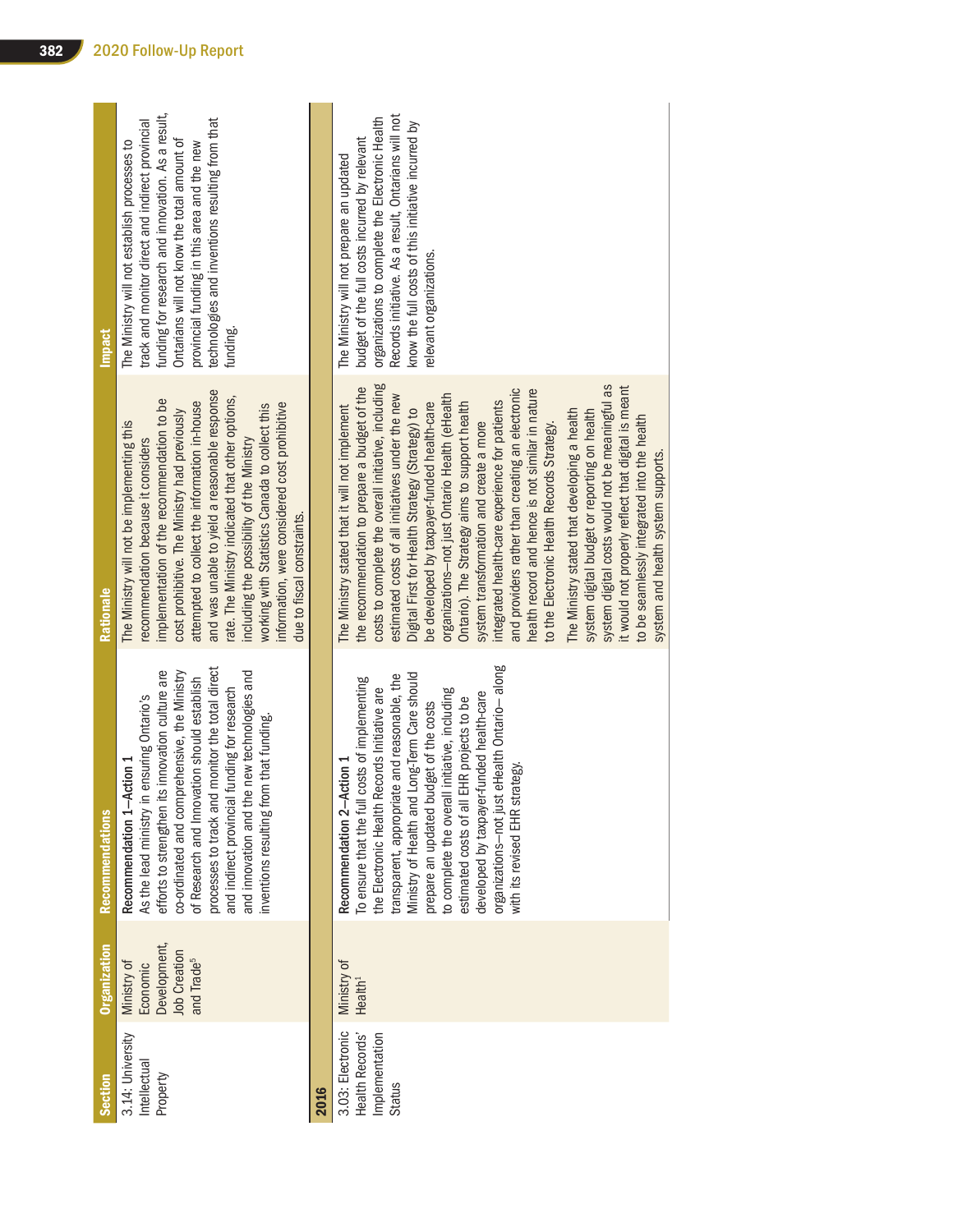| <b>Section</b>                                     | <b>Organization</b>                                                       | <b>Recommendations</b>                                                                                                                                                                                                                                                                                                                                                                                                                                                                                | Rationale                                                                                                                                                                                                                                                                                                                                                                                                                                                                                                                                                                                                                                                                                                                                                                                                                                                                          | <b>Impact</b>                                                                                                                                                                                                                                                                                                                                                                                                    |
|----------------------------------------------------|---------------------------------------------------------------------------|-------------------------------------------------------------------------------------------------------------------------------------------------------------------------------------------------------------------------------------------------------------------------------------------------------------------------------------------------------------------------------------------------------------------------------------------------------------------------------------------------------|------------------------------------------------------------------------------------------------------------------------------------------------------------------------------------------------------------------------------------------------------------------------------------------------------------------------------------------------------------------------------------------------------------------------------------------------------------------------------------------------------------------------------------------------------------------------------------------------------------------------------------------------------------------------------------------------------------------------------------------------------------------------------------------------------------------------------------------------------------------------------------|------------------------------------------------------------------------------------------------------------------------------------------------------------------------------------------------------------------------------------------------------------------------------------------------------------------------------------------------------------------------------------------------------------------|
|                                                    |                                                                           | incurred to date and the status of these costs<br>Long-Term Care should<br>transparent, appropriate and reasonable, the<br>publicly report, at least annually, on all costs<br>To ensure that the full costs of implementing<br>compared to the updated budget and plans.<br>the Electronic Health Records Initiative are<br>Recommendation 2-Action 2<br>Ministry of Health and                                                                                                                      | would not properly reflect that digital is meant to<br>health system transformation and create a more<br>system digital costs would not be meaningful. It<br>be seamlessly integrated into the health system<br>and providers rather than creating an electronic<br>health record and hence is not similar in nature<br>The Ministry noted that the new Digital First for<br>Health Strategy (Strategy) aims to support the<br>integrated health-care experience for patients<br>The Ministry stated that developing a health<br>system digital budget or reporting on health<br>to the Electronic Health Records Strategy.<br>and health system supports.                                                                                                                                                                                                                         | The Ministry will not publicly report on all costs<br>incurred to date and the status of these costs<br>compared to the updated budget and plans<br>initiative. As a result, Ontarians will not be<br>to complete the Electronic Health Records<br>informed of the full costs of this initiative.                                                                                                                |
| Environmental<br>Approvals<br>3.05:                | Ministry of the<br>Conservation<br>Environment,<br>and Parks <sup>6</sup> | future remediation costs.<br>and Climate Change should revise its financial<br>amounts are regularly re-evaluated to ensure<br>financial costs of cleaning up contamination<br>security policies so that all financial security<br>approved, the Ministry of the Environment<br>caused by emitters whose activities it has<br>To ensure that it does not bear the future<br>Recommendation 7-Action 1<br>they accurately reflect                                                                      | ments for all emitters because non-fixed security<br>nancial assurance guideline. The Ministry stated<br>quirements; there are limited Ministry resources;<br>intemal review and analysis of fixed financial se-<br>reasons: the Ministry's internal analysis showed<br>and the current actions are in line with the gov-<br>financial security requirements for the following<br>curity requirements. This review did not include<br>policies to require regular re-evaluation of fixed<br>emment's goal of reducing regulatory financial<br>a review of non-fixed financial security require-<br>The Ministry informed us that it completed an<br>requirements have a three-year re-evaluation/<br>that it will not be revising its financial security<br>reassessment mechanism in place per the fi-<br>that there are few projects that have fixed re-<br>impacts on industry. | where there is a difference between the financial<br>of cleaning up the contamination of those sites<br>The Ministry will not revise its financial security<br>accurately reflect future remediation costs. As<br>security amount and future remediation costs.<br>a result, taxpayers may have to pay the costs<br>policies so that all financial security amounts<br>are regularly re-evaluated to ensure they |
| 3.08: Large<br>Community<br>Operations<br>Hospital | Regional<br><b>Hospital</b><br>Windsor                                    | take other measures, such as ensuring surgeons<br>perform only emergency surgeries while they are<br>emergency-surgery operating-room time and/or<br>on call, as part of their regular planned activity,<br>surgery, hospitals should evaluate dedicating<br>negative impacts on<br>in order to reduce the risk that emergency-<br>treatment of patients requiring emergency<br>To better ensure the equitable and timely<br>Recommendation 3-Action 3<br>surgery delays result in<br>patient health. | because it does not have the required operating<br>The Windsor Regional Hospital stated that it will<br>budget to open a dedicated operating room for<br>not be implementing this recommended action<br>that it is dealing with a shortage of anesthesia<br>emergency surgery. The hospital also stated<br>physicians.                                                                                                                                                                                                                                                                                                                                                                                                                                                                                                                                                             | emergency-surgery delays that result in negative<br>emergency surgeries may lead to the risk of<br>Not having a dedicated operating room for<br>impacts on patients' health.                                                                                                                                                                                                                                     |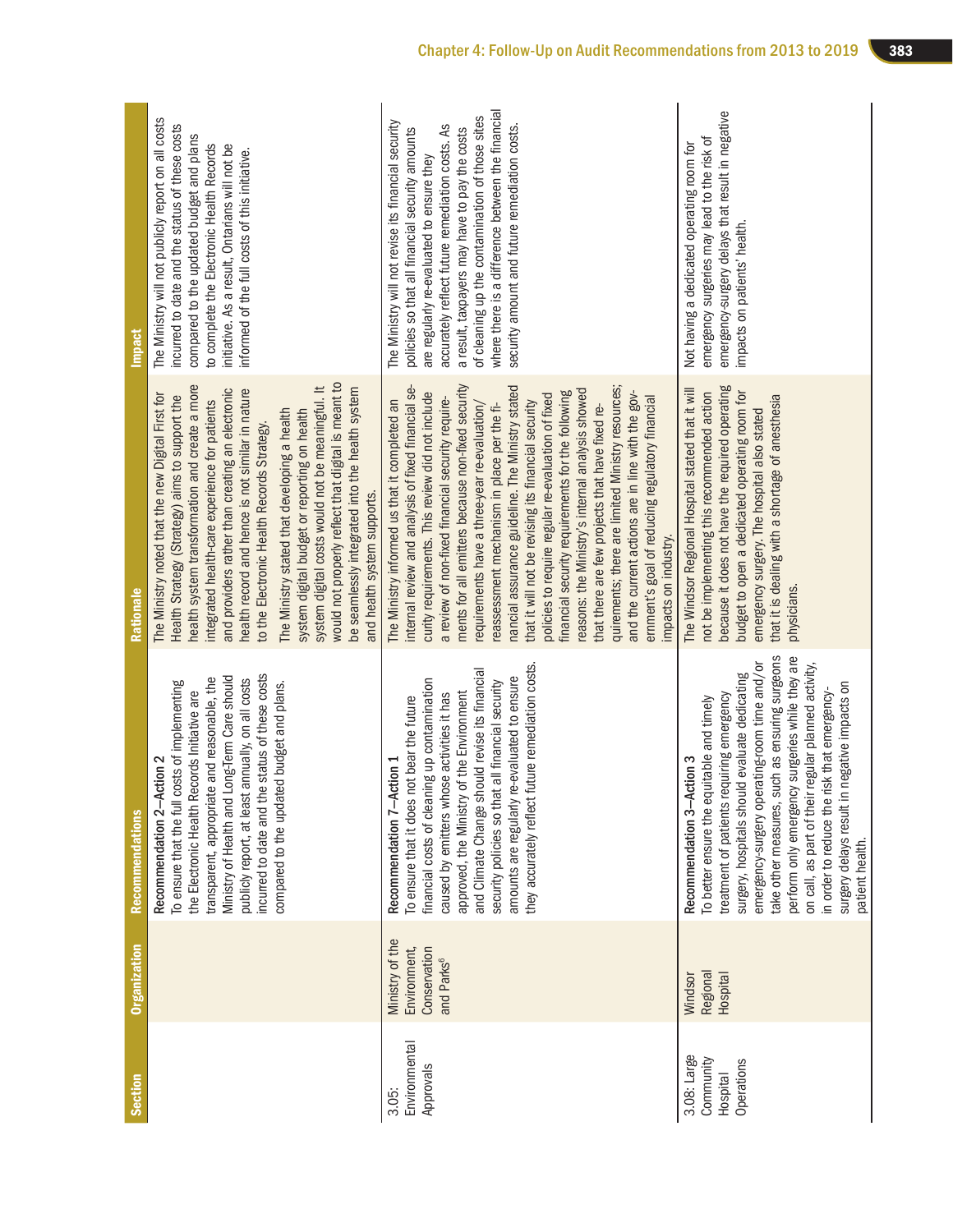| Section                    | <b>Organization</b>                | Recommendations                                                                                                                                                                                                                                                                                                                                                                                            | Rationale                                                                                                                                                                                                                                                                                                                                                                                                                                                                                                                                                                                                                                                                                                                                                                                | <b>Impact</b>                                                                                                                                                                                                |
|----------------------------|------------------------------------|------------------------------------------------------------------------------------------------------------------------------------------------------------------------------------------------------------------------------------------------------------------------------------------------------------------------------------------------------------------------------------------------------------|------------------------------------------------------------------------------------------------------------------------------------------------------------------------------------------------------------------------------------------------------------------------------------------------------------------------------------------------------------------------------------------------------------------------------------------------------------------------------------------------------------------------------------------------------------------------------------------------------------------------------------------------------------------------------------------------------------------------------------------------------------------------------------------|--------------------------------------------------------------------------------------------------------------------------------------------------------------------------------------------------------------|
| 3.11: Physician<br>Billing | Ministry of<br>Health <sup>1</sup> | are justified for the basket of services physicians<br>adjustment in order to ensure that the fees paid<br>d make any necessary<br>To help ensure that patient enrolment models<br>and Long-Term Care should review the base<br>enrolled patients.<br>are cost effective, the Ministry of Health<br>Recommendation 1-Action 1<br>capitation payments an<br>actually provide to their                       | that this recommended action is not being dealt<br>with at the Primary Care Working Group (PCWG)<br>action would be discussed in the next phase of<br>award. It was also noted that, at this time, the<br>and arbitration framework in the 2017 Binding<br>recommended action. The Ministry also stated<br>action is subject to the negotiation, mediation<br>the negotiation or arbitration process with the<br>Ministry cannot confirm if this recommended<br>accordance with this agreement, the Ministry<br>According to the Ministry, this recommended<br>cannot unilaterally decide to implement this<br>and it was not part of the recent arbitration<br>2012 Representation Rights Agreement. In<br>Arbitration Framework contained in the<br>Ontario Medical Association (OMA). | be justified for the amount of services provided.<br>Physician billings under these models may not                                                                                                           |
|                            |                                    | Ministry should establish targets that the patient<br>enrolment models should achieve within a given<br>Is for family physicians<br>meet the goals and objectives of the Ministry<br>of Health and Long-Term Care (Ministry), the<br>To help ensure that patients receive better<br>quality care that is cost effective and that<br>Recommendation 2-Action 2<br>patient-enrolment mode<br>period of time. | that this recommended action is not being dealt<br>with at the Primary Care Working Group (PCWG)<br>action would be discussed in the next phase of<br>and arbitration framework in the 2017 Binding<br>recommended action. The Ministry also stated<br>action is subject to the negotiation, mediation<br>award. It was also noted that, at this time the<br>the negotiation or arbitration process with the<br>According to the Ministry, this recommended<br>accordance with this agreement, the Ministry<br>Ministry cannot confirm if this recommended<br>cannot unilaterally decide to implement this<br>and it was not part of the recent arbitration<br>2012 Representation Rights Agreement. In<br>Arbitration Framework contained in the<br>Ontario Medical Association (OMA).  | better quality care that is cost effective, and that<br>The Ministry cannot ensure that patients receive<br>patient-enrolment models for family physicians<br>meet the goals and objectives of the Ministry. |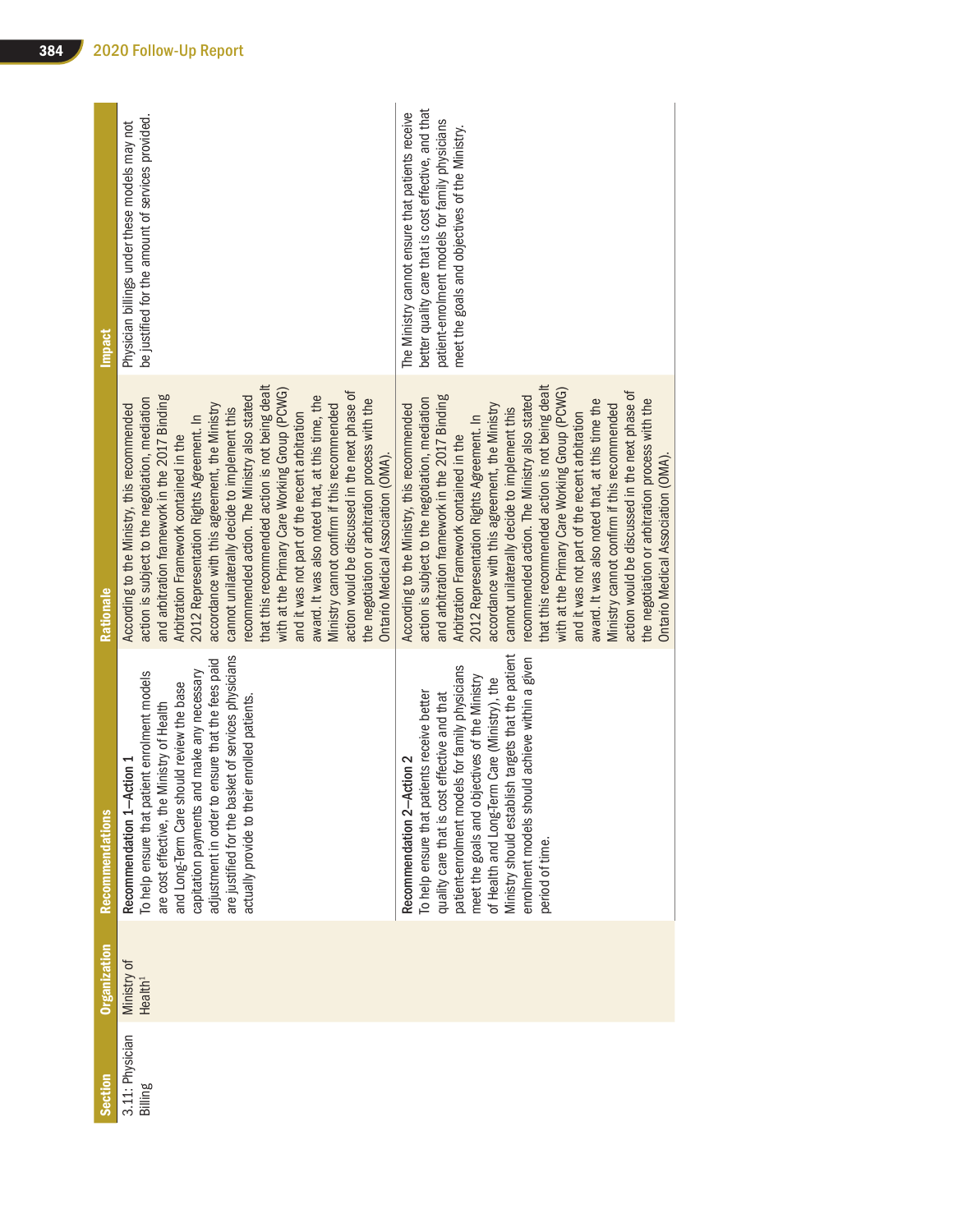| Section | <b>Organization</b> | <b>Recommendations</b>                                                                                                                                                                                                                                                                                                                                                                                                        | Rationale                                                                                                                                                                                                                                                                                                                                                                                                                                                                                                                                                                                                                                                                                                                                                                                | <b>Impact</b>                                                                                                                                                                                               |
|---------|---------------------|-------------------------------------------------------------------------------------------------------------------------------------------------------------------------------------------------------------------------------------------------------------------------------------------------------------------------------------------------------------------------------------------------------------------------------|------------------------------------------------------------------------------------------------------------------------------------------------------------------------------------------------------------------------------------------------------------------------------------------------------------------------------------------------------------------------------------------------------------------------------------------------------------------------------------------------------------------------------------------------------------------------------------------------------------------------------------------------------------------------------------------------------------------------------------------------------------------------------------------|-------------------------------------------------------------------------------------------------------------------------------------------------------------------------------------------------------------|
|         |                     | performance against targets on a regular basis.<br>patient-enrolment models for family physicians<br>meet the goals and objectives of the Ministry<br>of Health and Long-Term Care (Ministry), the<br>Ministry should collect and publish relevant<br>To help ensure that patients receive better<br>quality care that is cost effective and that<br>and reliable data to monitor and assess<br>Action 3<br>Recommendation 2- | that this recommended action is not being dealt<br>with at the Primary Care Working Group (PCWG)<br>action would be discussed in the next phase of<br>and arbitration framework in the 2017 Binding<br>award. It was also noted that, at this time, the<br>recommended action. The Ministry also stated<br>action is subject to the negotiation, mediation<br>the negotiation or arbitration process with the<br>accordance with this agreement, the Ministry<br>According to the Ministry, this recommended<br>Ministry cannot confirm if this recommended<br>cannot unilaterally decide to implement this<br>and it was not part of the recent arbitration<br>2012 Representation Rights Agreement. In<br>Arbitration Framework contained in the<br>Ontario Medical Association (OMA). | better quality care that is cost effective and that<br>The Ministry cannot ensure that patients receive<br>patient-enrolment models for family physicians<br>meet the goals and objectives of the Ministry. |
|         |                     | Ministry of Health and Long-Term Care should<br>clearly define the minimum number of regular<br>able to access their<br>family physicians in a timely manner when<br>emergency departments in hospitals, the<br>needed, and also to reduce the strain on<br>requirements) in every patient-enrolment<br>hours (including evening and weekend<br>Action 1<br>To ensure patients are<br>Recommendation 3-<br>contract.          | that this recommended action is not being dealt<br>with at the Primary Care Working Group (PCWG)<br>action would be discussed in the next phase of<br>and arbitration framework in the 2017 Binding<br>award. It was also noted that, at this time, the<br>recommended action. The Ministry also stated<br>action is subject to the negotiation, mediation<br>the negotiation or arbitration process with the<br>According to the Ministry, this recommended<br>accordance with this agreement, the Ministry<br>Ministry cannot confirm if this recommended<br>cannot unilaterally decide to implement this<br>and it was not part of the recent arbitration<br>2012 Representation Rights Agreement. In<br>Arbitration Framework contained in the<br>Ontario Medical Association (OMA). | strain on emergency departments in hospitals.<br>timely manner when needed and reduce the<br>The Ministry cannot ensure that patients are<br>able to access their family physicians in a                    |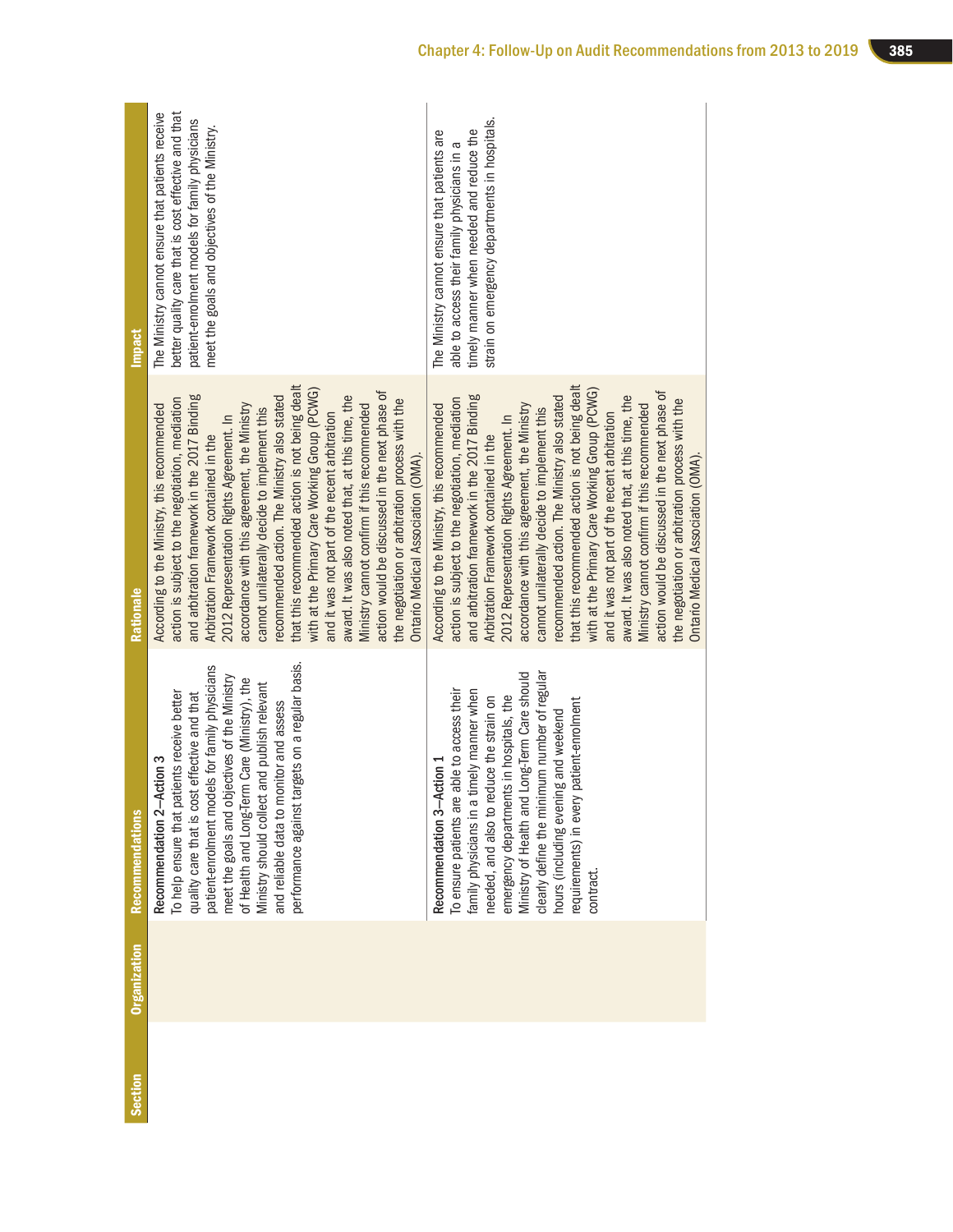| Section | Organization | <b>Recommendations</b>                                                                                                                                                                                                                                                                                                                                                                                                                | <b>Rationale</b>                                                                                                                                                                                                                                                                                                                                                                                                                                                                                                                                                                                                                                                                                                                                                                        | <b>Impact</b>                                                                                                                                                             |
|---------|--------------|---------------------------------------------------------------------------------------------------------------------------------------------------------------------------------------------------------------------------------------------------------------------------------------------------------------------------------------------------------------------------------------------------------------------------------------|-----------------------------------------------------------------------------------------------------------------------------------------------------------------------------------------------------------------------------------------------------------------------------------------------------------------------------------------------------------------------------------------------------------------------------------------------------------------------------------------------------------------------------------------------------------------------------------------------------------------------------------------------------------------------------------------------------------------------------------------------------------------------------------------|---------------------------------------------------------------------------------------------------------------------------------------------------------------------------|
|         |              | models are meeting all their regular and after-<br>Ministry of Health and Long-Term Care should<br>physicians participating in patient-enrolment<br>To ensure patients are able to access their<br>family physicians in a timely manner when<br>in hospitals, the<br>needed, and also to reduce the strain on<br>regularly monitor and determine whether<br>Recommendation 3-Action 2<br>emergency departments<br>hours requirements. | that this recommended action is not being dealt<br>with at the Primary Care Working Group (PCWG)<br>action would be discussed in the next phase of<br>and arbitration framework in the 2017 Binding<br>recommended action. The Ministry also stated<br>action is subject to the negotiation, mediation<br>award. It was also noted that, at this time the<br>the negotiation or arbitration process with the<br>According to the Ministry, this recommended<br>accordance with this agreement, the Ministry<br>Ministry cannot confirm if this recommended<br>cannot unilaterally decide to implement this<br>and it was not part of the recent arbitration<br>2012 Representation Rights Agreement. In<br>Arbitration Framework contained in the<br>Ontario Medical Association (OMA). | their family physician in a timely manner when<br>needed and reduce the strain on emergency<br>Patients may not always be able to access<br>departments in hospitals.     |
|         |              | ich as the imposition of<br>Ministry of Health and Long-term Care should<br>To ensure patients are able to access their<br>family physicians in a timely manner when<br>in hospitals, the<br>implement consequences of not meeting<br>needed, and also to reduce the strain on<br>/fine.<br>Recommendation 3-Action 3<br>emergency departments i<br>an administrative penalty,<br>contract requirements, su                           | that this recommended action is not being dealt<br>with at the Primary Care Working Group (PCWG)<br>action would be discussed in the next phase of<br>and arbitration framework in the 2017 Binding<br>award. It was also noted that, at this time, the<br>recommended action. The Ministry also stated<br>action is subject to the negotiation, mediation<br>the negotiation or arbitration process with the<br>Ministry cannot confirm if this recommended<br>According to the Ministry, this recommended<br>accordance with this agreement, the Ministry<br>cannot unilaterally decide to implement this<br>and it was not part of the recent arbitration<br>2012 Representation Rights Agreement. In<br>Arbitration Framework contained in the<br>Ontario Medical Association (OMA) | needed and reduce the strain on the emergency<br>their family physician in a timely manner when<br>Patients may not always be able to access<br>departments in hospitals. |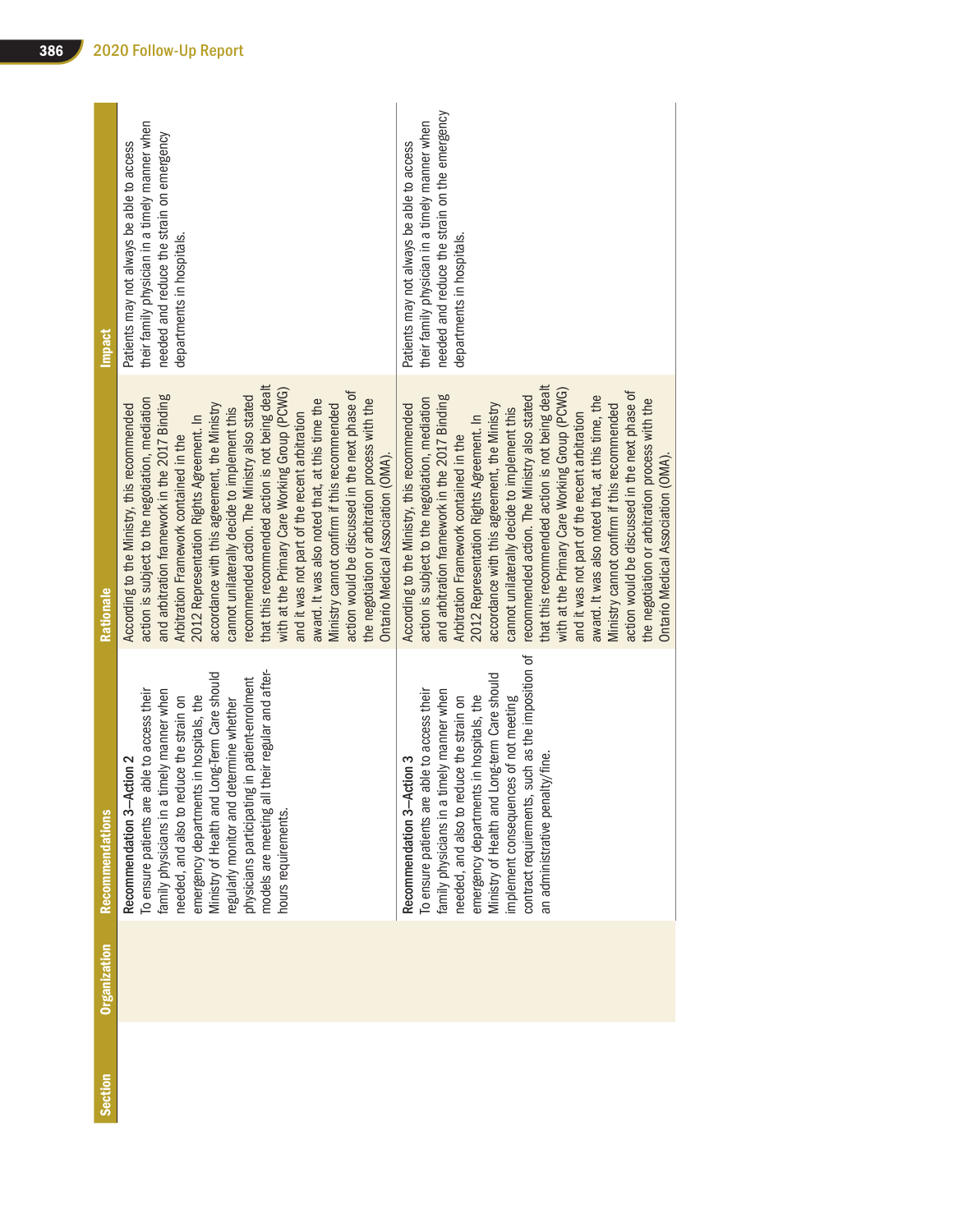| <b>Section</b> | <b>Organization</b> | <b>Recommendations</b>                                                                                                                                                                                                                                                                                                                                                                                             | Rationale                                                                                                                                                                                                                                                                                                                                                                                                                                                                                                                                                                                                                                                                                                                                                                                | <b>Impact</b>                                                                                                                                                                         |
|----------------|---------------------|--------------------------------------------------------------------------------------------------------------------------------------------------------------------------------------------------------------------------------------------------------------------------------------------------------------------------------------------------------------------------------------------------------------------|------------------------------------------------------------------------------------------------------------------------------------------------------------------------------------------------------------------------------------------------------------------------------------------------------------------------------------------------------------------------------------------------------------------------------------------------------------------------------------------------------------------------------------------------------------------------------------------------------------------------------------------------------------------------------------------------------------------------------------------------------------------------------------------|---------------------------------------------------------------------------------------------------------------------------------------------------------------------------------------|
|                |                     | enrolled patients to obtain<br>that could be provided in a primary care setting,<br>should evaluate whether the existing after-hours<br>services offered by the contracted physicians<br>emergency departments for non-urgent care<br>To minimize the number of patient visits to<br>and Long-Term Care<br>Action 1<br>Recommendation 5-<br>the Ministry of Health<br>are sufficient for their<br>non-urgent care. | that this recommended action is not being dealt<br>with at the Primary Care Working Group (PCWG)<br>action would be discussed in the next phase of<br>and arbitration framework in the 2017 Binding<br>award. It was also noted that, at this time, the<br>recommended action. The Ministry also stated<br>action is subject to the negotiation, mediation<br>the negotiation or arbitration process with the<br>accordance with this agreement, the Ministry<br>Ministry cannot confirm if this recommended<br>According to the Ministry, this recommended<br>cannot unilaterally decide to implement this<br>and it was not part of the recent arbitration<br>2012 Representation Rights Agreement. In<br>Arbitration Framework contained in the<br>Ontario Medical Association (OMA). | The Ministry cannot ensure that it is minimizing<br>departments for non-urgent care that could be<br>the number of patient visits to emergency<br>provided in a primary care setting. |
|                |                     | emergency departments for non-urgent care that<br>primary care setting, the<br>consider best practices from other jurisdictions,<br>Ministry of Health and Long-Term Care should<br>easily accessible by patients within their local<br>such as for ensuring that after-hours care is<br>To minimize the number of patient visits to<br>Recommendation 5-Action 3<br>could be provided in a<br>communities.        | that this recommended action is not being dealt<br>with at the Primary Care Working Group (PCWG)<br>action would be discussed in the next phase of<br>and arbitration framework in the 2017 Binding<br>award. It was also noted that, at this time, the<br>recommended action. The Ministry also stated<br>action is subject to the negotiation, mediation<br>the negotiation or arbitration process with the<br>Ministry cannot confirm if this recommended<br>According to the Ministry, this recommended<br>accordance with this agreement, the Ministry<br>cannot unilaterally decide to implement this<br>and it was not part of the recent arbitration<br>2012 Representation Rights Agreement. In<br>Arbitration Framework contained in the<br>Ontario Medical Association (OMA). | The Ministry cannot ensure that it is minimizing<br>departments for non-urgent care that could be<br>the number of patient visits to emergency<br>provided in a primary care setting. |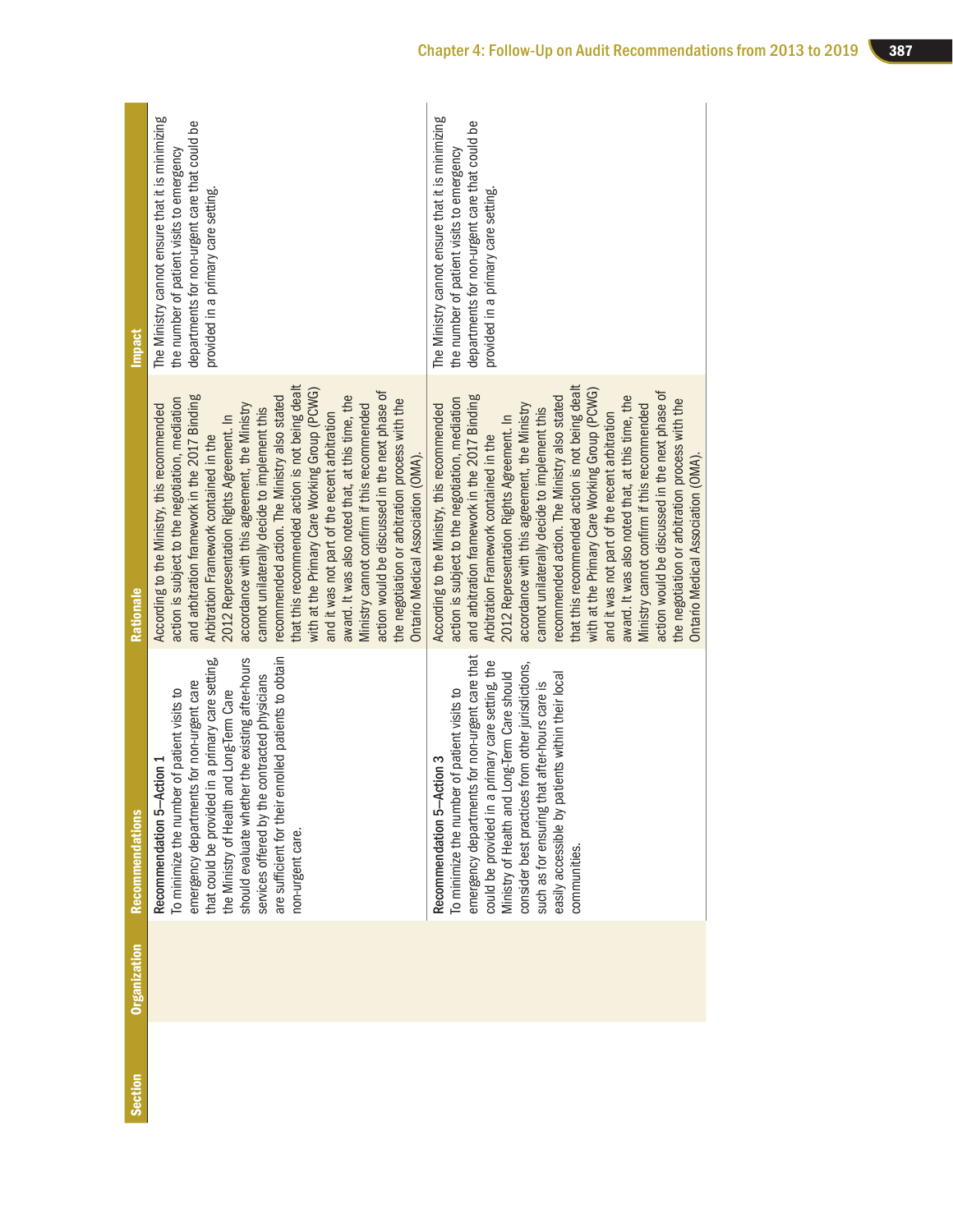| <b>Section</b> | <b>Organization</b> | <b>Recommendations</b>                                                                                                                                                                                                                                                                                                                                                                         | Rationale                                                                                                                                                                                                                                                                                                                                                                                                                                                                                                                                                                                                                                                                                                                                                                                | <b>Impact</b>                                                                                                                             |
|----------------|---------------------|------------------------------------------------------------------------------------------------------------------------------------------------------------------------------------------------------------------------------------------------------------------------------------------------------------------------------------------------------------------------------------------------|------------------------------------------------------------------------------------------------------------------------------------------------------------------------------------------------------------------------------------------------------------------------------------------------------------------------------------------------------------------------------------------------------------------------------------------------------------------------------------------------------------------------------------------------------------------------------------------------------------------------------------------------------------------------------------------------------------------------------------------------------------------------------------------|-------------------------------------------------------------------------------------------------------------------------------------------|
|                |                     | and between specialties, the Ministry of Health<br>To get a better understanding of the significant<br>information on physicians' practices, including<br>variations in physician compensation within<br>and Long-Term Care should obtain accurate<br>their operating cost and profit margin in<br>Recommendation 6-Action 1<br>providing OHIP services                                        | recommended action is subject to the 2012 Rep-<br>Ministry will continue to consult with the OMA on<br>that currently there is no legislation in place that<br>physicians providing insured services to patients<br>Medical Association (OMA). The Ministry stated<br>matters affecting physicians. It was also noted<br>requires physicians to provide this information<br>resentation Rights Agreement with the Ontario<br>generally operate as independent contractors.<br>The Ministry indicated that implementing this<br>that, in accordance with this agreement, the<br>to the Ministry. The Ministry also stated that                                                                                                                                                            | compensation within and between specialties.<br>understand significant variations in physician<br>The Ministry will not be able to better |
|                |                     | redesign the bonus so that the Ministry does not<br>enrolment models has its intended effect, and<br>Ministry of Health and Long-Term Care should<br>that the bonus does not result in duplicate<br>payments for some medical services, the<br>To ensure that the access bonus paid to<br>encourage family physicians in patient-<br>Recommendation 7-Action 2<br>pay for duplicated services. | that this recommended action is not being dealt<br>with at the Primary Care Working Group (PCWG)<br>action would be discussed in the next phase of<br>recommended action. The Ministry also stated<br>and arbitration framework in the 2017 Binding<br>award. It was also noted that, at this time, the<br>the negotiation or arbitration process with the<br>action is subject to the negotiation, mediation<br>Ministry cannot confirm if this recommended<br>accordance with this agreement, the Ministry<br>According to the Ministry, this recommended<br>cannot unilaterally decide to implement this<br>and it was not part of the recent arbitration<br>2012 Representation Rights Agreement. In<br>Arbitration Framework contained in the<br>Ontario Medical Association (OMA). | The Ministry may not be aware of duplicate<br>payments for some medical services.                                                         |
|                |                     | premiums and incentives achieve their intended<br>are cost effective and that capitation payments,<br>To better ensure that patient enrolment models<br>premiums and incentives only where justified<br>Term Care should pay capitation payments,<br>purposes, the Ministry of Health and Long-<br>Recommendation 8-Action 1<br>with evidence.                                                 | that this recommended action is not being dealt<br>with at the Primary Care Working Group (PCWG)<br>action would be discussed in the next phase of<br>recommended action. The Ministry also stated<br>and arbitration framework in the 2017 Binding<br>award. It was also noted that, at this time, the<br>action is subject to the negotiation, mediation<br>the negotiation or arbitration process with the<br>Ministry cannot confirm if this recommended<br>According to the Ministry, this recommended<br>accordance with this agreement, the Ministry<br>cannot unilaterally decide to implement this<br>and it was not part of the recent arbitration<br>2012 Representation Rights Agreement. In<br>Arbitration Framework contained in the<br>Ontario Medical Association (OMA). | payments, premiums and incentives being paid<br>The Ministry may not be aware when capitation<br>are not justified.                       |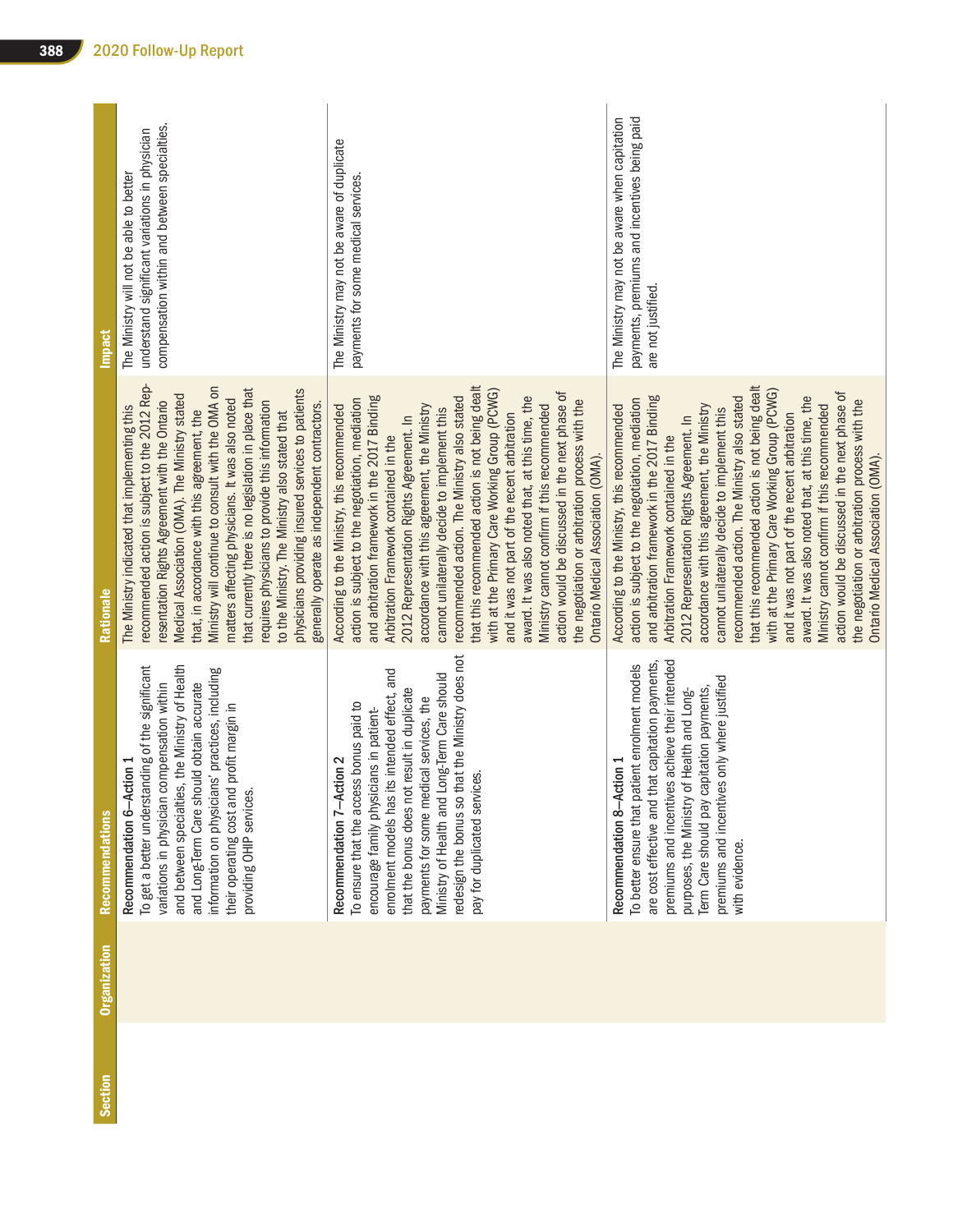| <b>Section</b>                                                 | <b>Organization</b>      | <b>Recommendations</b>                                                                                                                                                                                                                                                                                                                                                                                                                                                                   | Rationale                                                                                                                                                                                                                                                                                                                                                                                                                                                                                                                                                                                                                                                                                                                                                                              | <b>Impact</b>                                                                                                                                                                                                                                                                                                                                                                                                                                                                                          |
|----------------------------------------------------------------|--------------------------|------------------------------------------------------------------------------------------------------------------------------------------------------------------------------------------------------------------------------------------------------------------------------------------------------------------------------------------------------------------------------------------------------------------------------------------------------------------------------------------|----------------------------------------------------------------------------------------------------------------------------------------------------------------------------------------------------------------------------------------------------------------------------------------------------------------------------------------------------------------------------------------------------------------------------------------------------------------------------------------------------------------------------------------------------------------------------------------------------------------------------------------------------------------------------------------------------------------------------------------------------------------------------------------|--------------------------------------------------------------------------------------------------------------------------------------------------------------------------------------------------------------------------------------------------------------------------------------------------------------------------------------------------------------------------------------------------------------------------------------------------------------------------------------------------------|
|                                                                |                          | premiums and incentives achieve their intended<br>are cost effective and that capitation payments,<br>To better ensure that patient enrolment models<br>Health and Long-Term<br>patients who do not see the physician they are<br>Care should periodically review the number of<br>enrolled with, and assess whether continuing<br>payments for these patients is reasonable.<br>base capitation<br>Recommendation 8-Action 2<br>purposes, the Ministry of<br>to pay physicians the full | that this recommended action is not being dealt<br>with at the Primary Care Working Group (PCWG)<br>action would be discussed in the next phase of<br>ecommended action. The Ministry also stated<br>and arbitration framework in the 2017 Binding<br>award. It was also noted that, at this time, the<br>action is subject to the negotiation, mediation<br>the negotiation or arbitration process with the<br>accordance with this agreement, the Ministry<br>Ministry cannot confirm if this recommended<br>According to the Ministry, this recommended<br>cannot unilaterally decide to implement this<br>and it was not part of the recent arbitration<br>2012 Representation Rights Agreement. In<br>Arbitration Framework contained in the<br>Ontario Medical Association (OMA) | The Ministry may not be aware when capitation<br>payments, premiums and incentives paid are<br>not justified.                                                                                                                                                                                                                                                                                                                                                                                          |
| 2017                                                           |                          |                                                                                                                                                                                                                                                                                                                                                                                                                                                                                          |                                                                                                                                                                                                                                                                                                                                                                                                                                                                                                                                                                                                                                                                                                                                                                                        |                                                                                                                                                                                                                                                                                                                                                                                                                                                                                                        |
| 3.05: Farm<br>Programs<br>Support                              | Agricorp                 | approvals to complete all phases of the project.<br>completed in a timely manner, we recommend<br>Agriculture, Food and Rural Affairs to formally<br>determine the funding and timelines for its<br>IT renewal project and seek the necessary<br>that Agricorp work with the Ministry of<br>To ensure that its IT renewal project is<br>Recommendation 12-Action 1                                                                                                                       | team, its Board and the Ministry. Agricorp stated<br>system's risks to Agricorp's Senior Management<br>this recommended action to formally determine<br>plan and fund the replacement of systems that<br>Agricorp stated that it will not be implementing<br>that it will continue to work with the Ministry to<br>pose a high risk to the organization on a case-<br>project, and seek the necessary approvals to<br>has established a semi-annual process that<br>complete all phases of the project. Agricorp<br>the funding and timelines for its IT renewal<br>assesses, prioritizes and reports on each<br>by-case basis as they arise.                                                                                                                                          | organization on a case-by-case basis. Therefore,<br>timelines for its IT renewal project and seek the<br>there is a risk that it may not know the funding<br>necessary approvals to complete all phases of<br>based approach for its IT renewal and will only<br>the project. Agricorp has implemented a risk-<br>and timelines to complete all phases of its IT<br>replace systems that pose a high risk to the<br>Agricorp will not determine the funding and<br>renewal project in a timely manner. |
| School Boards<br>3.08: Ministry<br>Funding and<br>Oversight of | Ministry of<br>Education | benchmarks, as recommended by the Education<br>a comprehensive external review of the funding<br>To ensure that funds are allocated in a manner<br>recommend the Ministry of Education conduct<br>high standard of education to all students, we<br>formula, including all grant components and<br>that supports school boards in providing a<br>Equity Funding Task Force in 2002.<br>Recommendation 1-Action 1                                                                         | The Ministry stated that it will not implement the<br>external review of the funding formula, including<br>annual consultation process with stakeholders.<br>recommendation to conduct a comprehensive<br>all grant components and benchmarks. The<br>Ministry stated that it plans to continue its                                                                                                                                                                                                                                                                                                                                                                                                                                                                                    | funds it is providing to school boards adequately<br>this review, the Ministry cannot be sure that the<br>external review of the funding formula. Without<br>The Ministry will not conduct a comprehensive<br>support boards in meeting students' needs.                                                                                                                                                                                                                                               |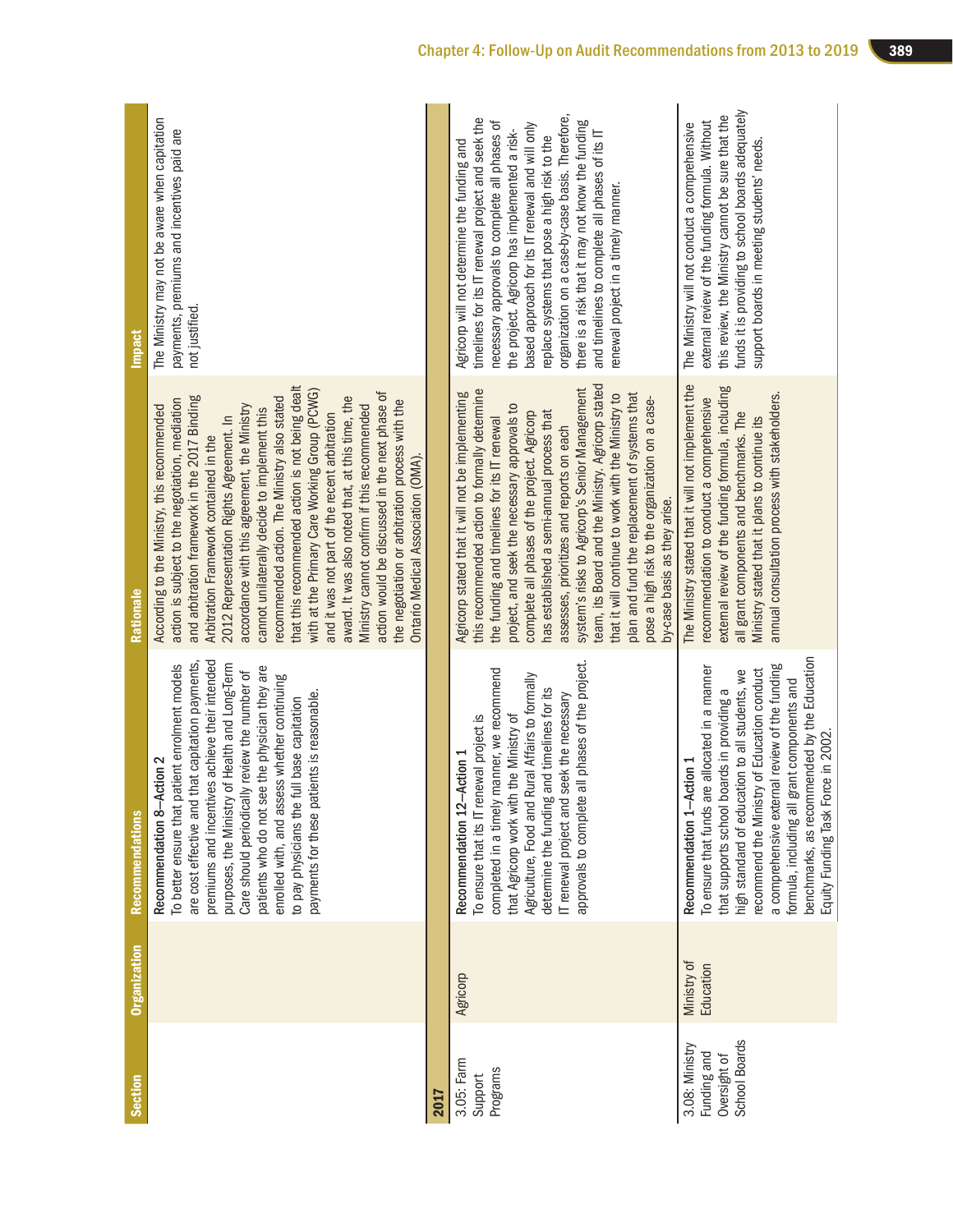| Section | <b>Organization</b> | <b>Recommendations</b>                                                                                                                                                                                                                                                                                                                                                                                                                                                                                                                  | Rationale                                                                                                                                                                                                                                                                                                                                                                                                                                                                                                                                                                                                                      | <b>Impact</b>                                                                                                                                                                                                                                                                              |
|---------|---------------------|-----------------------------------------------------------------------------------------------------------------------------------------------------------------------------------------------------------------------------------------------------------------------------------------------------------------------------------------------------------------------------------------------------------------------------------------------------------------------------------------------------------------------------------------|--------------------------------------------------------------------------------------------------------------------------------------------------------------------------------------------------------------------------------------------------------------------------------------------------------------------------------------------------------------------------------------------------------------------------------------------------------------------------------------------------------------------------------------------------------------------------------------------------------------------------------|--------------------------------------------------------------------------------------------------------------------------------------------------------------------------------------------------------------------------------------------------------------------------------------------|
|         |                     | specific purposes, and where it finds significant<br>y of Education to provide<br>funding in proportion to a school board's need,<br>discrepancies, follow up with school boards to<br>school boards are spending funds for specific<br>education priorities (such as supports for ESI<br>students and Indigenous students) on those<br>understand the reason for the discrepancies<br>we recommend it determine to what extent<br>and better align funding with actual needs.<br>Recommendation 3-Action 1<br>In order for the Ministr | responsible for determining the level of support<br>that students require based on their needs,<br>The Ministry stated that school boards are<br>including ESL and Indigenous students.                                                                                                                                                                                                                                                                                                                                                                                                                                        | Ministry may not be able to better understand<br>the reasons for discrepancies and better align<br>The Ministry will not determine the extent to<br>which school boards are spending funds for<br>specific education priorities. Therefore, the<br>school board funding with actual needs. |
|         |                     | we recommend it design and conduct validation<br>In order for the Ministry of Education to provide<br>funding in proportion to a school board's need,<br>procedures to verify the use of restricted funds.<br>Recommendation 3-Action 2                                                                                                                                                                                                                                                                                                 | provided under each restrictive grant represents<br>considers that on an individual basis, funding<br>a small percentage of total Grants for Special<br>The Ministry stated that it considers a new<br>review process to be unnecessary since it<br>Needs funding.                                                                                                                                                                                                                                                                                                                                                             | by school boards. As a result, the Ministry may<br>procedures to verify the use of restricted funds<br>not be able to verify if the restricted funds are<br>The Ministry will not conduct validation<br>used for the purpose intended.                                                     |
|         |                     | regularly analyze costs being spent by individual<br>identify areas where fiscal restraint or a review<br>school boards with similar characteristics to<br>recommend that the Ministry of Education<br>cost drivers, we<br>needed<br>Recommendation 6-Action 1<br>of their expenditures is<br>To further understand                                                                                                                                                                                                                     | where the board is considered to be at medium<br>Accountability Office results-but only in cases<br>or high risk of an accumulated deficit position.<br>analyze costs being spent by individual school<br>areas where fiscal restraint or a review of their<br>The Ministry does not plan any further work to<br>boards with similar characteristics to identify<br>surplus/deficits, and Education Quality and<br>of school boards' financial health included<br>boards, comparison of their accumulated<br>a review of cost per pupil for comparable<br>According to the Ministry, its assessment<br>expenditures is needed. | incurred by individual school boards with similar<br>be able to identify areas where fiscal restraint or<br>characteristics. As a result, the Ministry may not<br>The Ministry will not regularly analyze costs<br>a review of their expenditures is needed.                               |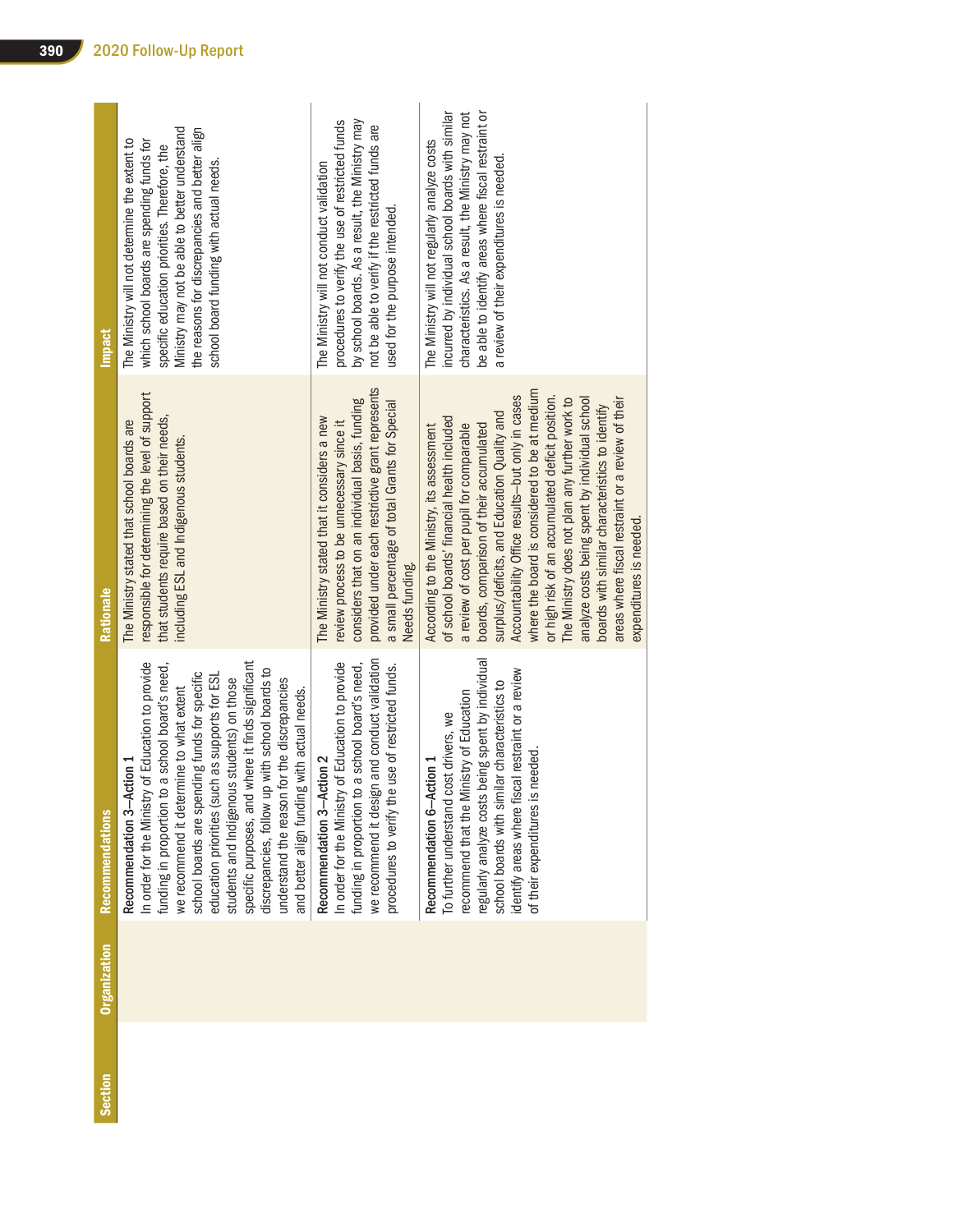| Section                                                                         | <b>Organization</b>                               | <b>Recommendations</b>                                                                                                                                                                                                                                                                                                                                                                                                                                                       | Rationale                                                                                                                                                                                                                                                                                                                                                                                                                                                                                                                                                                                                                                                                                                                                                                                                                                                                               | <b>Impact</b>                                                                                                                                                                                                                                                                                                                 |
|---------------------------------------------------------------------------------|---------------------------------------------------|------------------------------------------------------------------------------------------------------------------------------------------------------------------------------------------------------------------------------------------------------------------------------------------------------------------------------------------------------------------------------------------------------------------------------------------------------------------------------|-----------------------------------------------------------------------------------------------------------------------------------------------------------------------------------------------------------------------------------------------------------------------------------------------------------------------------------------------------------------------------------------------------------------------------------------------------------------------------------------------------------------------------------------------------------------------------------------------------------------------------------------------------------------------------------------------------------------------------------------------------------------------------------------------------------------------------------------------------------------------------------------|-------------------------------------------------------------------------------------------------------------------------------------------------------------------------------------------------------------------------------------------------------------------------------------------------------------------------------|
|                                                                                 |                                                   | student groups used in calculating funding, such<br>specified audit procedures for enrolment audits<br>as Indigenous students and students receiving<br>recommend that the Ministry of Education set<br>enrolment data used in calculating Grants for<br>Student Needs funding to school boards, we<br>that include auditing enrolment numbers of<br>To increase assurance of the reliability of<br>special-education programs or services.<br>Action 1<br>Recommendation 9- | approach developed by the Ministry. In addition,<br>noted that it will not be expanding its enrolment<br>board. The Ministry stated that much of special-<br>education funding is based on the average daily<br>According to the Ministry, this recommendation<br>programs and services because these numbers<br>number of students receiving special-education<br>because the funding allocation for Indigenous-<br>will not be implemented because the Ministry<br>does not consider it necessary to have audits<br>the Ministry said it would not be auditing the<br>did not drive the level of funding to a school<br>with these specific procedures. The Ministry<br>2018/19 Grants for Student Needs funding,<br>language programs was only 0.05% of the<br>and therefore did not satisfy the risk-based<br>audit procedures to Indigenous students<br>enrolment of all students. | reliability of enrolment data used in calculating<br>The Ministry will not have assurance on the<br>Grants for Student Needs funding to school<br>boards.                                                                                                                                                                     |
|                                                                                 |                                                   | benefit from smaller class sizes, we recommend<br>ne restrictions on average<br>that the Ministry of Education assess the costs<br>size restriction caps for Grades 4 to 12, similar<br>to ones in place for kindergarten and Grades 1<br>and benefits of implementing maximum class<br>In order for all students in the province to<br>-Action 1<br>to 3, to complement th<br>Recommendation 14-<br>class size.                                                             | consultation, in May 2019, which recommended<br>assessing the costs and benefits of setting a<br>The Ministry stated it completed a class size<br>increasing the size of classes rather than<br>maximum class size for Grades 4 to 12.                                                                                                                                                                                                                                                                                                                                                                                                                                                                                                                                                                                                                                                  | restriction caps for Grades 4 to 12. Therefore,<br>benefits of implementing maximum class size<br>these students may not be benefitting from<br>The Ministry will not assess the costs and<br>smaller class sizes.                                                                                                            |
| Management<br>3.12: School<br>and Human<br>of Financial<br>Resources<br>Boards' | District School<br>Wentworth<br>Hamilton<br>Board | To better ensure that the special-educational<br>needs students, we recommend that school<br>support services meet the needs of special-<br>publicly report on key<br>indicators to track student improvement for<br>academic and non-academic performance<br>Action 1<br>each type of exceptionality.<br>Recommendation 8-A<br>boards establish and                                                                                                                         | establish and publicly report academic and non-<br>academic performance indicators aggregated by<br>alternate programming. Because each student's<br>needs-based education. Personalized (modified<br>will/might include some or all of the following:<br>program is individualized, it is challenging to<br>students receive individualized strength- and<br>The School Board stated that special-needs<br>or alternate) programming for each student<br>recommendation will not be implemented.<br>accommodations, modifications, different<br>programs, services and supports or event<br>According to the School Board, this<br>type of exceptionality.                                                                                                                                                                                                                             | performance indicators by type of exceptionality.<br>The School Board is not aggregating information<br>services and the funds allocated are meeting<br>As a result, the Board and the public are not<br>able to assess whether special-education<br>the needs of special-needs students.<br>on key academic and non-academic |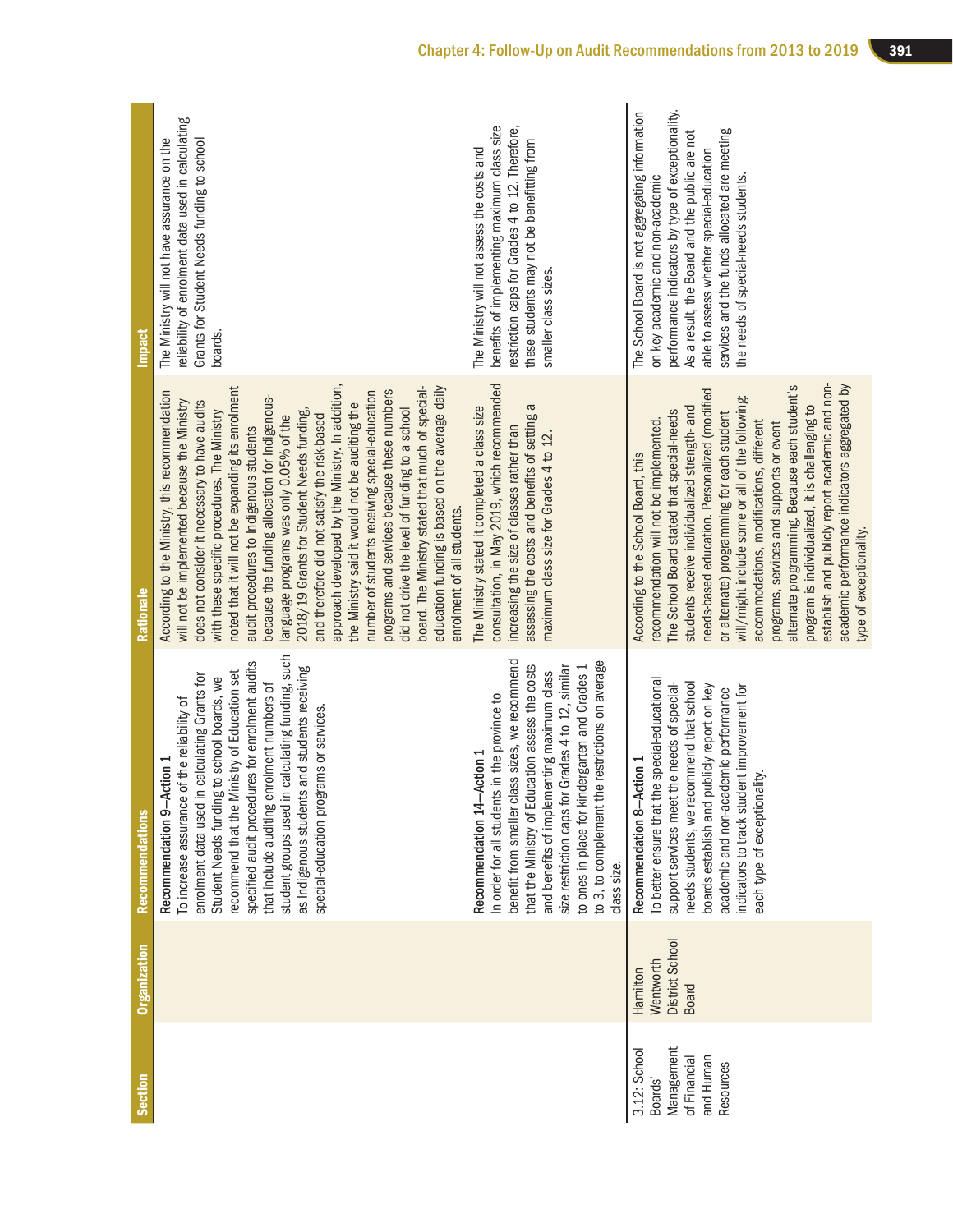| Section                                                            | <b>Organization</b>                                                          | <b>Recommendations</b>                                                                                                                                                                                                                                                                                                                                                                    | Rationale                                                                                                                                                                                                                                                                                                                                                                                                                                                                                                                                                                                                                                                                                                                                                  | <b>Impact</b>                                                                                                                                                                                                                                                                                                                                                                    |
|--------------------------------------------------------------------|------------------------------------------------------------------------------|-------------------------------------------------------------------------------------------------------------------------------------------------------------------------------------------------------------------------------------------------------------------------------------------------------------------------------------------------------------------------------------------|------------------------------------------------------------------------------------------------------------------------------------------------------------------------------------------------------------------------------------------------------------------------------------------------------------------------------------------------------------------------------------------------------------------------------------------------------------------------------------------------------------------------------------------------------------------------------------------------------------------------------------------------------------------------------------------------------------------------------------------------------------|----------------------------------------------------------------------------------------------------------------------------------------------------------------------------------------------------------------------------------------------------------------------------------------------------------------------------------------------------------------------------------|
|                                                                    | Toronto Catholic<br>District School<br><b>Board</b>                          | of estimated spending for restricted portions of<br>information on spending, we recommend that<br>school boards report actual spending instead<br>In order to provide the Ministry with accurate<br>Recommendation 11-Action 2<br>special purpose grants                                                                                                                                  | special purpose grants may require a reallocation<br>of salaries and benefits based on average costs<br>staff on regular versus special education versus<br>great. Any variation of the Ministry of Education<br>undertake the necessary activities required to<br>that it does not have the financial information<br>implement this recommendation because the<br>restricted portions of the special grants is too<br>special purpose instruction. The Board stated<br>costs as opposed to estimated costs for the<br>effort and time required to determine actual<br>due to the variable portion of time spent by<br>According to the School Board, it will not<br>system or human resources available to<br>mplement this recommendation.               | costs for the restricted portions of special grants<br>ensure that restricted funds are spent for their<br>appropriate funding and policy decisions, and<br>The School Board continues to use estimated<br>rather than using actual costs when reporting<br>to the Ministry. As a result, the Ministry does<br>not have the accurate data it needs to make<br>intended purposes. |
| and Integration<br>Newcomers<br>Services for<br>Settlement<br>3.13 | Community<br>Ministry of<br>and Social<br>Services <sup>2</sup><br>Children, | services into languages that are understood by<br>and other key information about its settlement<br>we recommend that the Ministry of Citizenship<br>and Immigration translate its relevant website<br>successfully settle and integrate in Ontario,<br>To help ensure that newcomers are aware<br>of available services that can help them<br>Action 1<br>Recommendation 6-<br>newcomers | accessed and given the availability of multilingual<br>provincially funded service providers, the Ministry<br>significantly different from the previous Ministry<br>platform to the centralized Ontario.ca platform,<br>website. The platform includes links to material<br>Ministry's internal analysis, the Ministry stated<br>The Ministry stated it has migrated its website<br>that translated documents are not regularly<br>which contains content in both English and<br>will not be translating additional materials.<br>are meant to be the main access point for<br>available in a number of languages, which<br>information for newcomers. Based on the<br>French. This platform and its content are<br>information or documents through other | integration services it funds for newcomers. As<br>The Ministry's website only contains content in<br>either language may not be aware of services<br>English and French about the settlement and<br>a result, newcomers who are not proficient in<br>available to them.                                                                                                         |

Note: Actions directed at a group of entities are divided by the number of entities involved, and are counted in fractions. Therefore, the number of actions in this appendix will be higher than the 41 noted in Section 3.7. Note: Actions directed at a group of entities are divided by the number of entities involved, and are counted in fractions. Therefore, the number of actions in this appendix will be higher than the 41 noted in Section 3.7.

1. Formerly the Ministry of Health and Long-Term Care. 1. Formerly the Ministry of Health and Long-Term Care.

2. Formerly the Ministry of Citzenship, Immigration and International Trade, was responsible for the Provincial Nominee Program report; the former Ministry of Citizenship and Immigration was responsible for the Settlement<br> 2. Formerly the Ministry of Citizenship, Immigration and International Trade, was responsible for the Provincial Nominee Program report; the former Ministry of Citizenship and Immigration was responsible for the Settlement and Integration Services for Newcomers report.

3. Formerly the Ministry of Children and Youth Services. 3. Formerly the Ministry of Children and Youth Services.

4. Formerly the Ministry of Economic Development, Employment and Infrastructure. 4. Formerly the Ministry of Economic Development, Employment and Infrastructure.

5. Formerly the Ministry of Research and Innovation. 5. Formerly the Ministry of Research and Innovation.

6. Formerly the Ministry of the Environment and Climate Change. 6. Formerly the Ministry of the Environment and Climate Change.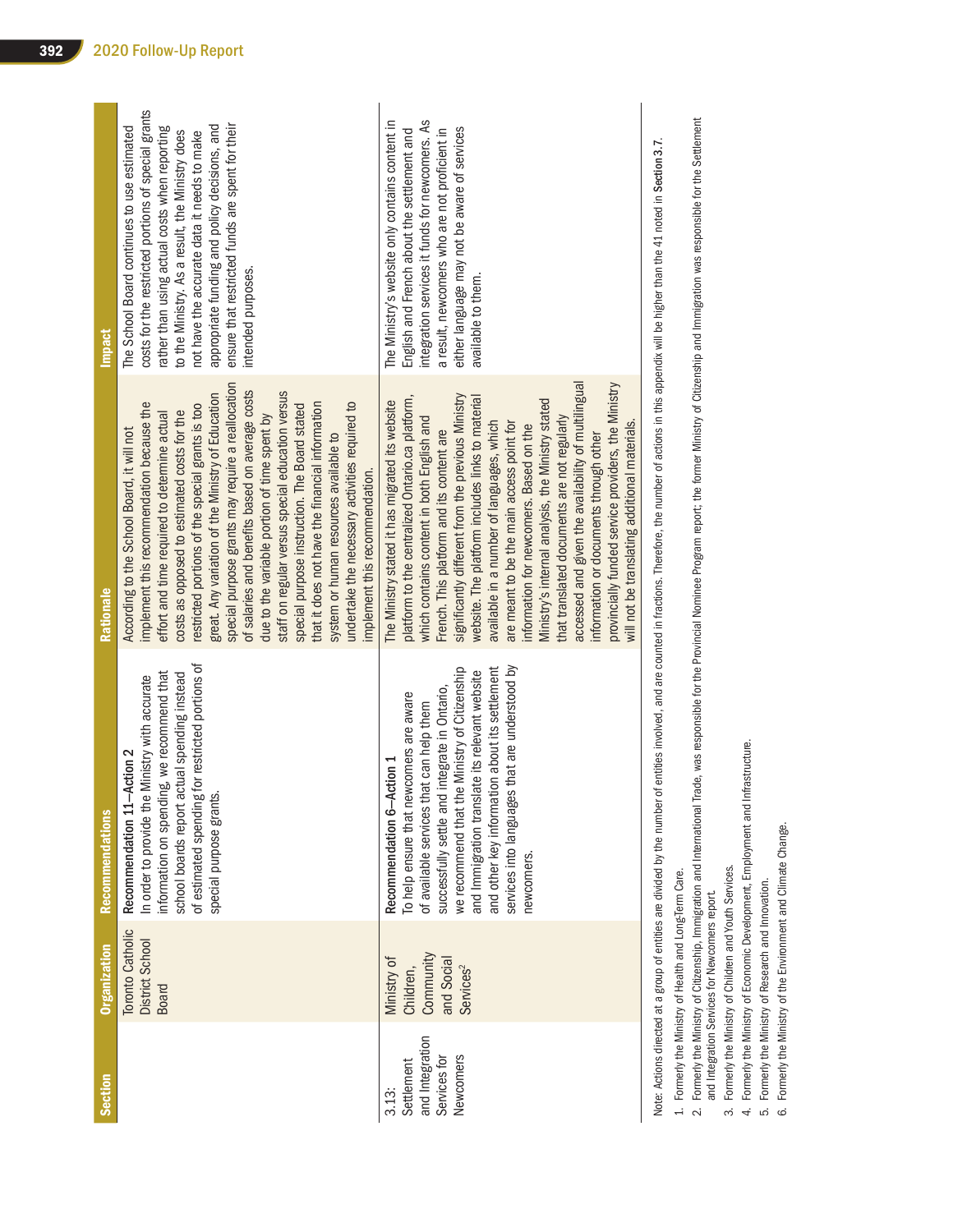## Appendix 4: Reports Issued by the Standing Committee on Public Accounts from March 2015 to March 2019

Prepared by the Office of the Auditor General of Ontario

| <b>Report Name</b>                                                                                | <b>Date Issued</b> |
|---------------------------------------------------------------------------------------------------|--------------------|
| Violence Against Women                                                                            | March 2015         |
| <b>Ontario Power Generation Human Resources</b>                                                   | <b>May 2015</b>    |
| <b>Health Human Resources</b>                                                                     | May 2015           |
| Financial Services Commission of Ontario-Pension Plan and Financial Services Regulatory Oversight | <b>June 2015</b>   |
| Infrastructure Ontario-Alternative Financing and Procurement                                      | June 2015          |
| <b>University Undergraduate Teaching Quality</b>                                                  | June 2015          |
| <b>Cancer Screening Programs</b>                                                                  | November 2015      |
| <b>Smart Metering Initiative</b>                                                                  | November 2015      |
| <b>Education of Aboriginal Students</b>                                                           | March 2016         |
| <b>Public Accounts of the Province</b>                                                            | April 2016         |
| Metrolinx-Regional Transportation Planning                                                        | June 2016          |
| <b>ServiceOntario</b>                                                                             | <b>June 2016</b>   |
| <b>Healthy Schools Strategy</b>                                                                   | October 2016       |
| <b>CCACs-Community Care Access Centres-Home Care Program</b>                                      | December 2016      |
| <b>Toward Better Accountability</b>                                                               | December 2016      |
| <b>Electricity Power System Planning</b>                                                          | March 2017         |
| University Intellectual Property                                                                  | April 2017         |
| Long-Term-Care Home Quality Inspection Program                                                    | May 2017           |
| Public Accounts of the Province                                                                   | May 2017           |
| <b>Child and Youth Mental Health</b>                                                              | December 2017      |
| <b>Employment Ontario</b>                                                                         | December 2017      |
| Ministry of Transportation-Road Infrastructure Construction Contract Awarding and Oversight       | December 2017      |
| Large Community Hospital Operations                                                               | February 2018      |
| <b>Physician Billing</b>                                                                          | February 2018      |
| Immunization                                                                                      | April 2018         |
| Metrolinx-Public Transport Construction Contract Awarding and Oversight                           | <b>May 2018</b>    |
| Independent Electricity System Operator-Market Oversight and Cybersecurity                        | May 2018           |
| <b>Public Accounts of the Province</b>                                                            | <b>May 2018</b>    |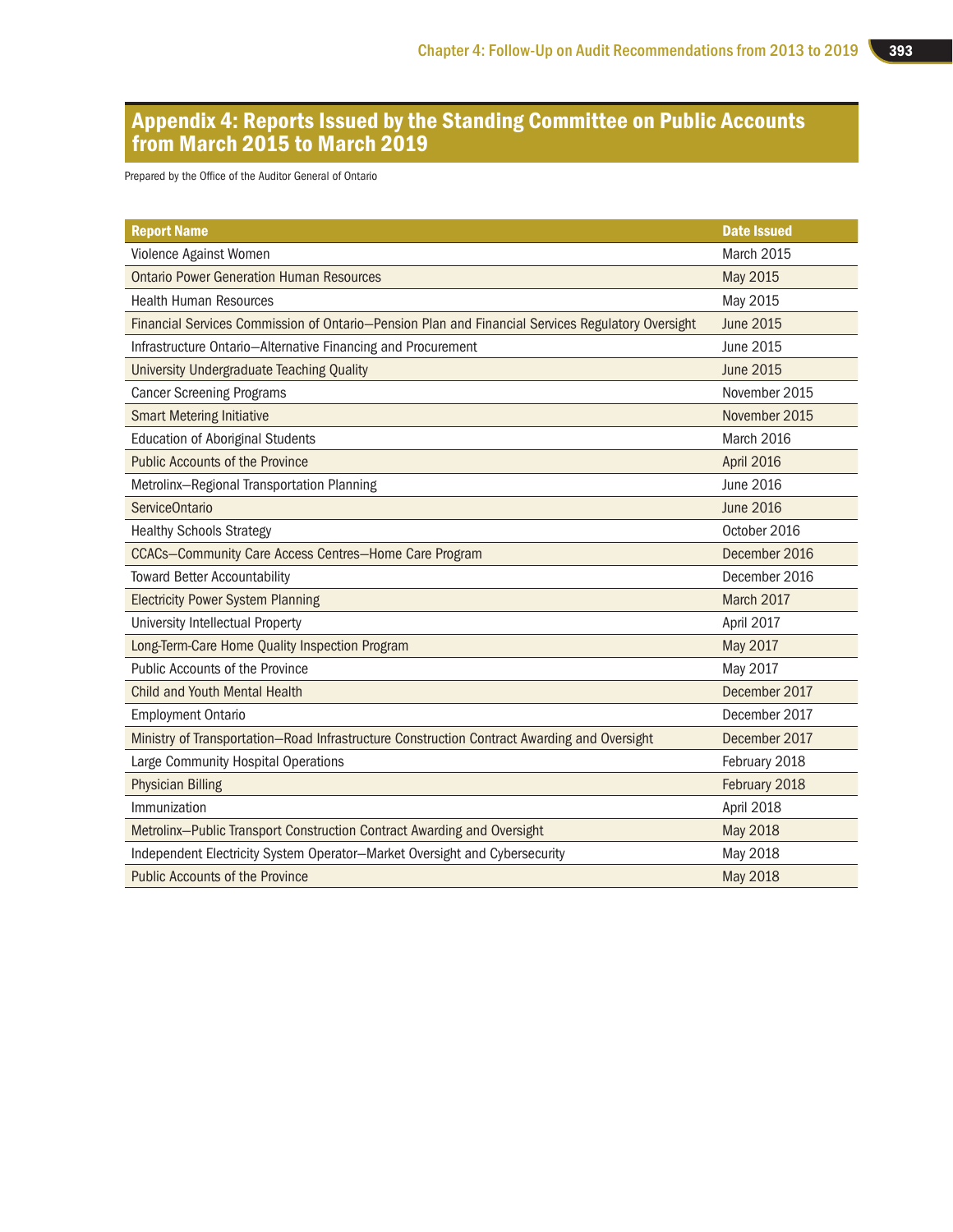Appendix 5: Recommendations from 2015 to 2019<sup>1</sup> by the Standing Committee on Public Accounts Assessed as Appendix 5: Recommendations from 2015 to 2019<sup>:</sup> by the Standing Committee on Public Accounts Assessed as<br>"Will Not Be Implemented" in 2020 That the Auditor General Believes Should Be Implemented<br>Pepaed by the offer develo "Will Not Be Implemented" in 2020 That the Auditor General Believes Should Be Implemented

Prepared by the Office of the Auditor General of Ontario

| Section                              | <b>Organization</b>      | <b>Recommendations</b>                                                                                                                                                                                                                                                                                                        | Rationale                                                                                                                                                                                                                                         |
|--------------------------------------|--------------------------|-------------------------------------------------------------------------------------------------------------------------------------------------------------------------------------------------------------------------------------------------------------------------------------------------------------------------------|---------------------------------------------------------------------------------------------------------------------------------------------------------------------------------------------------------------------------------------------------|
| 2016                                 |                          |                                                                                                                                                                                                                                                                                                                               |                                                                                                                                                                                                                                                   |
| Schools Strategy<br>October: Healthy | Ministry of<br>Education | recommends that the Ministry of Education and school<br>to encourage healthier eating and increased physical<br>boards should improve communication with parents<br>The Standing Committee on Public Accounts<br>Recommendation 1-Action 1A<br>activity.                                                                      | The Ministry indicated that it will continue to promote healthy eating and physical activity<br>in schools and parent communication. However, it does not plan any further work to<br>address the specific actions within the recommended action. |
|                                      |                          | Id assess the effectiveness of this<br>ne Ministry of Education and<br>The Standing Committee on Public Accounts<br>Recommendation 1-Action 1B<br>recommends that th<br>school boards shou<br>communication.                                                                                                                  | The Ministry indicated that it will continue to promote healthy eating and physical activity<br>in schools and parent communication. However, it does not plan any further work to<br>address the specific actions within the recommended action. |
|                                      |                          | recommends that the Ministry of Education should work<br>teachers receive sufficient training<br>with school boards to ensure that elementary school<br>on how to incorporate daily physical activity into the<br>The Standing Committee on Public Accounts<br>Recommendation 3-Action 1<br>administrators and<br>school day. | However, it does not plan any further work to address the specific actions within the<br>The Ministry stated that it will continue to promote physical activity in schools.<br>recommended action.                                                |
|                                      |                          | work with school boards to establish a way to measure<br>and monitor whether students are provided with the<br>recommends that the Ministry of Education should<br>The Standing Committee on Public Accounts<br>required daily physical activity.<br>Recommendation 3-Action 2                                                | However, it does not plan any further work to address the specific actions within the<br>The Ministry stated that it will continue to promote physical activity in schools.<br>recommended action.                                                |
|                                      |                          | activity in schools, and periodically monitor, measure,<br>set goals and targets for boards to increase physical<br>recommends that the Ministry of Education should<br>The Standing Committee on Public Accounts<br>on the progress made.<br>Recommendation 4-Action 2<br>and publicly report                                | it does not plan any further work to address the specific actions within the recommended<br>The Ministry stated that it will continue to promote physical activity in schools. However,<br>action.                                                |